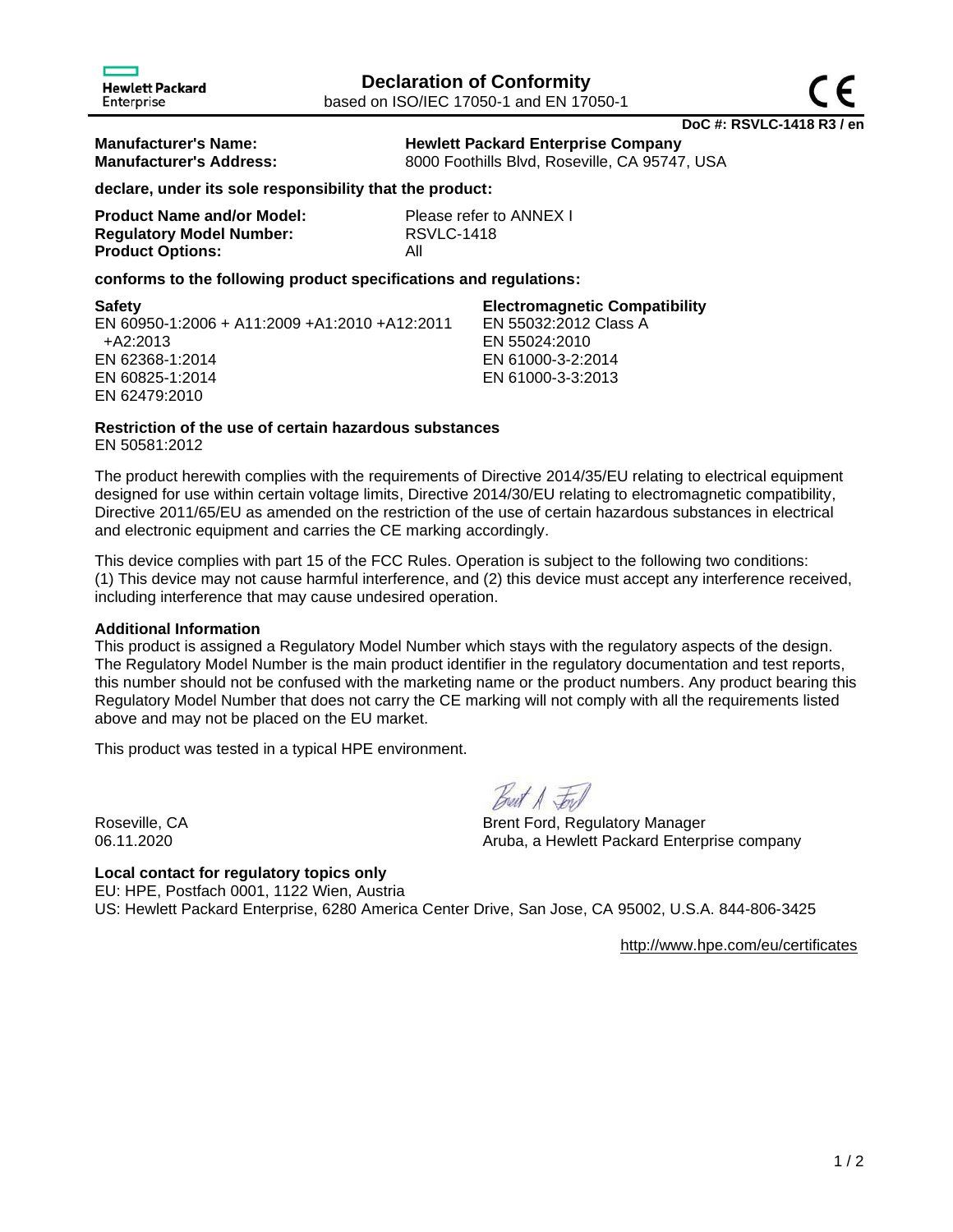

# **ANNEX I Regulatory Model Number: RSVLC-1418**

## **Product Name and/or Model**

Aruba 2930F 24G 4SFP+ Switch (JL253A)

Aruba 2930F 48G 4SFP+ Switch (JL254A)

Aruba 2930F 24G 4SFP Switch (JL259A)

Aruba 2930F 48G 4SFP Switch (JL260A)

Aruba 2540 24G 4SFP+ Switch (JL354A)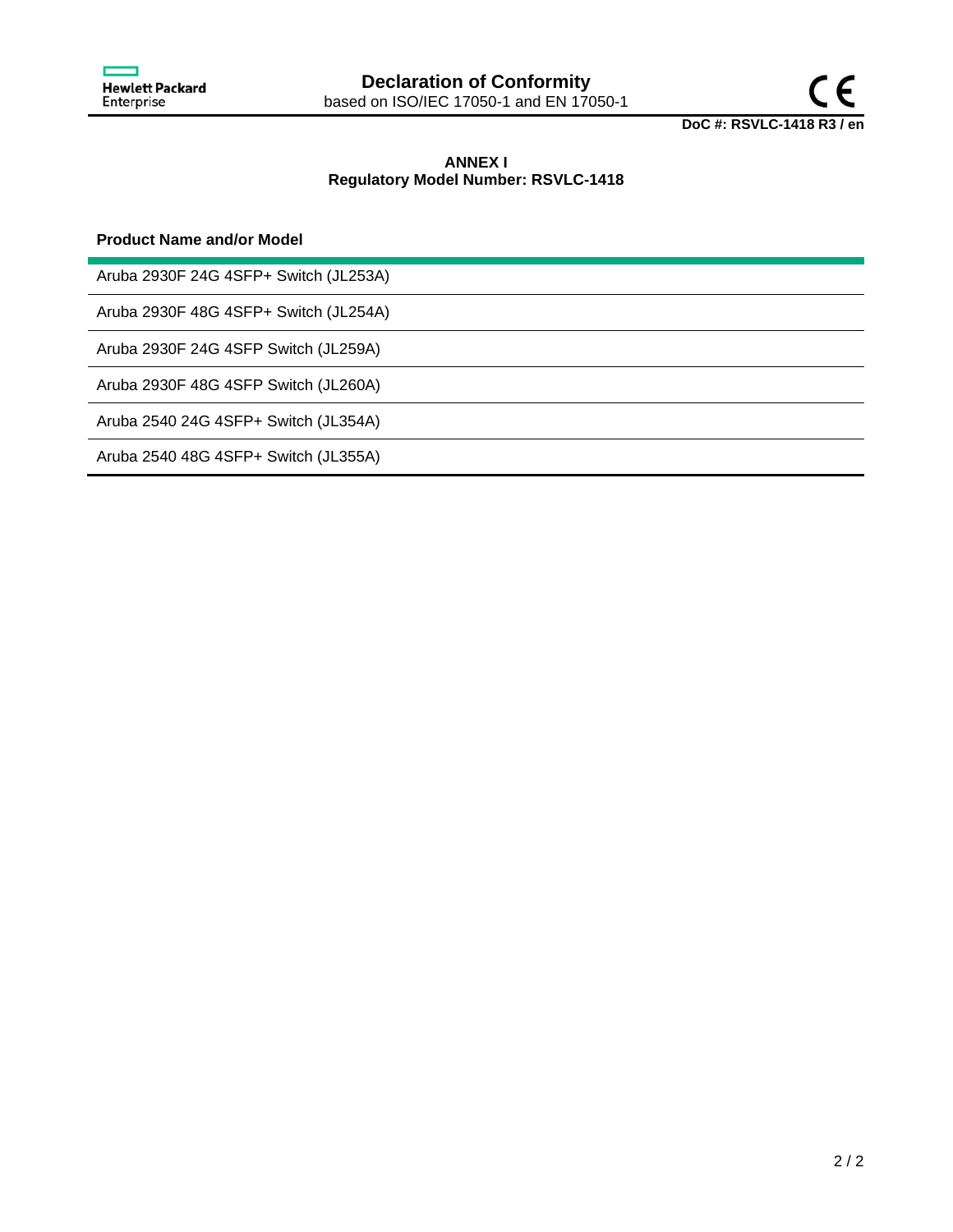**Име на производителя: Hewlett Packard Enterprise Company Адрес на производителя:** 8000 Foothills Blvd, Roseville, CA 95747, USA

**декларира на собствена отговорност, че продуктът:**

| име и/или модел на продукта: |  |
|------------------------------|--|
| нормативен номер на модела:  |  |
| опции на продукта:           |  |

**име и/или модел на продукта:** Моля, направете справка Приложение I **нормативен номер на модела:** RSVLC-1418 **опции на продукта:** целият

## **съответства на следните спецификации на продукта и регламенти:**

**безопасност Eлектромагнитната Cъвместимост**

EN 60950-1:2006 + A11:2009 +A1:2010 +A12:2011 +A2:2013 EN 62368-1:2014 EN 60825-1:2014 EN 62479:2010

EN 55032:2012 Class A EN 55024:2010 EN 61000-3-2:2014 EN 61000-3-3:2013

# **Oграничението за употребата на определени опасни вещества**

EN 50581:2012

Този продукт отговаря на изискванията на Директива 2014/35/ЕС относно електрически съоръжения, предназначени за използване при някои ограничения на напрежението, Директива 2014/30/ЕС относно електромагнитната съвместимост, Директива 2011/65/ЕС в текущата версия относно ограничението за употребата на определени опасни вещества в електрическото и електронното оборудване и носи съответната маркировка CE.

## **Допълнителна информация**

Този продукт има нормативен номер на модела, който съответства на нормативните аспекти на дизайна. Нормативният номер на модела е основният идентификатор на продукта в нормативната документация и протоколите от тестовете, като този номер не трябва да се бърка с търговското име или номерата на продукта. Всеки продукт, носещ този нормативен номер на модела, който не носи маркировка СЕ, няма да отговаря на всички изброени по-горе изисквания и може да не бъде пуснат на пазара на ЕС.

Този продукт е изпитван в типична среда на HPE.

Best A Fors

Roseville, CA Brent Ford, Регулаторен мениджър 06.11.2020 **CONFERGATE:** Aruba, a Hewlett Packard Enterprise company

**Информация за връзка в съответния регион само по правни въпроси** ЕС: HPE, Postfach 0001, 1122 Wien, Austria САЩ: Hewlett Packard Enterprise, 6280 America Center Drive, San Jose, CA 95002, U.S.A. 844-806-3425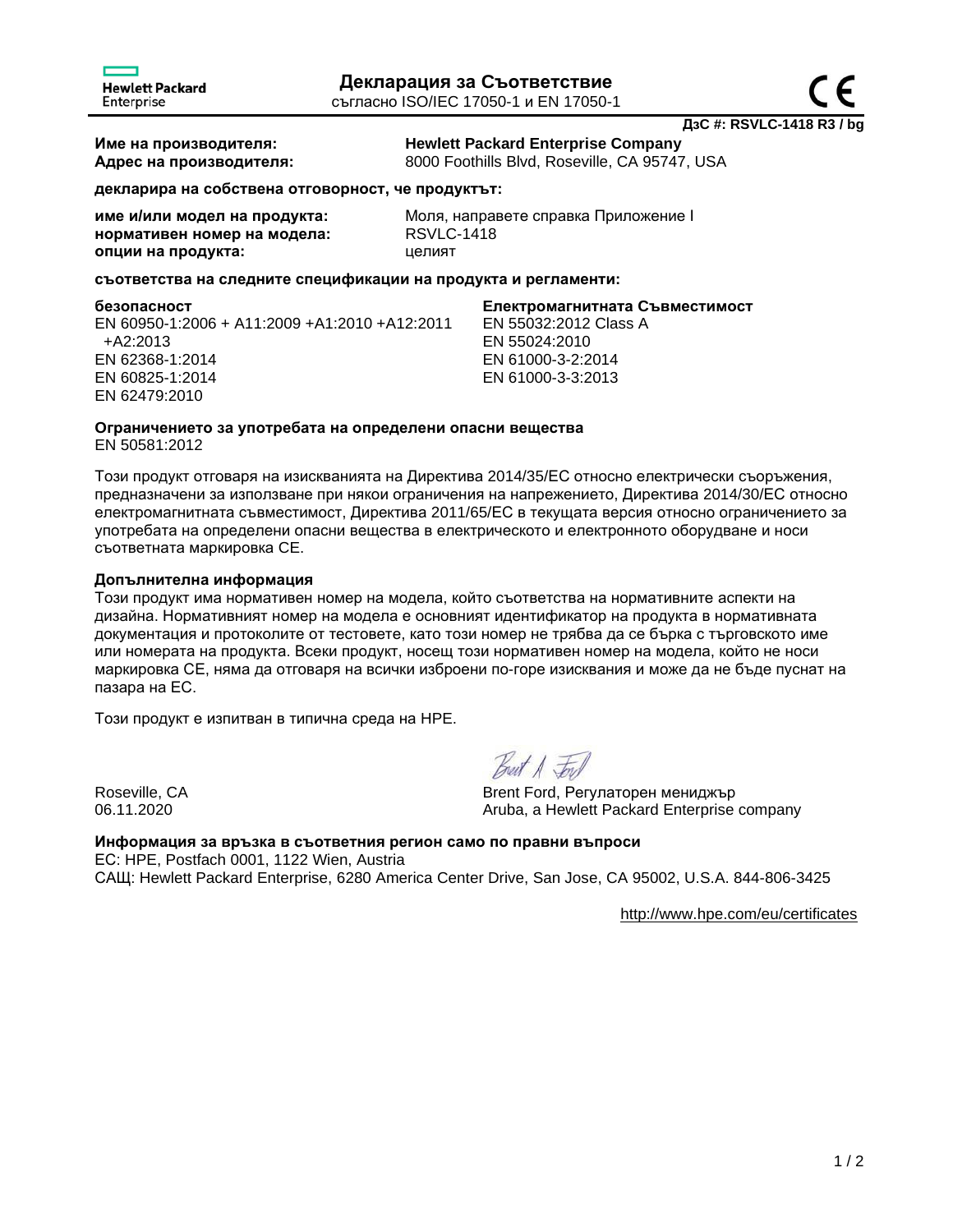



## **Приложение I нормативен номер на модела: RSVLC-1418**

## **име и/или модел на продукта**

Aruba 2930F 24G 4SFP+ Switch (JL253A)

Aruba 2930F 48G 4SFP+ Switch (JL254A)

Aruba 2930F 24G 4SFP Switch (JL259A)

Aruba 2930F 48G 4SFP Switch (JL260A)

Aruba 2540 24G 4SFP+ Switch (JL354A)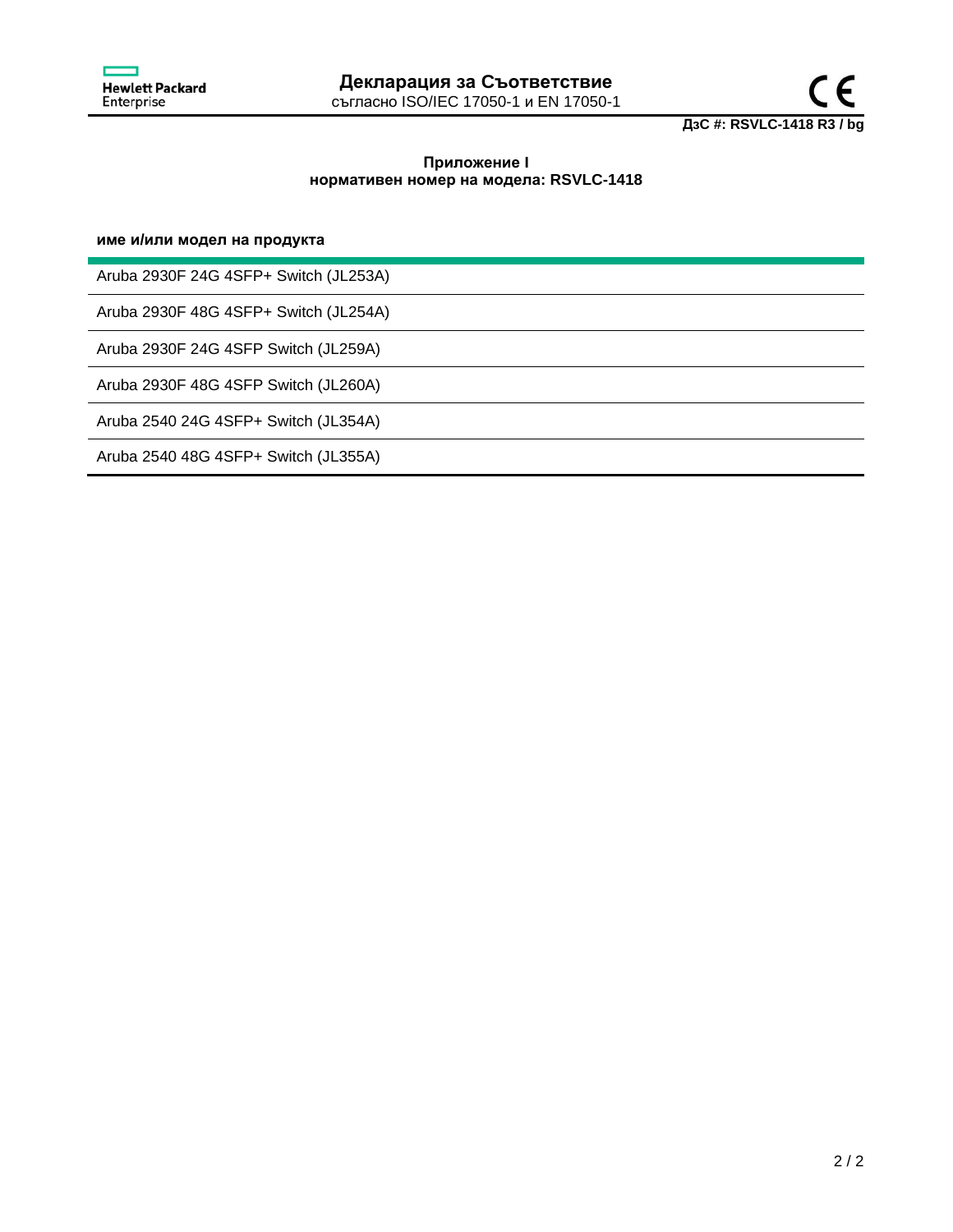**PoS #: RSVLC-1418 R3 / cs**

**Název výrobce: Hewlett Packard Enterprise Company Adresa výrobce:** 8000 Foothills Blvd, Roseville, CA 95747, USA

**prohlašuje na svou odpovědnost, že výrobek:**

| Název Produktu a/nebo model: |
|------------------------------|
| Regulační číslo modelu:      |
| Možnosti výrobku:            |

Podívejte se prosím DODATEK I **Regulační číslo modelu:** RSVLC-1418 **Možnosti výrobku:** Všichni

**je v souladu s následující specializací výrobků a nařízeními:**

EN 60950-1:2006 + A11:2009 +A1:2010 +A12:2011 +A2:2013 EN 62368-1:2014 EN 60825-1:2014 EN 62479:2010

**Bezpečnost Elektromagnetické Kompatibility** EN 55032:2012 Class A EN 55024:2010 EN 61000-3-2:2014 EN 61000-3-3:2013

# **Omezení používání některých nebezpečných látek**

EN 50581:2012

Tento výrobek splňuje požadavky Směrnice 2014/35/EU týkajících se elektrických zařízení určených pro používání v určitých mezích napětí, Směrnice 2014/30/EU týkajících se elektromagnetické kompatibility, Směrnice 2011/65/EU v aktuální verzi o omezení používání některých nebezpečných látek v elektrických a elektronických zařízeních a je správně CE označený.

# **Další informace**

Výrobek má přidělené regulační číslo modelu, které je v souladu s regulačními aspekty designu. Regulační číslo modelu je hlavní identifikátor výrobku v regulační dokumentaci a v protokolu o zkoušce a není možné ho zaměňovat s obchodním názvem nebo číslem výrobku. Žádný produkt nesoucí toto číslo regulačního modelu, který nemá označení CE, nebude splňovat všechny výše uvedené požadavky a nesmí být uveden na trh EU.

Tento výrobek byl testovaný v typickém HPE prostředí.

Breat A Jones

Roseville, CA Brent Ford, Manažer regulační 06.11.2020 **CONFERGATE:** Aruba, a Hewlett Packard Enterprise company

# **Místní kontakt výhradně pro regulační záležitosti**

EU: HPE, Postfach 0001, 1122 Wien, Austria USA: Hewlett Packard Enterprise, 6280 America Center Drive, San Jose, CA 95002, U.S.A. 844-806-3425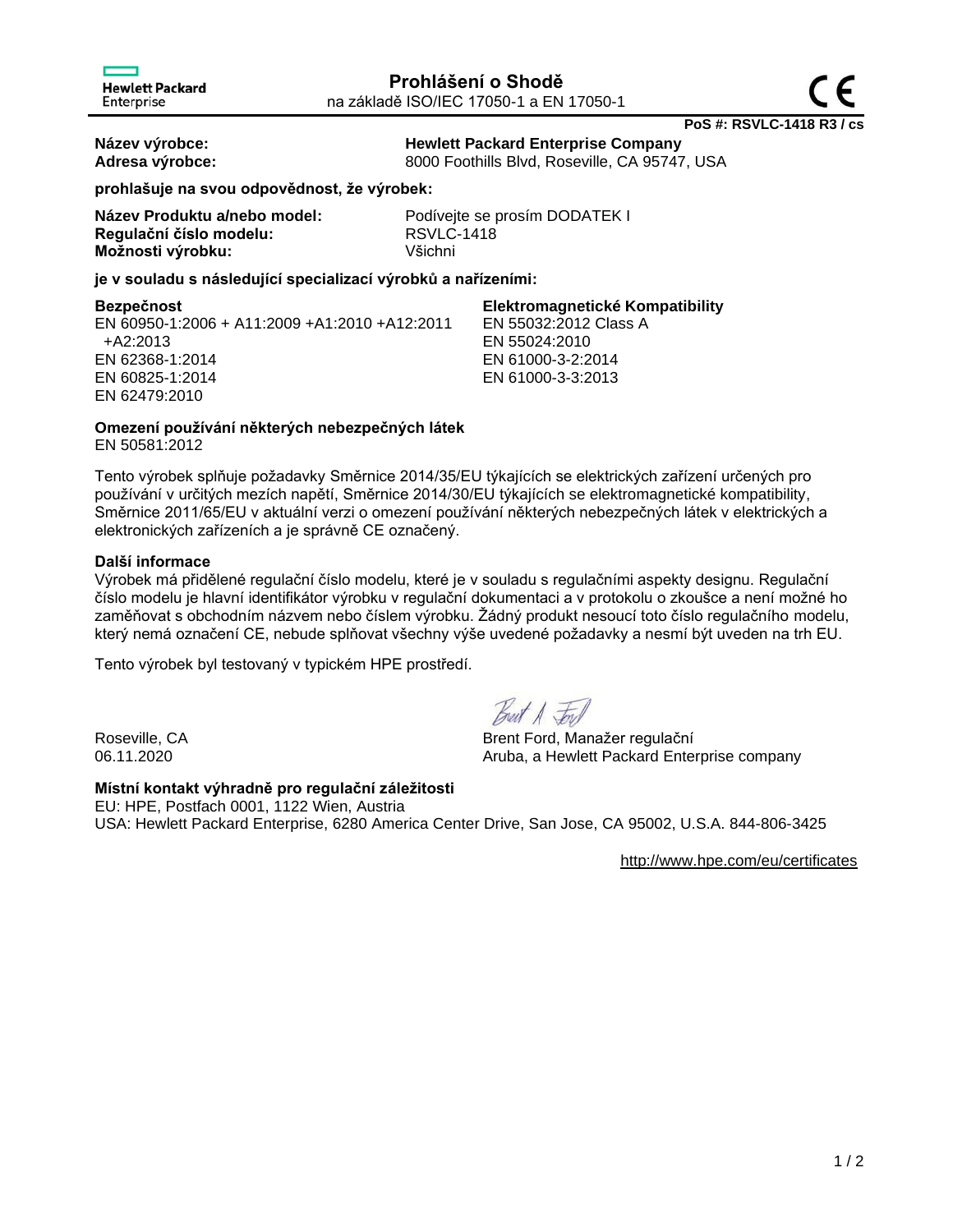

# **DODATEK I Regulační číslo modelu: RSVLC-1418**

## **Název Produktu a/nebo model**

Aruba 2930F 24G 4SFP+ Switch (JL253A)

Aruba 2930F 48G 4SFP+ Switch (JL254A)

Aruba 2930F 24G 4SFP Switch (JL259A)

Aruba 2930F 48G 4SFP Switch (JL260A)

Aruba 2540 24G 4SFP+ Switch (JL354A)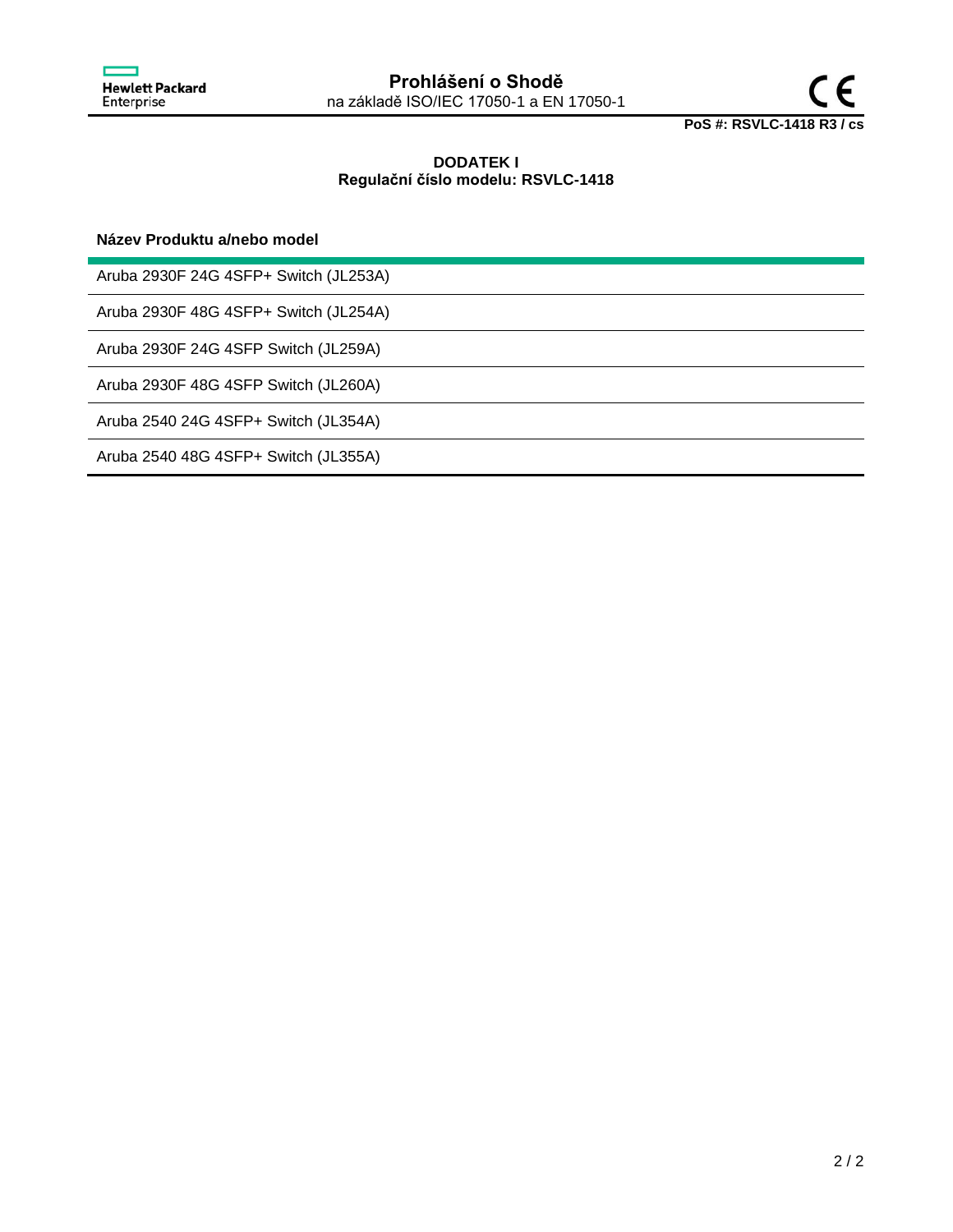**Producents navn: Hewlett Packard Enterprise Company Producents adresse:** 8000 Foothills Blvd, Roseville, CA 95747, USA

EN 55032:2012 Class A

EN 55024:2010 EN 61000-3-2:2014 EN 61000-3-3:2013

**erklærer under eget ansvar, at produktet:**

| Produktnavn og/eller model: | Der henvises TILLÆG I |
|-----------------------------|-----------------------|
| Lovpligtigt modelnummer:    | <b>RSVLC-1418</b>     |
| Produktmuligheder:          | Alle                  |

## **opfylder følgende produktspecifikationer og bestemmelser:**

### **Sikkerhed Elektromagnetisk Kompatibilitet**

EN 60950-1:2006 + A11:2009 +A1:2010 +A12:2011 +A2:2013 EN 62368-1:2014 EN 60825-1:2014 EN 62479:2010

**Begrænsning af anvendelsen af visse farlige stoffer**

EN 50581:2012

Produktet overholder hermed kravene i Direktiv 2014/35/EF lovgivning om elektrisk materiel bestemt til anvendelse inden for visse spændingsgrænser, Direktiv 2014/30/EF lovgivning om elektromagnetisk kompatibilitet, Direktiv 2011/65/EF i den aktuelle version om begrænsning af anvendelsen af visse farlige stoffer i elektrisk og elektronisk udstyr og bærer CE mærkningen i overensstemmelse hermed.

## **Yderligere information**

Dette produkt er tildelt et lovpligtigt modelnummer, som forbliver ved de lovgivningsmæssige aspekter af designet. Det lovpligtige modelnummer er den primære produktidentifkator i den lovgivningsmæssige dokumentation og testrapporter, dette nummer bør ikke forveksles med markedsføringsnavnet eller produktnumrene. Ethvert produkt, der bærer dette reguleringsmodellenummer, der ikke har CE-mærkning, vil ikke overholde alle ovennævnte krav og må ikke markedsføres på EU-markedet.

Dette produkt blev testet I et typisk HPE-miljø.

Roseville, CA Brent Ford, Reglerande chef 06.11.2020 **Aruba, a Hewlett Packard Enterprise company** 

# **Lokal kontakt, kun til lovgivningsmæssige spørgsmål**

EU: HPE, Postfach 0001, 1122 Wien, Austria US: Hewlett Packard Enterprise, 6280 America Center Drive, San Jose, CA 95002, U.S.A. 844-806-3425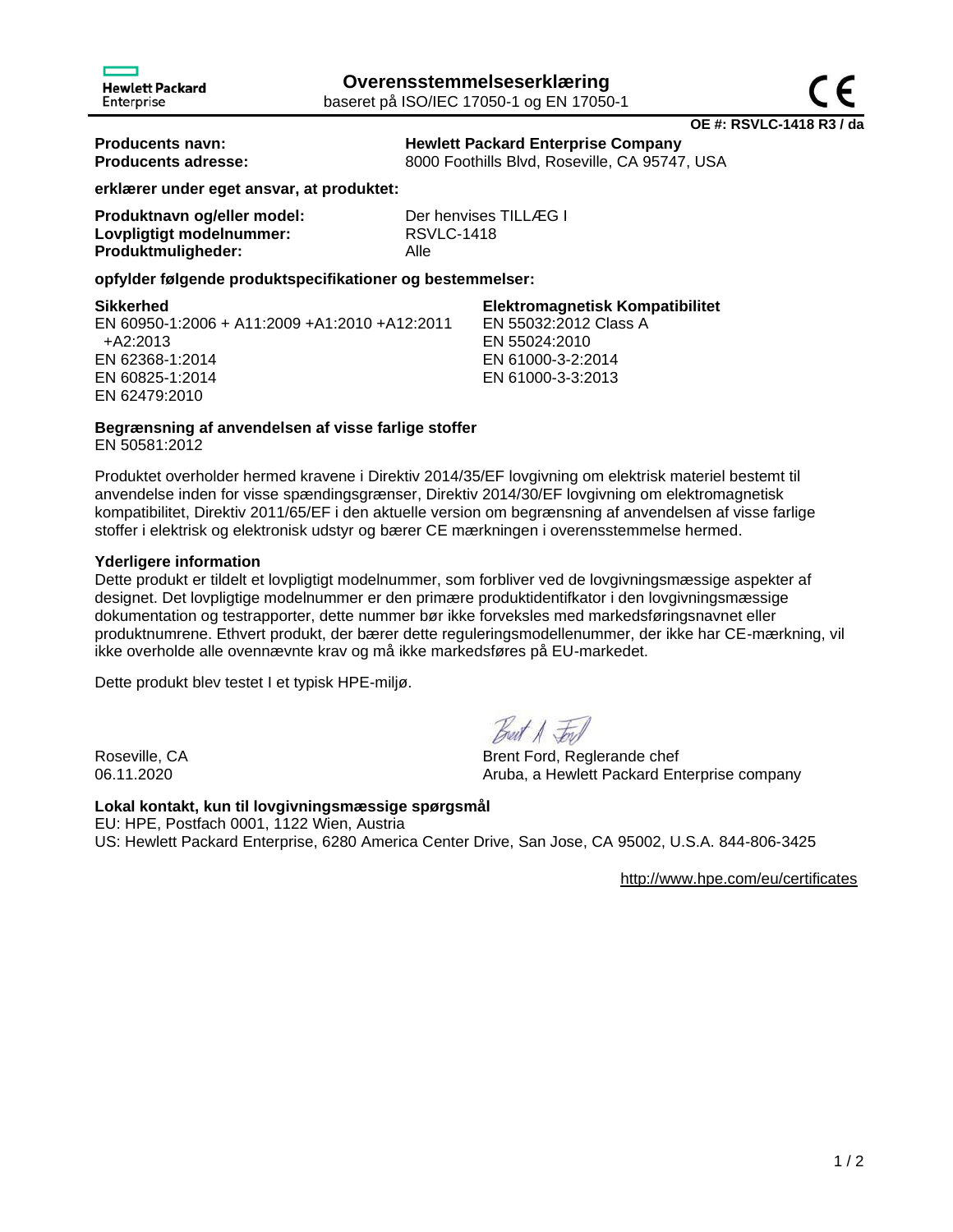

# **TILLÆG I Lovpligtigt modelnummer: RSVLC-1418**

## **Produktnavn og/eller model**

Aruba 2930F 24G 4SFP+ Switch (JL253A)

Aruba 2930F 48G 4SFP+ Switch (JL254A)

Aruba 2930F 24G 4SFP Switch (JL259A)

Aruba 2930F 48G 4SFP Switch (JL260A)

Aruba 2540 24G 4SFP+ Switch (JL354A)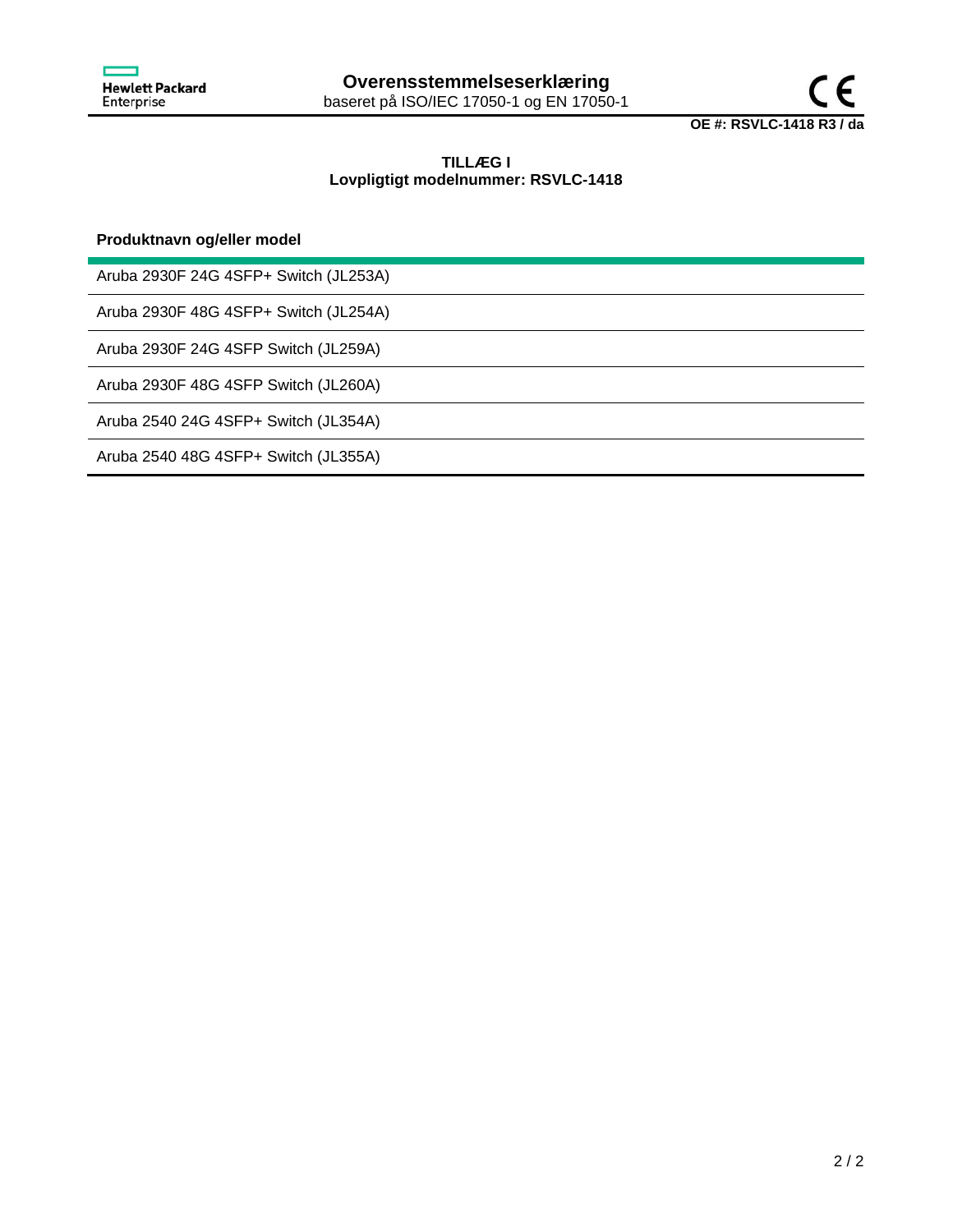| <b>Hewlett Packard</b><br>Enterprise |
|--------------------------------------|
|                                      |

| Name des Herstellers:    | <b>Hewlett Packard Enterprise Company</b>     |
|--------------------------|-----------------------------------------------|
| Adresse des Herstellers: | 8000 Foothills Blvd, Roseville, CA 95747, USA |

**erklärt in alleiniger Verantwortung, dass das Produkt:**

| Produktbezeichnung und/oder Modell: | Siehe ANHANG I    |
|-------------------------------------|-------------------|
| <b>Regulatorische Modellnummer:</b> | <b>RSVLC-1418</b> |
| <b>Produktoptionen:</b>             | Alle              |

## **den folgenden Produktspezifikationen und Richtlinien entspricht:**

| Sicherheit                                    | Elektromagnetische Verträglichkeit |
|-----------------------------------------------|------------------------------------|
| EN 60950-1:2006 + A11:2009 +A1:2010 +A12:2011 | EN 55032:2012 Class A              |
| +A2:2013                                      | EN 55024:2010                      |
| EN 62368-1:2014                               | EN 61000-3-2:2014                  |
| EN 60825-1:2014                               | EN 61000-3-3:2013                  |
| EN 62479:2010                                 |                                    |

# **Beschränkung der Verwendung bestimmter gefährlicher Stoffe**

EN 50581:2012

Das Produkt entspricht hiermit den Anforderungen von Richtlinie 2014/35/EU über die Bereitstellung elektrische Betriebsmittel zur Verwendung innerhalb bestimmter Spannungsgrenzen, Richtlinie 2014/30/EU über die elektromagnetische Verträglichkeit, Richtlinie 2011/65/EU in der geänderten Fassung zur Beschränkung der Verwendung bestimmter gefährlicher Stoffe in Elektro- und Elektronikgeräten und trägt dementsprechend die CE Kennzeichnung.

## **Zusatzinformation**

Diesem Produkt ist eine regulatorische Modellnummer zugeordnet, welche an die regulatorischen Aspekte des Designs gebunden ist. Die regulatorische Modellnummer ist das Hauptproduktkennzeichen in der Dokumentation und in den Prüfberichten; diese Nummer ist nicht mit dem Marketingnamen oder den Produktnummern zu verwechseln. Produkte mit dieser Regulierungsmodellnummer, die nicht die CE Kennzeichnung tragen, erfüllen nicht alle oben angeführten Anforderungen und dürfen nicht im EU Markt in den Verkehr gebracht werden.

Dieses Produkt wurde in einer typischen HPE-Umgebung getestet.

Breat A For

Roseville, CA Brent Ford, Regulierungsleiter 06.11.2020 **CONFERGATE:** Aruba, a Hewlett Packard Enterprise company

**Lokaler Ansprechpartner ausschließlich für regulatorische Themen** EU: HPE, Postfach 0001, 1122 Wien, Austria US: Hewlett Packard Enterprise, 6280 America Center Drive, San Jose, CA 95002, U.S.A. 844-806-3425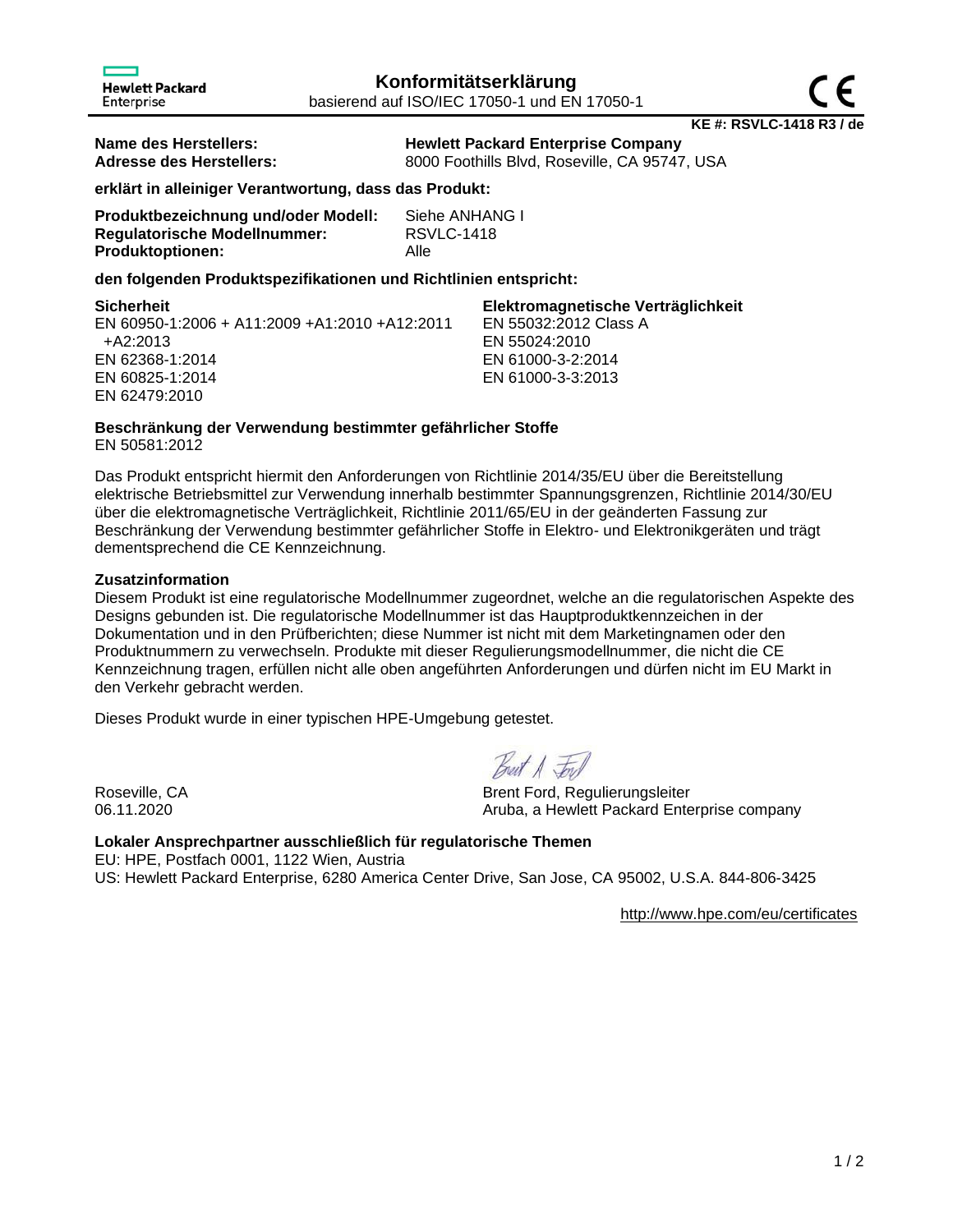

# **ANHANG I Regulatorische Modellnummer: RSVLC-1418**

## **Produktbezeichnung und/oder Modell**

Aruba 2930F 24G 4SFP+ Switch (JL253A)

Aruba 2930F 48G 4SFP+ Switch (JL254A)

Aruba 2930F 24G 4SFP Switch (JL259A)

Aruba 2930F 48G 4SFP Switch (JL260A)

Aruba 2540 24G 4SFP+ Switch (JL354A)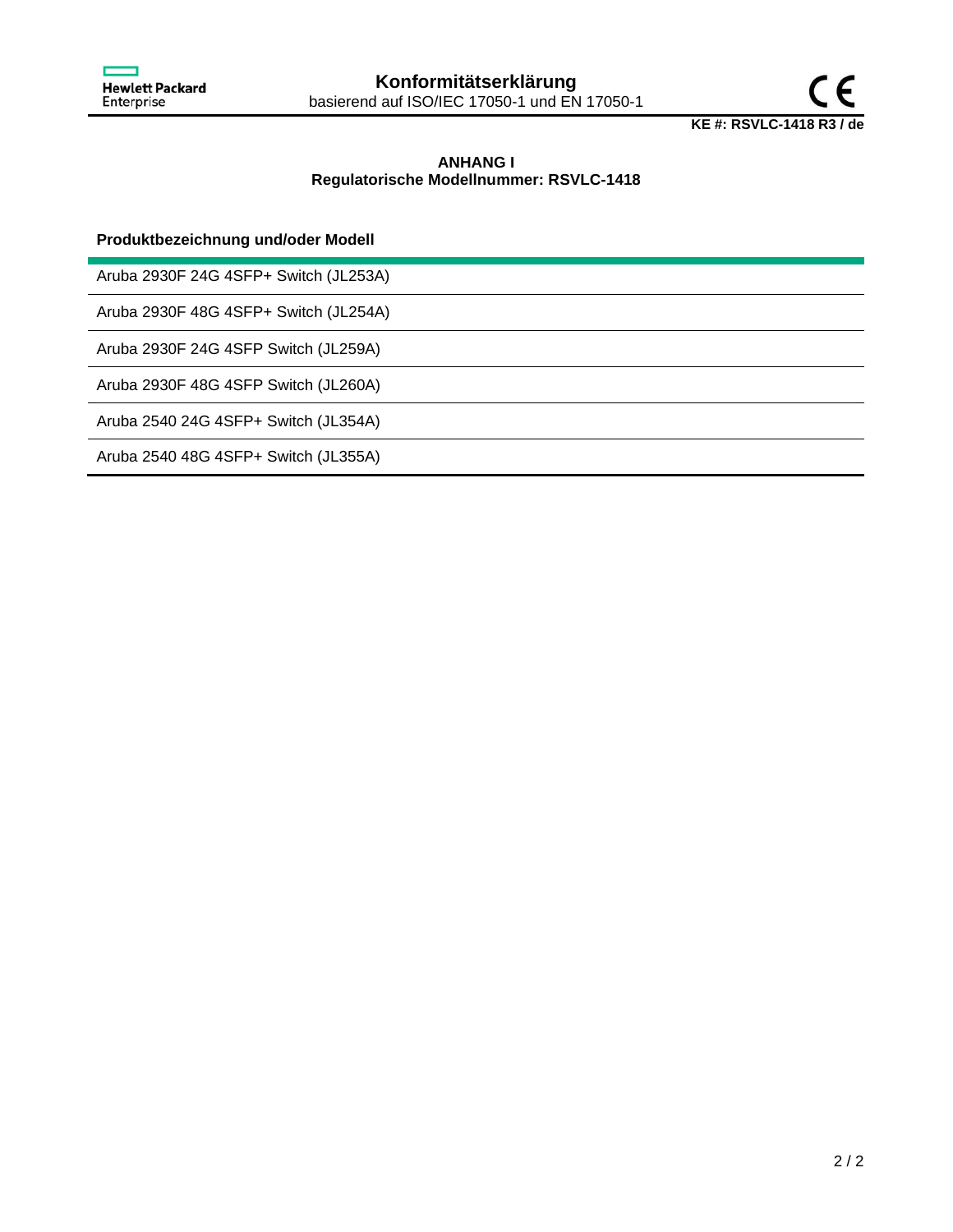**Δσ #: RSVLC-1418 R3 / el**

Enterprise

**Επωνυμία κατασκευαστή: Hewlett Packard Enterprise Company Διεύθυνση κατασκευαστή:** 8000 Foothills Blvd, Roseville, CA 95747, USA

**δηλώνει, μεαποκλειστική του ευθύνη, ότι το προϊόν:**

**Αριθμός μοντέλου σύμφωνα με τη νομοθεσία: Προαιρετικά χαρακτηριστικάπροϊόντος:** όλοι

**Όνομα ή/και μοντέλο προϊόντος:** Παρακαλώ αναφερθείτε ΠΑΡΑΡΤΗΜΑ I RSVLC-1418

**Συμμορφώνεται προς τις ακόλουθες προδιαγραφές και κανονισμούς:**

**ασφάλεια ηλεκτρομαγνητική συμβατότητα** EN 60950-1:2006 + A11:2009 +A1:2010 +A12:2011 +A2:2013 EN 62368-1:2014 EN 60825-1:2014 EN 62479:2010

EN 55032:2012 Class A EN 55024:2010 EN 61000-3-2:2014 EN 61000-3-3:2013

#### **τον περιορισμό της χρήσης ορισμένων επικίνδυνων ουσιών** EN 50581:2012

Το παρόν προϊόν συμμορφώνεται προς τις απαιτήσεις της Οδηγία 2014/35/ΕΕ των αναφερομένων στο ηλεκτρολογικό υλικό που προορίζεται να χρησιμοποιηθεί εντός ορισμένων ορίων τάσεως, Οδηγία 2014/30/ΕΕ σχετικά με την ηλεκτρομαγνητική συμβατότητα, Οδηγία 2011/65/ΕΕ στην τρέχουσα έκδοση για τον περιορισμό της χρήσης ορισμένων επικίνδυνων ουσιών σε ηλεκτρικό και ηλεκτρονικό εξοπλισμό και φέρει την ανάλογη σήμανση CE.

# **Πρόσθετεςπληροφορίες**

Τοπαρόν προϊόν συνοδεύεται από τον αριθμό μοντέλου που προβλέπεται από τη νομοθεσία σχετικά με τον σχεδιασμό του. Ο εν λόγω κανονιστικός αριθμός μοντέλου είναι ο κύριος αναγνωριστικός αριθμός του προϊόντος στα έγγραφα ρυθμιστικού χαρακτήρα και στις εκθέσεις δοκιμών, και δεν πρέπει να συγχέεται με την εμπορική ονομασία ή τους αριθμούς προϊόντος για σκοπούς εμπορικής διάθεσης. Κάθε προϊόν που φέρει αυτόν τον κανονιστικό αριθμό μοντέλου που δεν φέρει τη σήμανση CE δεν πληροί όλες τις απαιτήσεις που αναφέρονται παραπάνω και δεν μπορεί να διατεθεί στην αγορά της ΕΕ.

Το παρόν προϊόν δοκιμάστηκε σε πρότυπο περιβάλλον της Hewlett Packard Enterprise.

Breat A Ford

Roseville, CA Brent Ford, Ρυθμιστικός Διευθυντής 06.11.2020 Aruba, a Hewlett Packard Enterprise company

**Στοιχεία επικοινωνίας αποκλειστικά για κανονιστικά ζητήματα** ΕΕ: HPE, Postfach 0001, 1122 Wien, Austria ΗΠΑ: Hewlett Packard Enterprise, 6280 America Center Drive, San Jose, CA 95002, U.S.A. 844-806-3425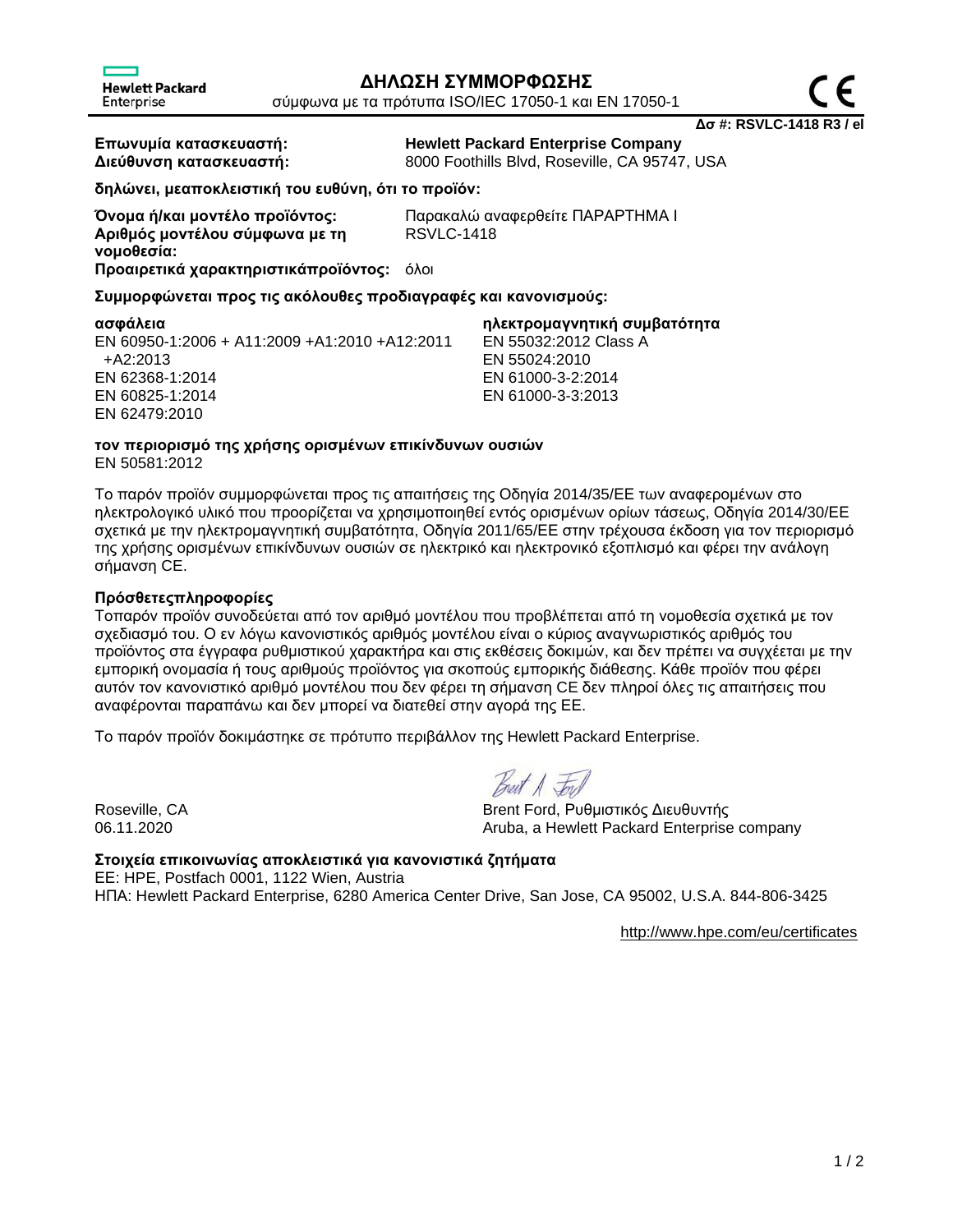

**Δσ #: RSVLC-1418 R3 / el**

# **ΠΑΡΑΡΤΗΜΑ I Αριθμός μοντέλου σύμφωνα με τη νομοθεσία: RSVLC-1418**

# **Όνομα ή/και μοντέλο προϊόντος**

Aruba 2930F 24G 4SFP+ Switch (JL253A)

Aruba 2930F 48G 4SFP+ Switch (JL254A)

Aruba 2930F 24G 4SFP Switch (JL259A)

Aruba 2930F 48G 4SFP Switch (JL260A)

Aruba 2540 24G 4SFP+ Switch (JL354A)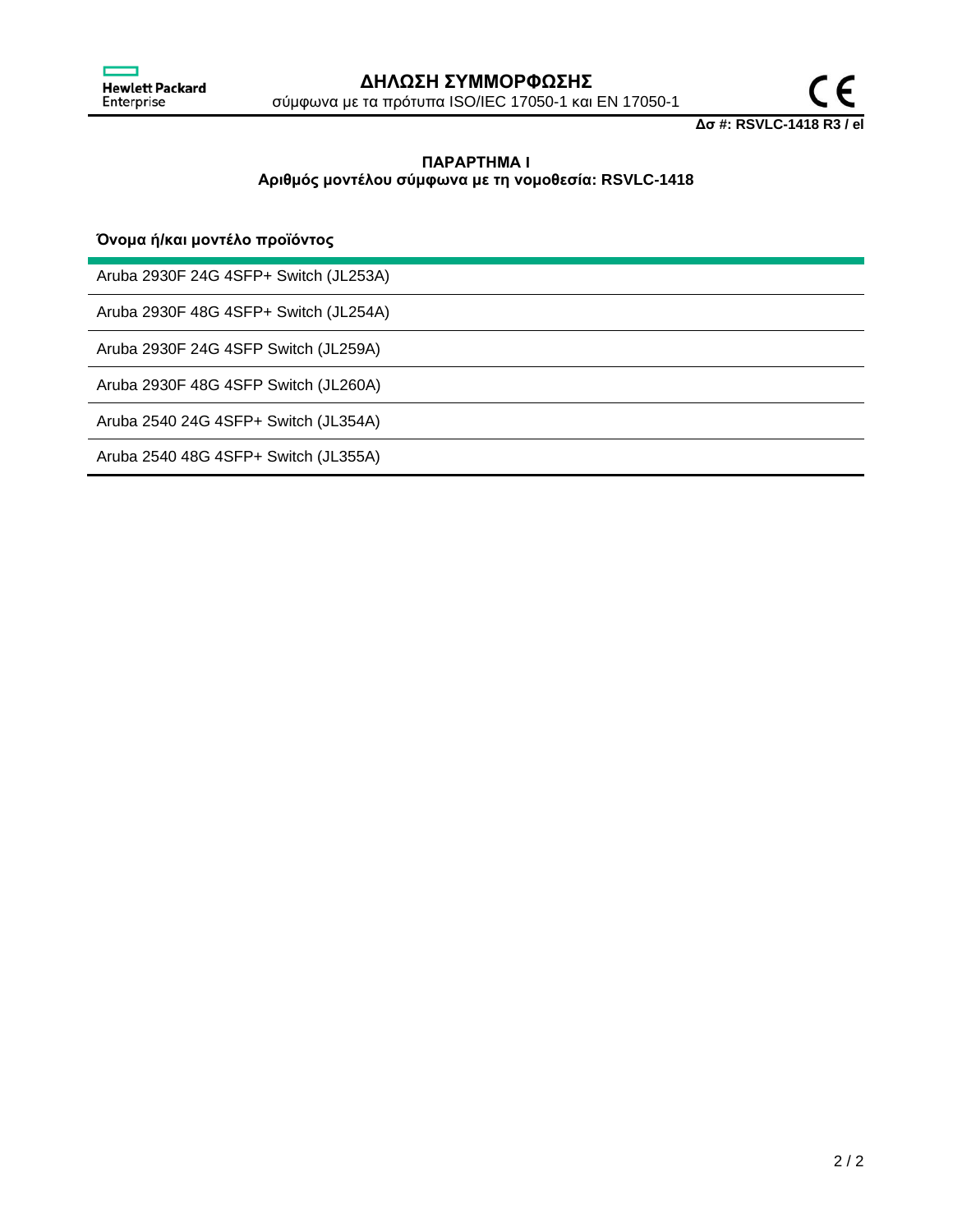**DdC #: RSVLC-1418 R3 / es**

**Hewlett Packard** 

**Nombre del fabricante: Hewlett Packard Enterprise Company Dirección del fabricante:** 8000 Foothills Blvd, Roseville, CA 95747, USA

EN 55032:2012 Class A

EN 55024:2010 EN 61000-3-2:2014 EN 61000-3-3:2013

**declara bajo su sola responsabilidad que el producto:**

| Nombre del producto y/o modelo: | Por fa      |
|---------------------------------|-------------|
| Número de modelo reglamentario: | <b>RSVL</b> |
| Opciones del producto:          | Totos       |

Por favor, consulte ANEXO I **Número de modelo reglamentario:** RSVLC-1418

**cumple con las siguientes especificaciones y regulaciones de productos:**

### **Seguridad Compatibilidad Electromagnética**

EN 60950-1:2006 + A11:2009 +A1:2010 +A12:2011 +A2:2013 EN 62368-1:2014 EN 60825-1:2014 EN 62479:2010

### **Restricciones a la utilización de determinadas sustancias peligrosas** EN 50581:2012

El producto adjunto cumple con los requisitos de la Directiva 2014/35/UE sobre el material eléctrico destinado a utilizarse con determinados límites de tensión, Directiva 2014/30/UE en materia de compatibilidad electromagnética, Directiva 2011/65/UE en la versión actual sobre restricciones a la utilización de determinadas sustancias peligrosas en aparatos eléctricos y electrónicos y porta el marcado CE correspondiente.

# **Información adicional**

Este producto tiene asignado un número de modelo reglamentario en consonancia con los aspectos normativos del diseño. El número de modelo reglamentario es el principal identificador del producto en la documentación reglamentaria y en los informes de ensayo. No se debería confundir este número con el nombre comercial ni con los números comerciales del producto. Cualquier producto que lleve este número de modelo reglamentario que no lleve el marcado CE no cumplirá con todos los requisitos enumerados anteriormente y no podrá comercializarse en la UE.

Este producto ha sido testado en un entorno típico de HPE.

Best A For

Roseville, CA Brent Ford, Gerente de Regulación 06.11.2020 **CONFERGATE:** Aruba, a Hewlett Packard Enterprise company

**Contactos nacionales solo para temas normativos** UE: HPE, Postfach 0001, 1122 Wien, Austria USA: Hewlett Packard Enterprise, 6280 America Center Drive, San Jose, CA 95002, U.S.A. 844-806-3425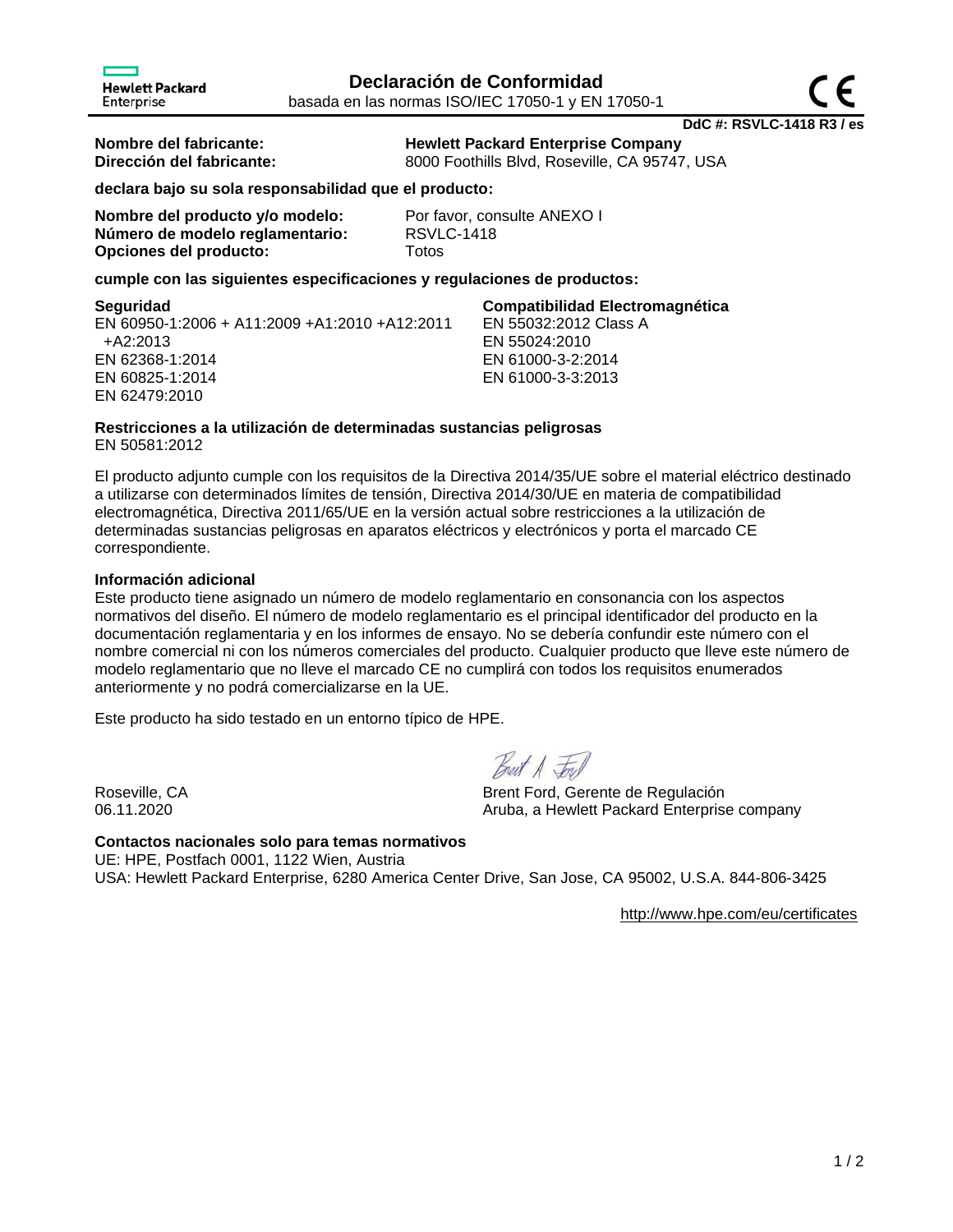

# **ANEXO I Número de modelo reglamentario: RSVLC-1418**

## **Nombre del producto y/o modelo**

Aruba 2930F 24G 4SFP+ Switch (JL253A)

Aruba 2930F 48G 4SFP+ Switch (JL254A)

Aruba 2930F 24G 4SFP Switch (JL259A)

Aruba 2930F 48G 4SFP Switch (JL260A)

Aruba 2540 24G 4SFP+ Switch (JL354A)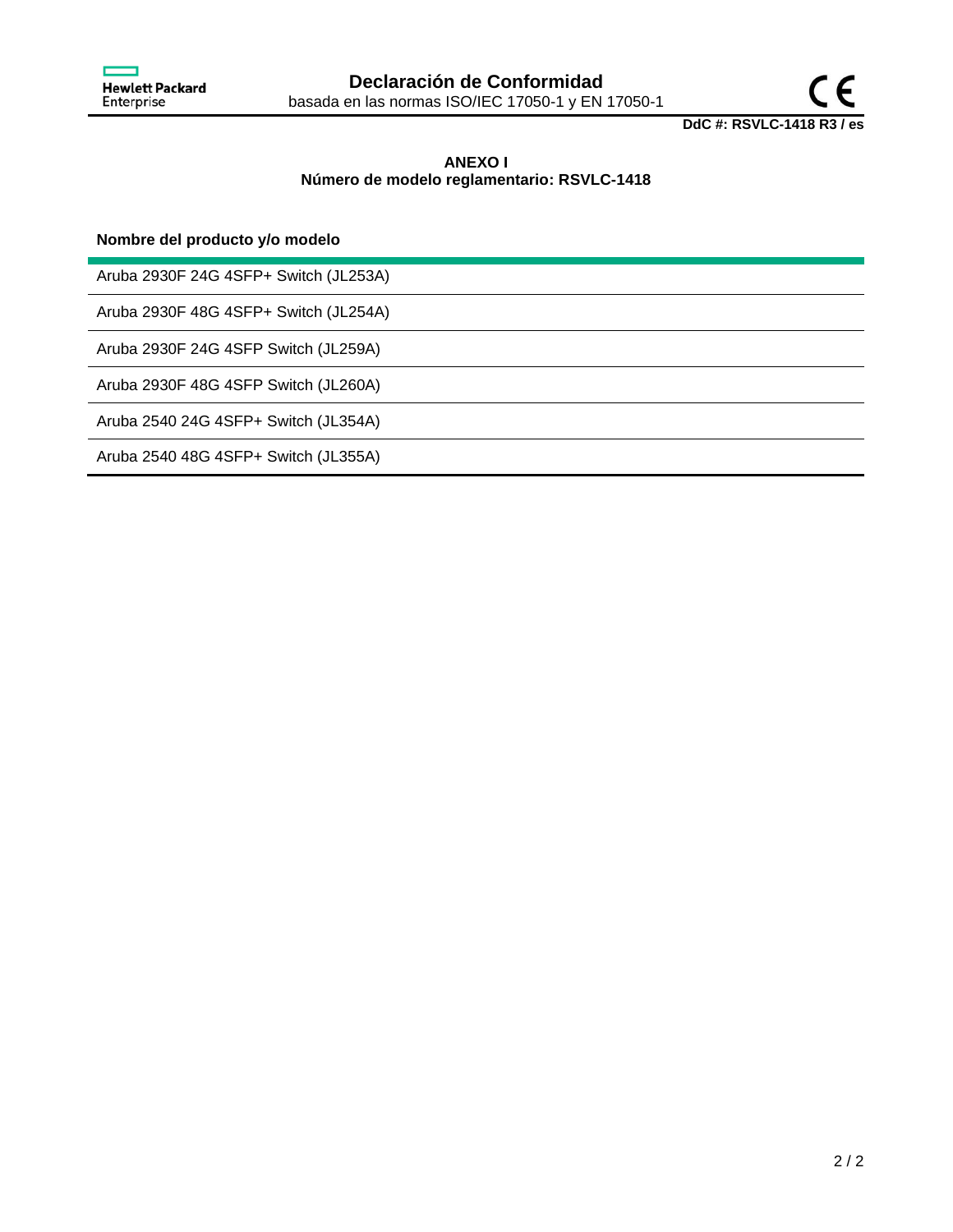**VD #: RSVLC-1418 R3 / et**

**Tootja nimetus: Hewlett Packard Enterprise Company Tootja aadress:** 8000 Foothills Blvd, Roseville, CA 95747, USA

**deklareerib oma ainuvastutusel, et toode:**

| Toote nimetus ja/või mudel: | Palu       |
|-----------------------------|------------|
| Normatiivse mudeli number:  | <b>RSV</b> |
| Toote variandid:            | Kõik       |

Palun vaadake LISA I **Normatiivse mudeli number:** RSVLC-1418

## **vastab järgmistele toote kohta käivatele spetsifikatsioonidele ja regulatiivsetele dokumentidele:**

**Ohutus Elektromagnetilise Ühilduvuse** EN 60950-1:2006 + A11:2009 +A1:2010 +A12:2011 +A2:2013 EN 62368-1:2014 EN 60825-1:2014 EN 62479:2010

EN 55032:2012 Class A EN 55024:2010

EN 61000-3-2:2014 EN 61000-3-3:2013

# **Teatavate ohtlike ainete kasutamise piiramise kohta**

EN 50581:2012

Käesolev toode vastab Direktiiv 2014/35/EL teatavates pingevahemikes kasutatavaid elektriseadmeid käsitlevate, Direktiiv 2014/30/EL mis käsitleb elektromagnetilise ühilduvuse, Direktiiv 2011/65/EL praeguses versioonis teatavate ohtlike ainete kasutamise piiramise kohta elektri- ja elektroonikaseadmetes ja on tähistatud vastavalt CE tähisega.

## **Lisateave**

Tootele on omistatud normatiivse mudeli number, mis vastab konstruktsiooni normatiivsetele aspektidele. Normatiivse mudeli number on normatiivsetes dokumentides ja katsetuste aruannetes toote peamiseks identifikaatoriks, seda numbrit ei tohi segamini ajada turundusnumbri või toote numbriga. Ükski seda normatiivset mudelinumbrit kandv toode, millel puudub CE-vastavusmärgis, ei vasta kõigile ülalnimetatud nõuetele ja seda ei tohi lasta ELi turule.

Toodet on katsetatud HPE keskkonnas.

Roseville, CA Brent Ford, Reguleerivad Manager 06.11.2020 **CONFERGATE:** Aruba, a Hewlett Packard Enterprise company

## **Kohalik kontakt üksnes normatiivsetes küsimustes**

EU: HPE, Postfach 0001, 1122 Wien, Austria US: Hewlett Packard Enterprise, 6280 America Center Drive, San Jose, CA 95002, U.S.A. 844-806-3425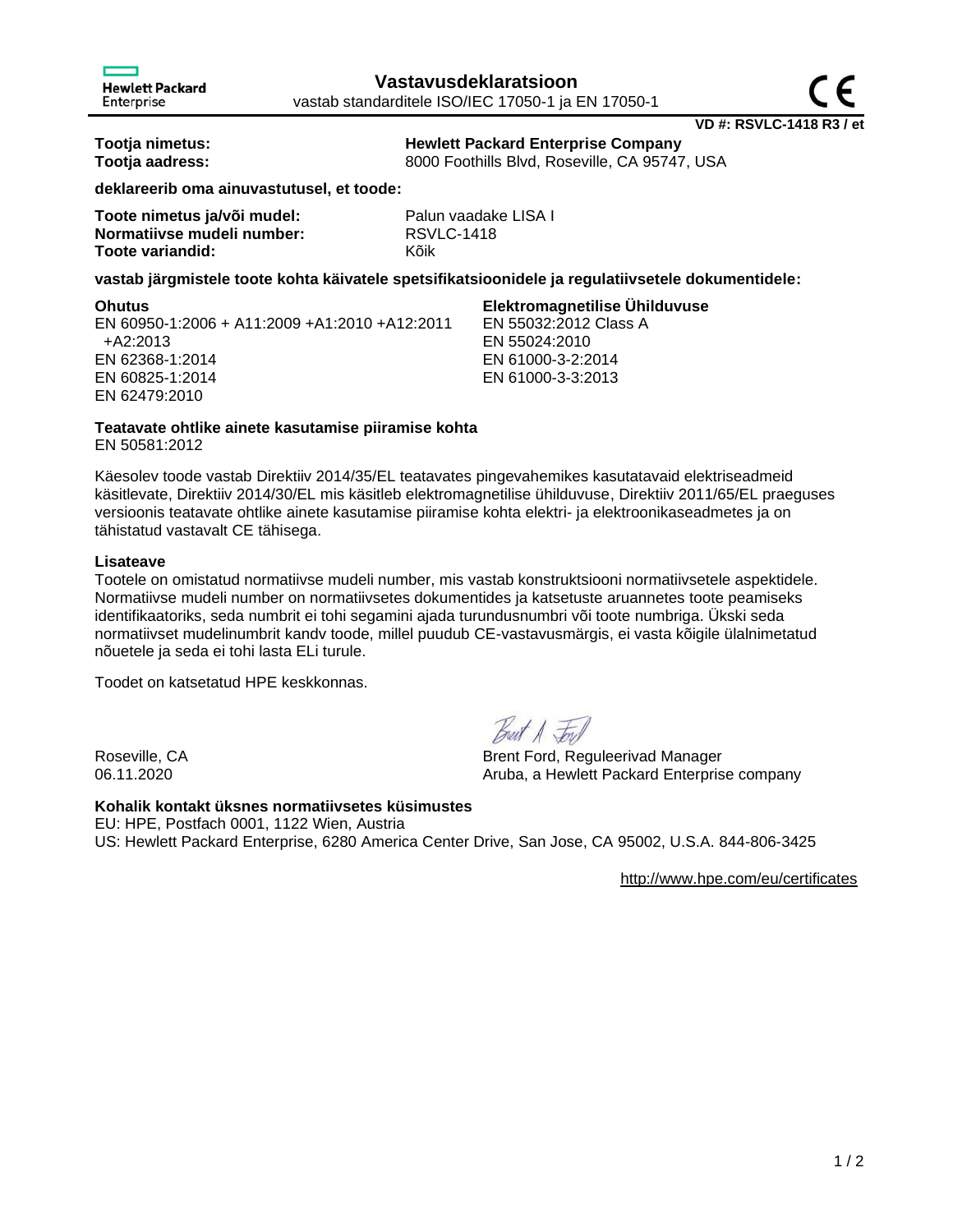

## **LISA I Normatiivse mudeli number: RSVLC-1418**

**Toote nimetus ja/või mudel**

Aruba 2930F 24G 4SFP+ Switch (JL253A)

Aruba 2930F 48G 4SFP+ Switch (JL254A)

Aruba 2930F 24G 4SFP Switch (JL259A)

Aruba 2930F 48G 4SFP Switch (JL260A)

Aruba 2540 24G 4SFP+ Switch (JL354A)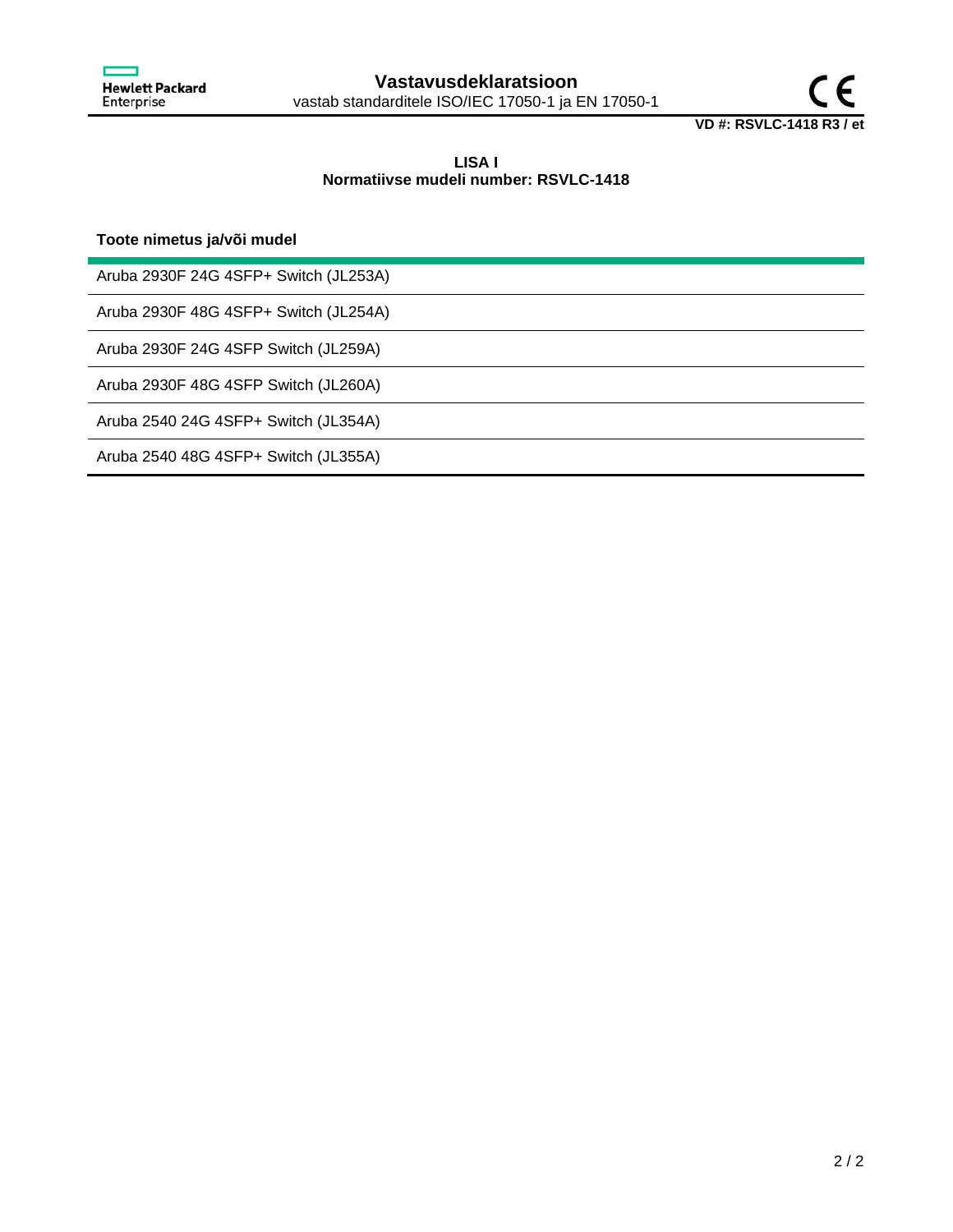**Vaatimustenmukaisuusvakuutus #: RSVLC-1418 R3 / fi Valmistajan nimi: Hewlett Packard Enterprise Company**

**Valmistajan osoite:** 8000 Foothills Blvd, Roseville, CA 95747, USA

**vakuuttaa yksinomaisella vastuullaan, että tuote:**

| Tuotteen nimi ja/tai malli: | Opit luvussa LIITE I |
|-----------------------------|----------------------|
| Lainsäädännön edellyttämä   | <b>RSVLC-1418</b>    |
| mallinumero:                |                      |
| Tuotevaihtoehdot:           | Kaiken               |

**noudattavat seuraavia tuotemäärityksiä ja määräyksiä:**

| <b>Turvallisuus</b>                           | Sähkömagneettista Yhteensopivuutta |
|-----------------------------------------------|------------------------------------|
| EN 60950-1:2006 + A11:2009 +A1:2010 +A12:2011 | EN 55032:2012 Class A              |
| +A2:2013                                      | EN 55024:2010                      |
| EN 62368-1:2014                               | EN 61000-3-2:2014                  |
| EN 60825-1:2014                               | EN 61000-3-3:2013                  |
| EN 62479:2010                                 |                                    |

**Tiettyjen vaarallisten aineiden käytön rajoittamisesta**

EN 50581:2012

Tuote noudattaa täten Direktiivi 2014/35/EU sähkölaitteita tietyllä jännitealueella koskevan, Direktiivi 2014/30/EU sähkömagneettista yhteensopivuutta koskevan, Direktiivi 2011/65/EU nykyisessä versiossa tiettyjen vaarallisten aineiden käytön rajoittamisesta sähkö- ja elektroniikkalaitteissa vaatimuksia, ja näin ollen sillä on CE merkintä.

## **Lisätietoja**

Tälle tuotteelle on osoitettu lainsäädännön edellyttämä mallinumero, joka pysyy samana mallin lainsäädännöllisten näkökulmien mukaisesti. Lainsäädännön edellyttämä mallinumero on tuotteen päätunniste lainsäädännöllisissä asiakirjoissa ja testiraporteissa, ja tätä numeroa ei saa sekoittaa markkinointinimeen tai tuotenumeroihin. Tuotteet, joissa on tämä lakisääteinen mallinumero, joissa ei ole CE-merkintää, eivät täytä kaikkia edellä lueteltuja vaatimuksia, eikä niitä saa saattaa EU: n markkinoille.

Tämä tuote testattiin tyypillisessä HPE-ympäristössä.

Best A Ford

Roseville, CA Brent Ford, Sääntelypäällikkö 06.11.2020 Aruba, a Hewlett Packard Enterprise company

# **Paikallinen yhteyshenkilö vain lainsäädännöllisille aiheille** EU: HPE, Postfach 0001, 1122 Wien, Austria

US: Hewlett Packard Enterprise, 6280 America Center Drive, San Jose, CA 95002, U.S.A. 844-806-3425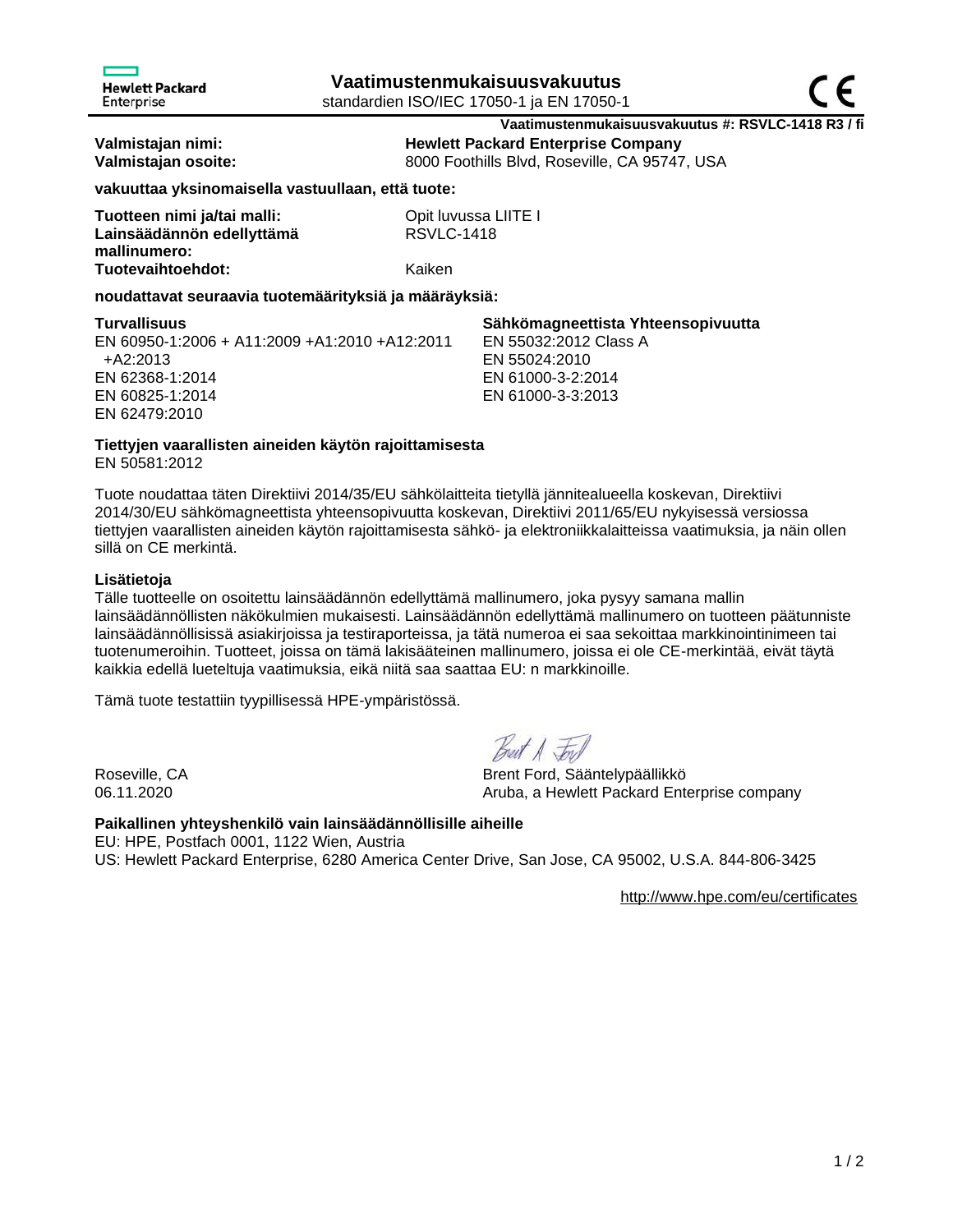

**Vaatimustenmukaisuusvakuutus #: RSVLC-1418 R3 / fi**

## **LIITE I Lainsäädännön edellyttämä mallinumero: RSVLC-1418**

## **Tuotteen nimi ja/tai malli**

Aruba 2930F 24G 4SFP+ Switch (JL253A)

Aruba 2930F 48G 4SFP+ Switch (JL254A)

Aruba 2930F 24G 4SFP Switch (JL259A)

Aruba 2930F 48G 4SFP Switch (JL260A)

Aruba 2540 24G 4SFP+ Switch (JL354A)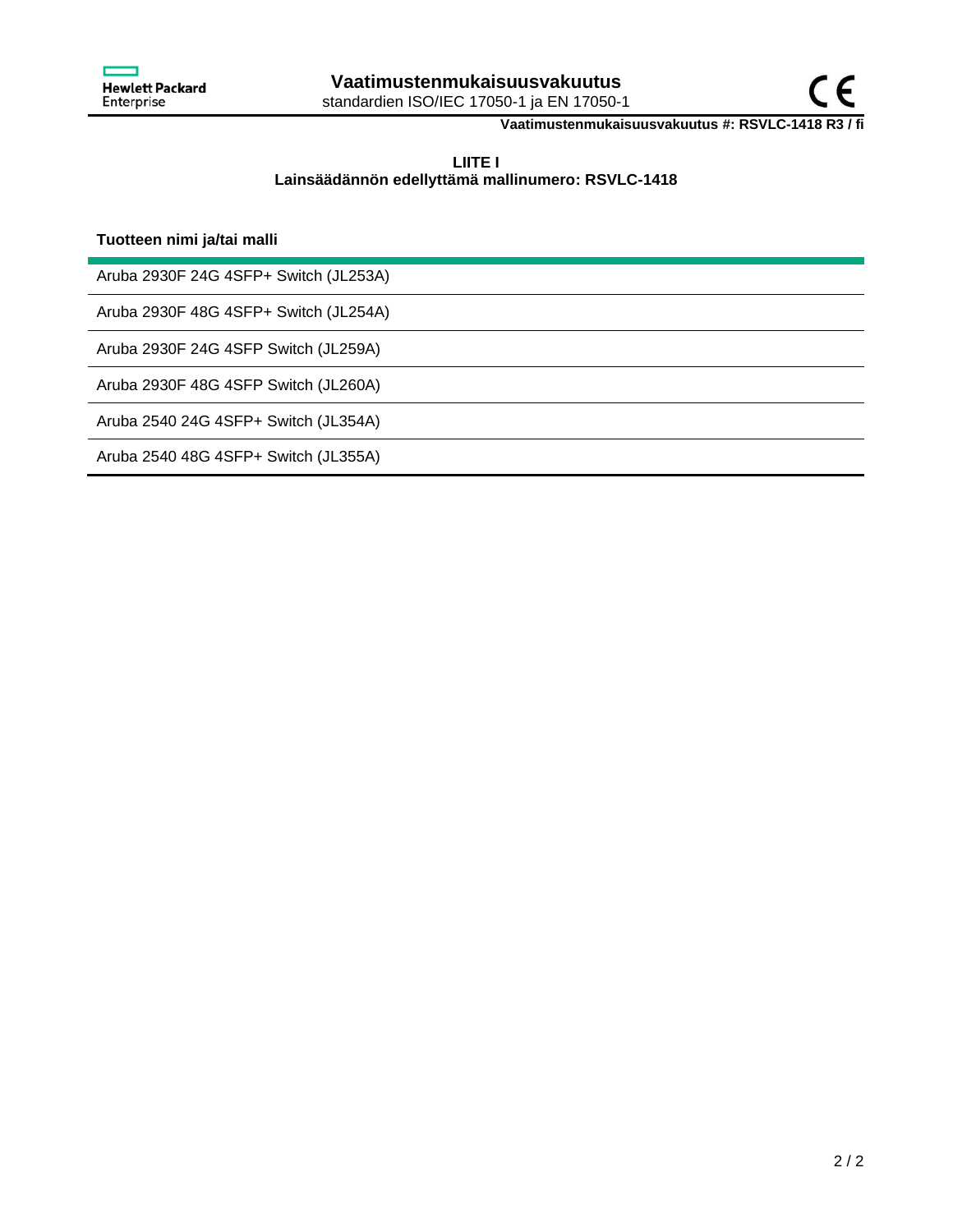**Nom du fabricant: Hewlett Packard Enterprise Company**

Adresse du fabricant: 8000 Foothills Blvd, Roseville, CA 95747, USA

EN 55032:2012 Class A

**déclare, sous sa seule responsabilité, que le produit:**

**Nom du produit et/ou modèle:** Se il vous plaît se référer ANNEXE I **Numéro de modèle de règlementation:** RSVLC-1418 **Options de produit:** Tout

EN 55024:2010 EN 61000-3-2:2014 EN 61000-3-3:2013

## **est conforme aux règlementations et spécifications de produit suivantes:**

**Sécurité Compatibilité électromagnétique** EN 60950-1:2006 + A11:2009 +A1:2010 +A12:2011 +A2:2013 EN 62368-1:2014 EN 60825-1:2014 EN 62479:2010

# **Limitation de l'utilisation de certaines substances dangereuses**

EN 50581:2012

Le présent produit satisfait aux exigences de la Directive 2014/35/EU relatives au matériel électrique destiné à être employé dans certaines limites de tension, Directive 2014/30/EU concernant la compatibilité électromagnétique, Directive 2011/65/EU dans la version actuelle relative à la limitation de l'utilisation de certaines substances dangereuses dans les équipements électriques et électroniques et arbore la marque CE en conséquence.

## **Renseignements complémentaires**

Un numéro de modèle de règlementation, qui demeure avec les aspects règlementaires de conception, est attribué à ce produit. Le numéro de modèle de règlementation est le principal élément d'identification du produit dans la documentation sur la documentation réglementaire et les rapports d'essai, ce numéro ne doit pas être confondu avec le nom commercial ou les numéros de produit. Tout produit portant ce numéro de modèle réglementaire qui ne porte pas le marquage CE pourrait ne pas être conforme à toutes les exigences énumérées ci-dessus et ne pas être mis sur le marché de l'UE.

Ce produit a été testé dans un environnement HPE caractéristique.

Best A For

Roseville, CA Brent Ford, Responsable de la réglementation 06.11.2020 **CONFERGATE:** Aruba, a Hewlett Packard Enterprise company

**Contact local pour les sujets de réglementation uniquement** UE: HPE, Postfach 0001, 1122 Wien, Austria USA: Hewlett Packard Enterprise, 6280 America Center Drive, San Jose, CA 95002, U.S.A. 844-806-3425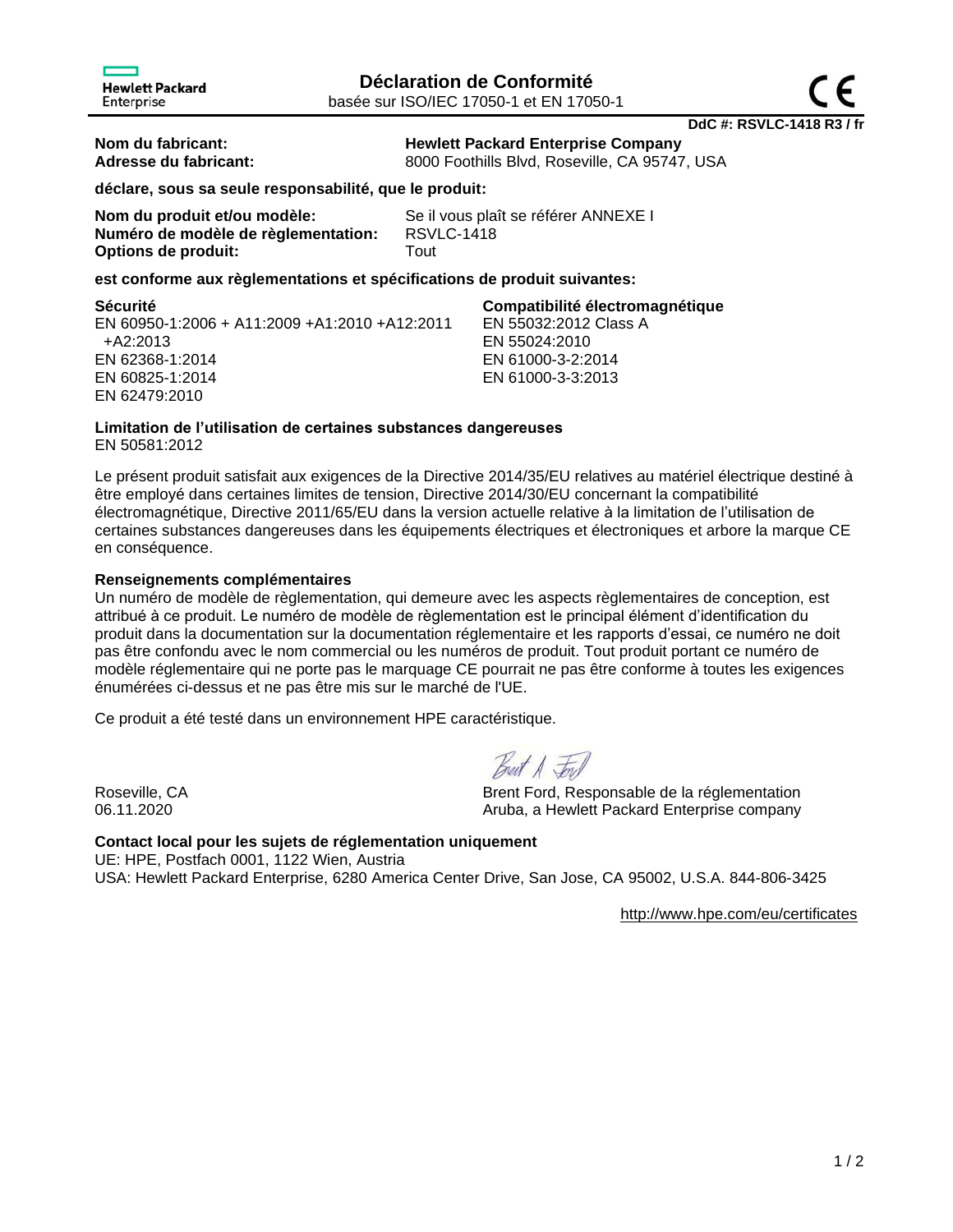



# **ANNEXE I Numéro de modèle de règlementation: RSVLC-1418**

**Nom du produit et/ou modèle**

Aruba 2930F 24G 4SFP+ Switch (JL253A)

Aruba 2930F 48G 4SFP+ Switch (JL254A)

Aruba 2930F 24G 4SFP Switch (JL259A)

Aruba 2930F 48G 4SFP Switch (JL260A)

Aruba 2540 24G 4SFP+ Switch (JL354A)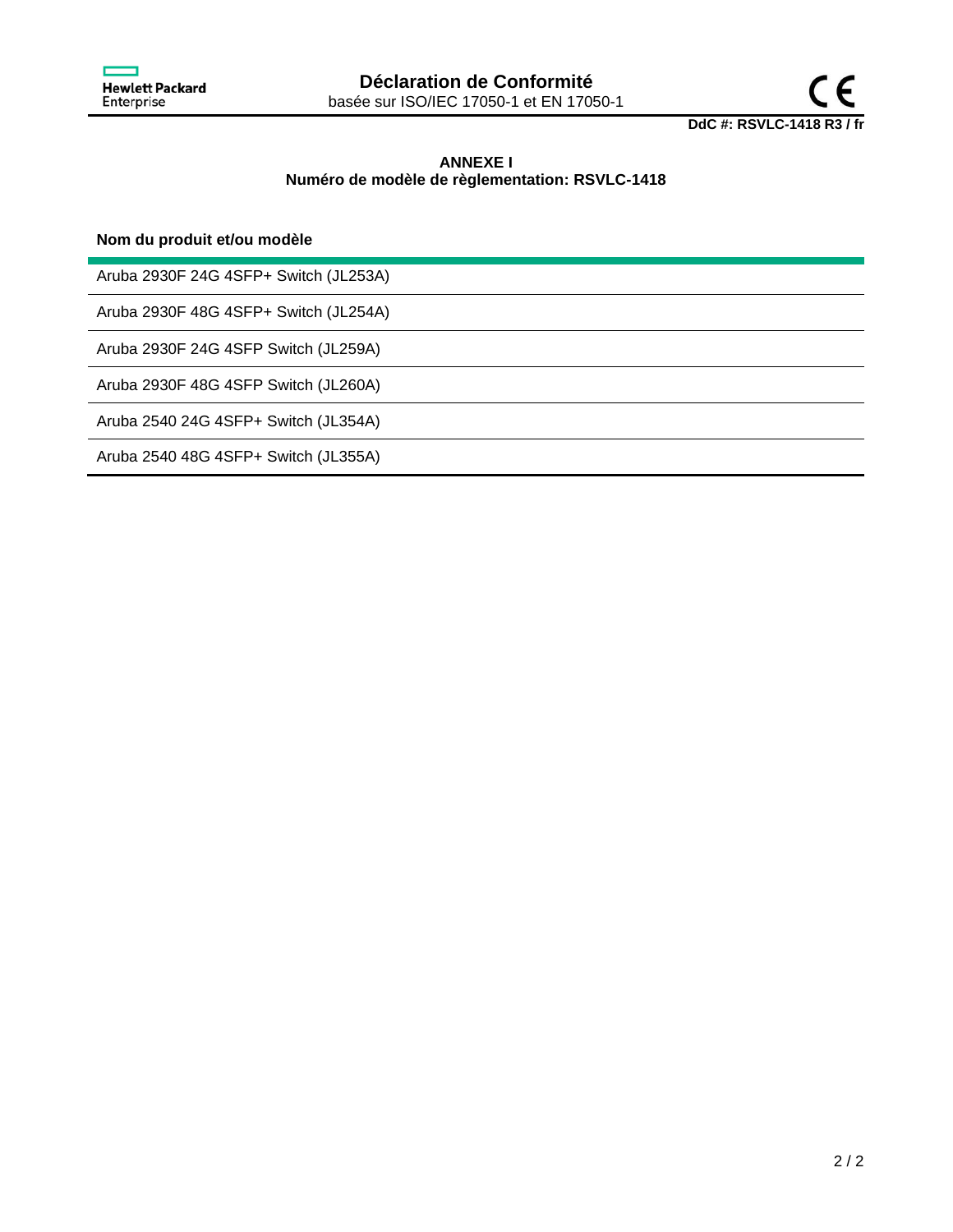**Naziv proizvođača: Hewlett Packard Enterprise Company Adresa proizvođača:** 8000 Foothills Blvd, Roseville, CA 95747, USA

**izjavljujem, pod punom odgovornošću, da je proizvod:**

| Naziv i/ili model proizvoda: | Mol |
|------------------------------|-----|
| Regulatorna oznaka modela:   | RS\ |
| Opcije proizvoda:            | Sav |

**Molimo pogledajte ANNEX I Regulatorna oznaka modela:** RSVLC-1418

## **u skladu sa sljedećim Specifikacijama proizvoda i propisima:**

**Osigurač Elektromagnetsku Kompatibilnost** EN 60950-1:2006 + A11:2009 +A1:2010 +A12:2011 +A2:2013 EN 62368-1:2014 EN 60825-1:2014 EN 62479:2010 EN 55032:2012 Class A EN 55024:2010 EN 61000-3-2:2014 EN 61000-3-3:2013

**Ograničenje uporabe određenih opasnih tvari**

EN 50581:2012

Navedeni proizvod u skladu je sa zahtjevima Direktiva 2014/35/EU u odnosu na električnu opremu namijenjenu za uporabu unutar određenih naponskih granica, Direktiva 2014/30/EU u odnosu na elektromagnetsku kompatibilnost, Direktiva 2011/65/EU u trenutačnoj verziji o ograničenju uporabe određenih opasnih tvari u električnoj i elektroničkoj opremi i sukladno tome sadrži oznaku CE.

## **Dodatni podaci**

Ovom proizvodu dodijeljena je Regulatorna oznaka modela, koja je u skladu s regulatornim aspektima konstrukcije proizvoda. Regulatorna oznaka modela glavna je identifikacijska oznaka proizvoda u regulatornoj dokumentaciji i izvještajima o ispitivanju i tu se oznaku ne smije zabunom zamijeniti za tržišno ime ili brojeve proizvoda. Bilo koji proizvod koji nosi ovaj regulatorni modelni broj, koji ne nosi CE oznaku, možda neće biti u skladu sa svim gore navedenim zahtjevima i možda se neće plasirati na tržište EU.

Ovaj proizvod je ispitan u tipičnom HPE okruženju.

Roseville, CA Brent Ford, Regulatorni menadžer 06.11.2020 **Aruba, a Hewlett Packard Enterprise company** 

## **Lokalni podaci za kontakt isključivo za regulatorna pitanja**

EU: HPE, Postfach 0001, 1122 Wien, Austria SAD: Hewlett Packard Enterprise, 6280 America Center Drive, San Jose, CA 95002, U.S.A. 844-806-3425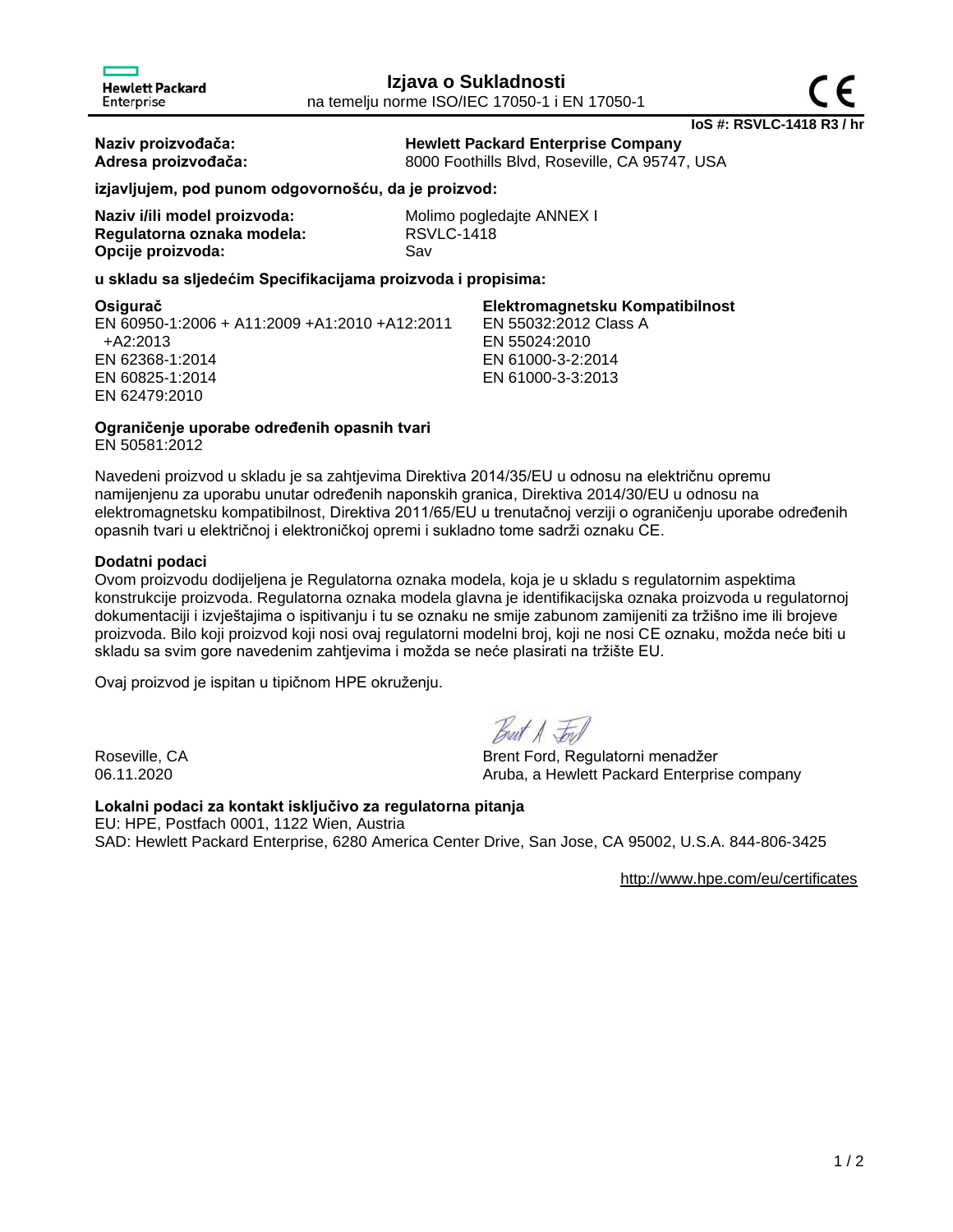

## **ANNEX I Regulatorna oznaka modela: RSVLC-1418**

## **Naziv i/ili model proizvoda**

Aruba 2930F 24G 4SFP+ Switch (JL253A)

Aruba 2930F 48G 4SFP+ Switch (JL254A)

Aruba 2930F 24G 4SFP Switch (JL259A)

Aruba 2930F 48G 4SFP Switch (JL260A)

Aruba 2540 24G 4SFP+ Switch (JL354A)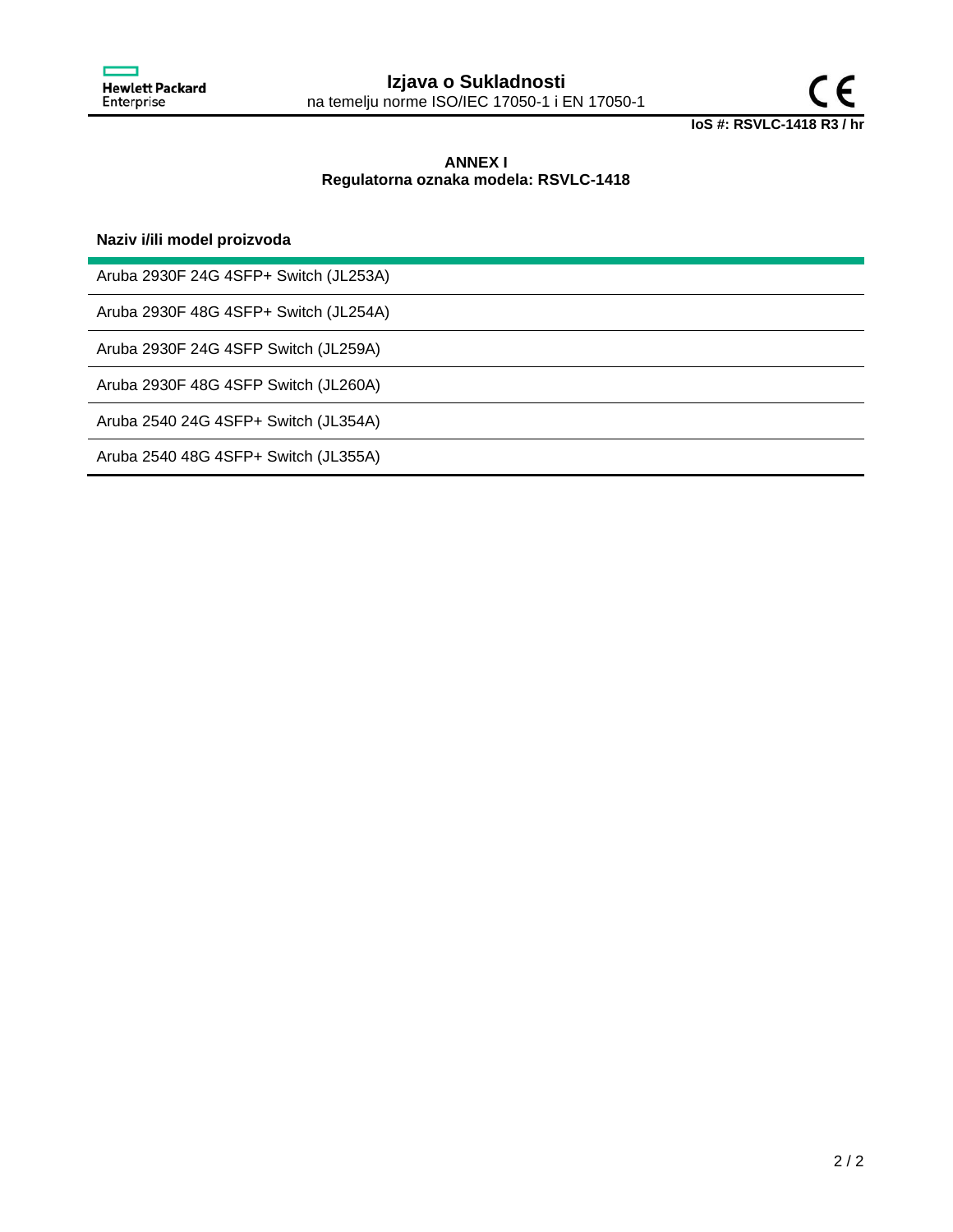

**MN #: RSVLC-1418 R3 / hu**

**Gyártó neve: Hewlett Packard Enterprise Company Gyártó címe:** 8000 Foothills Blvd, Roseville, CA 95747, USA

**teljes felelősséggel kijelenti hogy az alábbi termék:**

| Termék neve és/vagy modellje: |
|-------------------------------|
| Hatósági típusszám:           |
| Termékopciók:                 |

Kérlek hivatkozz MELLÉKLET I **Hatósági típusszám:** RSVLC-1418 **Minden** 

## **megfelel az alábbi termékspecifikációknak és előírásoknak:**

**Biztonság Elektromágneses Összeférhetőségre** EN 60950-1:2006 + A11:2009 +A1:2010 +A12:2011 +A2:2013 EN 62368-1:2014 EN 60825-1:2014 EN 62479:2010 EN 55032:2012 Class A EN 55024:2010 EN 61000-3-2:2014 EN 61000-3-3:2013

# **Korlátozásáról egyes veszélyes anyagok való alkalmazásának**

EN 50581:2012

A termék a jelen nyilatkozat szerint megfelel a 2014/35/EU irányelve elektromos berendezésekre a meghatározott feszültséghatáron belüli használatra tervezett vonatkozó, 2014/30/EU irányelve az elektromágneses összeférhetőségre vonatkozó, 2011/65/EU a jelenlegi verzióban irányelve egyes veszélyes anyagok elektromos és elektronikus berendezésekben való alkalmazásának korlátozásáról irányelv követelményeinek és ennek alapján található rajta a jelölés.

## **További információk**

A termékhez meghatározott hatósági típusszám a kivitel szabályozási szempontjaihoz kapcsolódik. A hatósági típusszám szerepel a hatósági dokumentumokban és vizsgálati jelentésekben a termék fő azonosítójaként. Nem összetévesztendő a piaci névvel vagy a termék azonosítószámaival. Azon termékek melyek hordozzák ezen Hatósági típusszámot de nem rendelkeznek CE jelöléssel, nem feltétlenül felelnek meg minden fentebb felsorolt követelménynek és nem minden esetben forgalmazhatók az Európai Unió területén.

A terméket tipikus HPE vállalati környezetben vizsgálták.

Breat A Ford

Roseville, CA Brent Ford, Szabályozási Menedzser 06.11.2020 Aruba, a Hewlett Packard Enterprise company

**Helyi elérhetőség hatósági témákhoz** EU: HPE, Postfach 0001, 1122 Wien, Austria US: Hewlett Packard Enterprise, 6280 America Center Drive, San Jose, CA 95002, U.S.A. 844-806-3425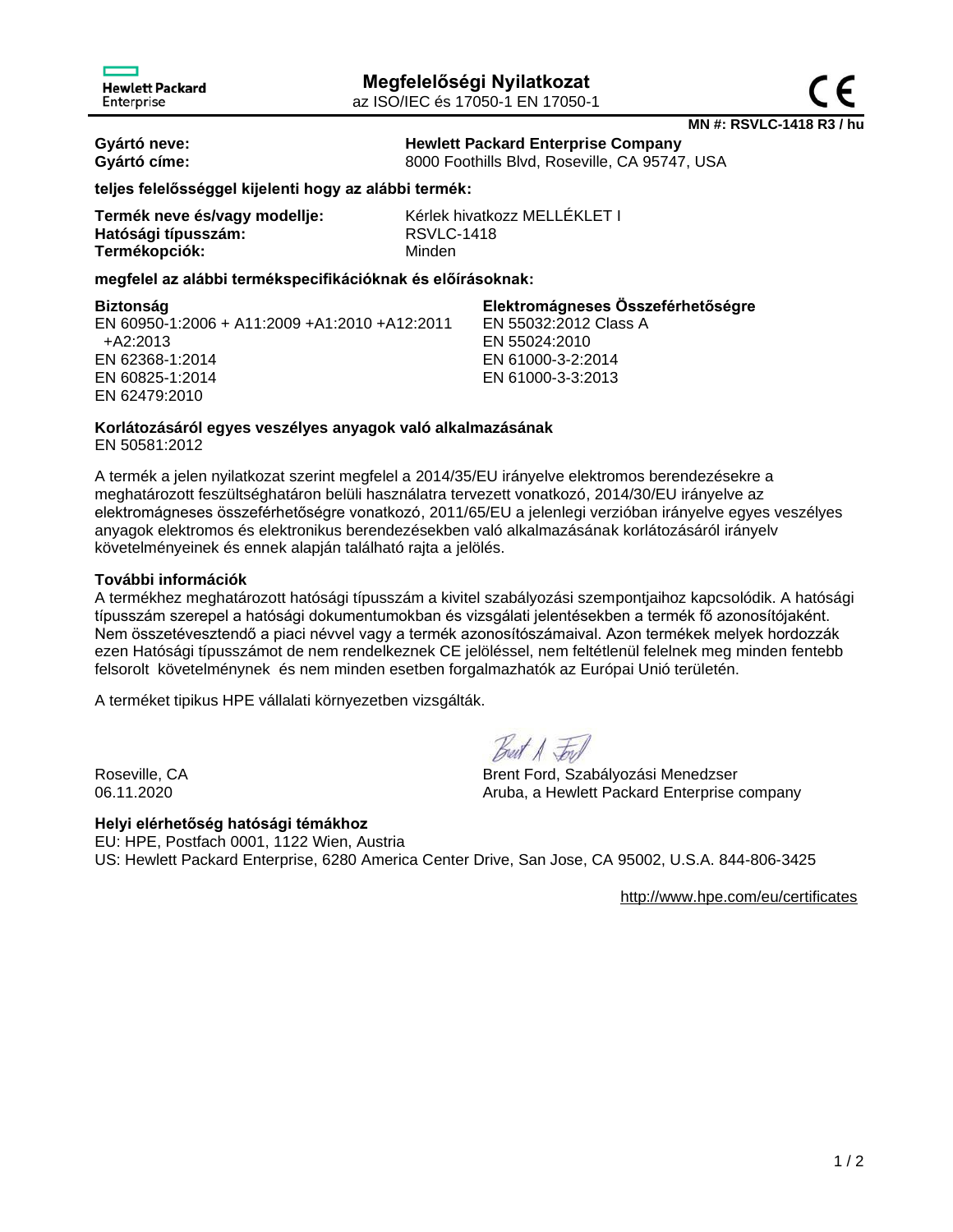



## **MELLÉKLET I Hatósági típusszám: RSVLC-1418**

**Termék neve és/vagy modellje**

Aruba 2930F 24G 4SFP+ Switch (JL253A)

Aruba 2930F 48G 4SFP+ Switch (JL254A)

Aruba 2930F 24G 4SFP Switch (JL259A)

Aruba 2930F 48G 4SFP Switch (JL260A)

Aruba 2540 24G 4SFP+ Switch (JL354A)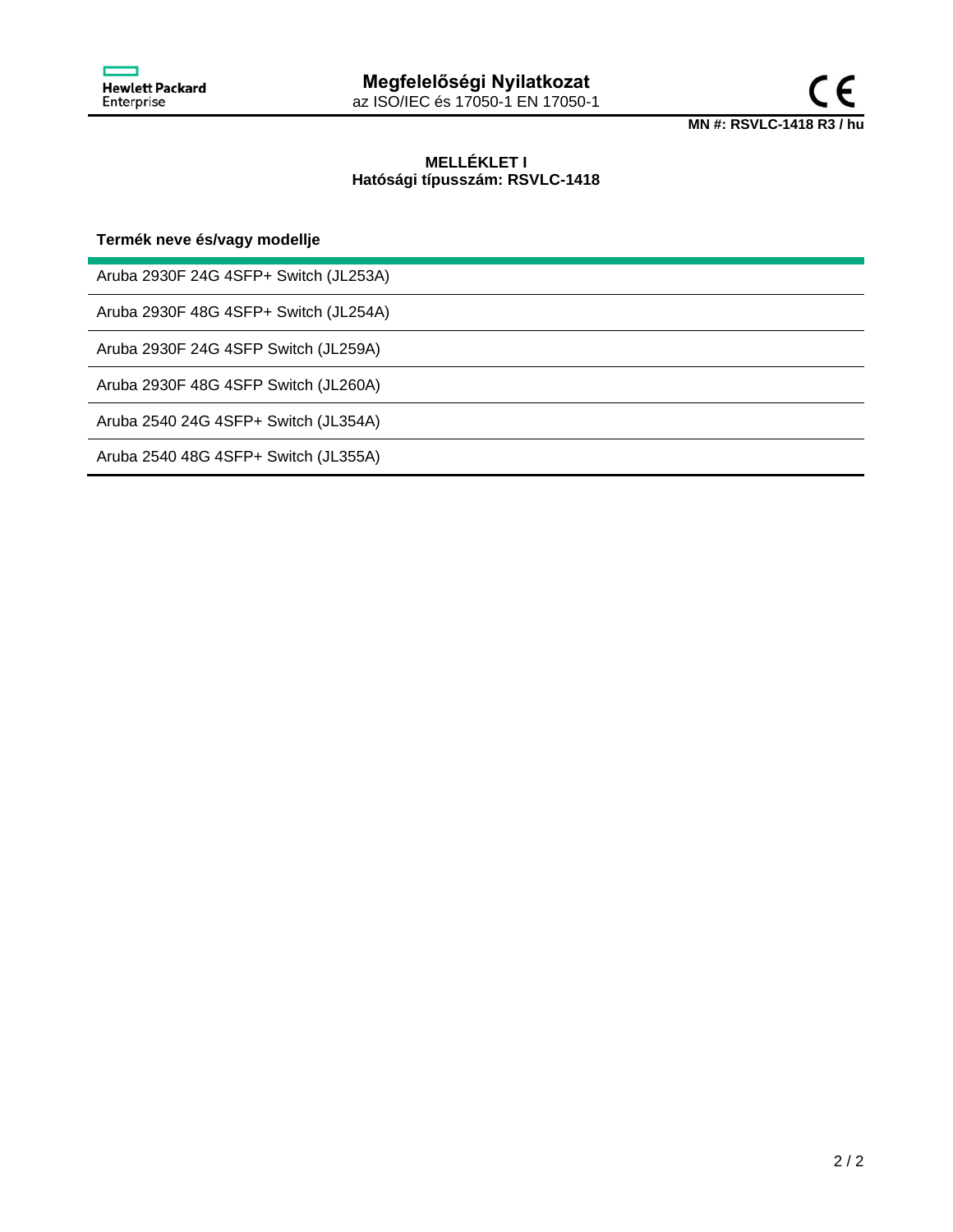**Nome del fabbricante: Hewlett Packard Enterprise Company**

**Indirizzo del fabbricante:** 8000 Foothills Blvd, Roseville, CA 95747, USA

## **dichiara, sotto la propria esclusiva responsabilità, che il prodotto:**

| Nome del prodotto e/o modello: | Per i      |
|--------------------------------|------------|
| Numero di matricola:           | <b>RSV</b> |
| Opzioni del prodotto:          | Tutti      |

Per favore, riferisci ALLEGATO I **Numero di matricola:** RSVLC-1418

## **è conforme alle seguenti Specifiche del prodotto e ai seguenti regolamenti:**

Enterprise

EN 60950-1:2006 + A11:2009 +A1:2010 +A12:2011 +A2:2013 EN 62368-1:2014 EN 60825-1:2014 EN 62479:2010

# **Sicurezza Compatibilità Elettromagnetica**

EN 55032:2012 Class A EN 55024:2010 EN 61000-3-2:2014 EN 61000-3-3:2013

## **Restrizione dell'uso di determinate sostanze pericolose**

EN 50581:2012

Il prodotto è conforme ai requisiti della Direttiva 2014/35/UE relative al materiale elettrico destinato ad essere adoperato entro taluni limiti di tensione, Direttiva 2014/30/UE relative alla compatibilità elettromagnetica, Direttiva 2011/65/UE nella versione attuale sulla restrizione dell'uso di determinate sostanze pericolose nelle apparecchiature elettriche ed elettroniche e pertanto reca il marchio CE.

## **Informazioni aggiuntive**

A questo prodotto viene assegnato un numero di matricola secondo gli aspetti normativi della progettazione. Il numero di matricola normativo è il codice principale di identificazione del prodotto nella documentazione prevista dalla normativa e nei verbali di prova, questo numero non deve essere confuso con il nome commerciale o con il codice articolo del prodotto. Qualsiasi prodotto con questo numero di modello normativo che non reca la marcatura CE non sarà conforme a tutti i requisiti sopra elencati e non potrà essere immesso sul mercato dell'UE.

Questo prodotto è stato testato in un tipico ambiente HPE.

Breat A Ford

Roseville, CA Brent Ford, Regulatory Responsabile 06.11.2020 Aruba, a Hewlett Packard Enterprise company

#### **Contatti locali solo per gli aspetti normativi** UE: HPE, Postfach 0001, 1122 Wien, Austria

USA: Hewlett Packard Enterprise, 6280 America Center Drive, San Jose, CA 95002, U.S.A. 844-806-3425

<http://www.hpe.com/eu/certificates>

**DdC #: RSVLC-1418 R3 / it**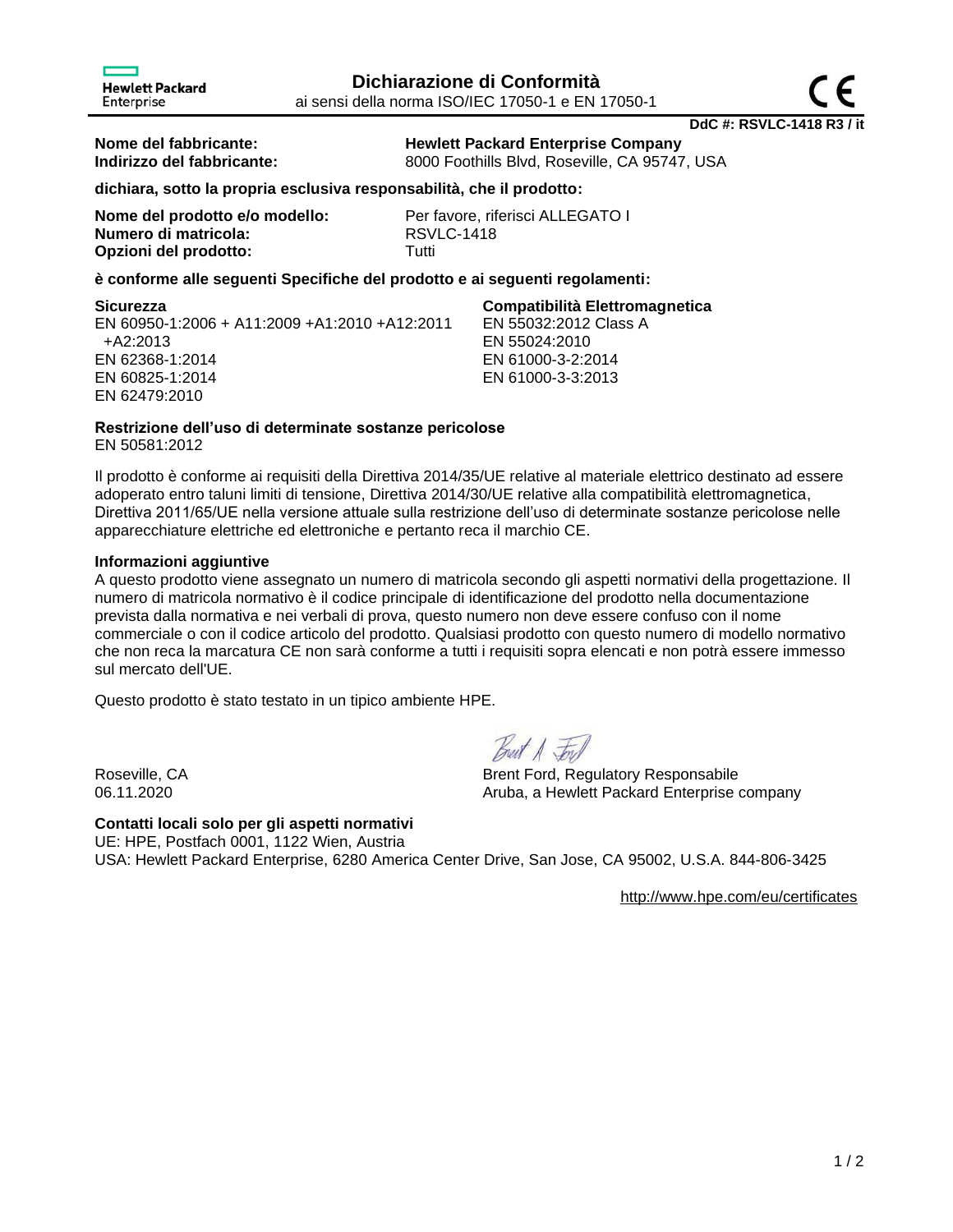

## **ALLEGATO I Numero di matricola: RSVLC-1418**

## **Nome del prodotto e/o modello**

Aruba 2930F 24G 4SFP+ Switch (JL253A)

Aruba 2930F 48G 4SFP+ Switch (JL254A)

Aruba 2930F 24G 4SFP Switch (JL259A)

Aruba 2930F 48G 4SFP Switch (JL260A)

Aruba 2540 24G 4SFP+ Switch (JL354A)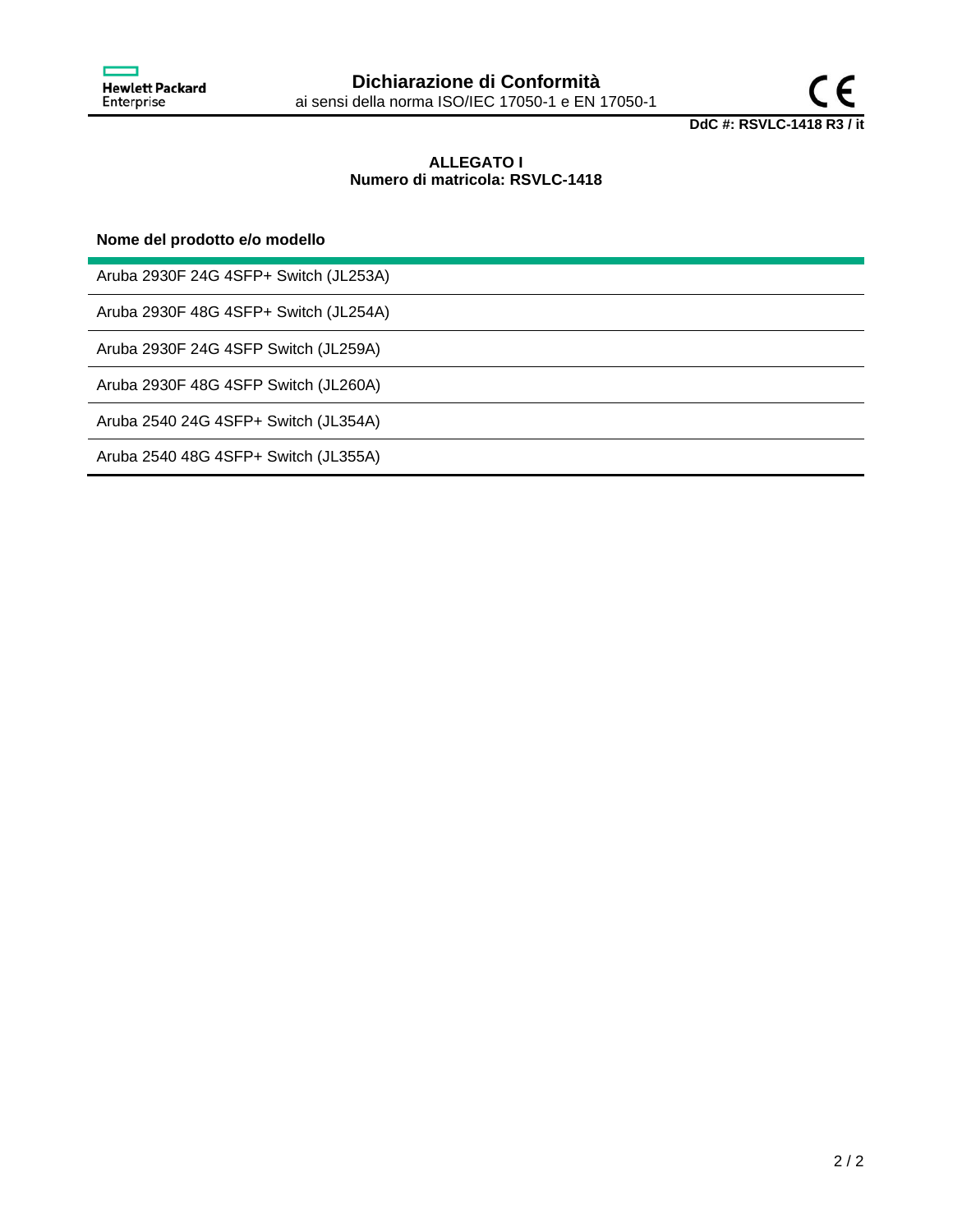**Gamintojo pavadinimas: Hewlett Packard Enterprise Company Gamintojo adresas:** 8000 Foothills Blvd, Roseville, CA 95747, USA

**Atsakingai pareiškia, kad produktas:**

| Produkto pavadinimas ir / ar modelis: | Prašome kreiptis PRIEDAS I |
|---------------------------------------|----------------------------|
| Reglamentinis modelio numeris:        | <b>RSVLC-1418</b>          |
| <b>Produkto parinktys:</b>            | Visiškai                   |

**atitinka tokias produkto specifikacijas ir reglamentus:**

#### **Saugumas Elektromagnetiniu Suderinamumu** EN 60950-1:2006 + A11:2009 +A1:2010 +A12:2011 +A2:2013 EN 62368-1:2014 EN 60825-1:2014 EN 62479:2010 EN 55032:2012 Class A EN 55024:2010 EN 61000-3-2:2014 EN 61000-3-3:2013

# **apribojimas naudojimo dėl tam tikrų pavojingų medžiagų**

EN 50581:2012

Produktas atitinka Žemos įtampos direktyvos Direktyva 2014/35/ES susijusių su elektrotechniniais gaminiais, skirtais naudoti tam tikrose įtampos ribose, suderinimo, Direktyva 2014/30/ES susijusių su elektromagnetiniu suderinamumu, Direktyva 2011/65/ES dabartinėje versijoje dėl tam tikrų pavojingų medžiagų naudojimo elektros ir elektroninėje įrangoje apribojimo reikalavimus ir turi atitinkamą CE ženklinimą.

# **Papildoma informacija**

Šiam produktui yra priskirtas Reglamentinis modelio numeris, kuris priklauso nuo projekto reglamentavimo aspektų. Reglamentinis numeris yra pagrindinis produkto identifikatorius reglamentavimo dokumentuose ir bandymų ataskaitose, šis numeris neturėtų būti painiojamas su rinkodaros pavadinimu ar produkto numeriais. Bet kuris gaminys, pažymėtas šiuo normatyviniu modelio numeriu, neturintis "CE" ženklo, neatitiks visų aukščiau išvardytų reikalavimų ir negali būti pateiktas į ES rinką.

Šis produktas buvo išbandytas įprastoje HPE aplinkoje.

Breat A For

Roseville, CA Brent Ford, Reguliavimo Menedžeris 06.11.2020 **Aruba, a Hewlett Packard Enterprise company** 

# **Vietiniai kontaktai tik reglamentavimo klausimais**

ES: HPE, Postfach 0001, 1122 Wien, Austria JAV: Hewlett Packard Enterprise, 6280 America Center Drive, San Jose, CA 95002, U.S.A. 844-806-3425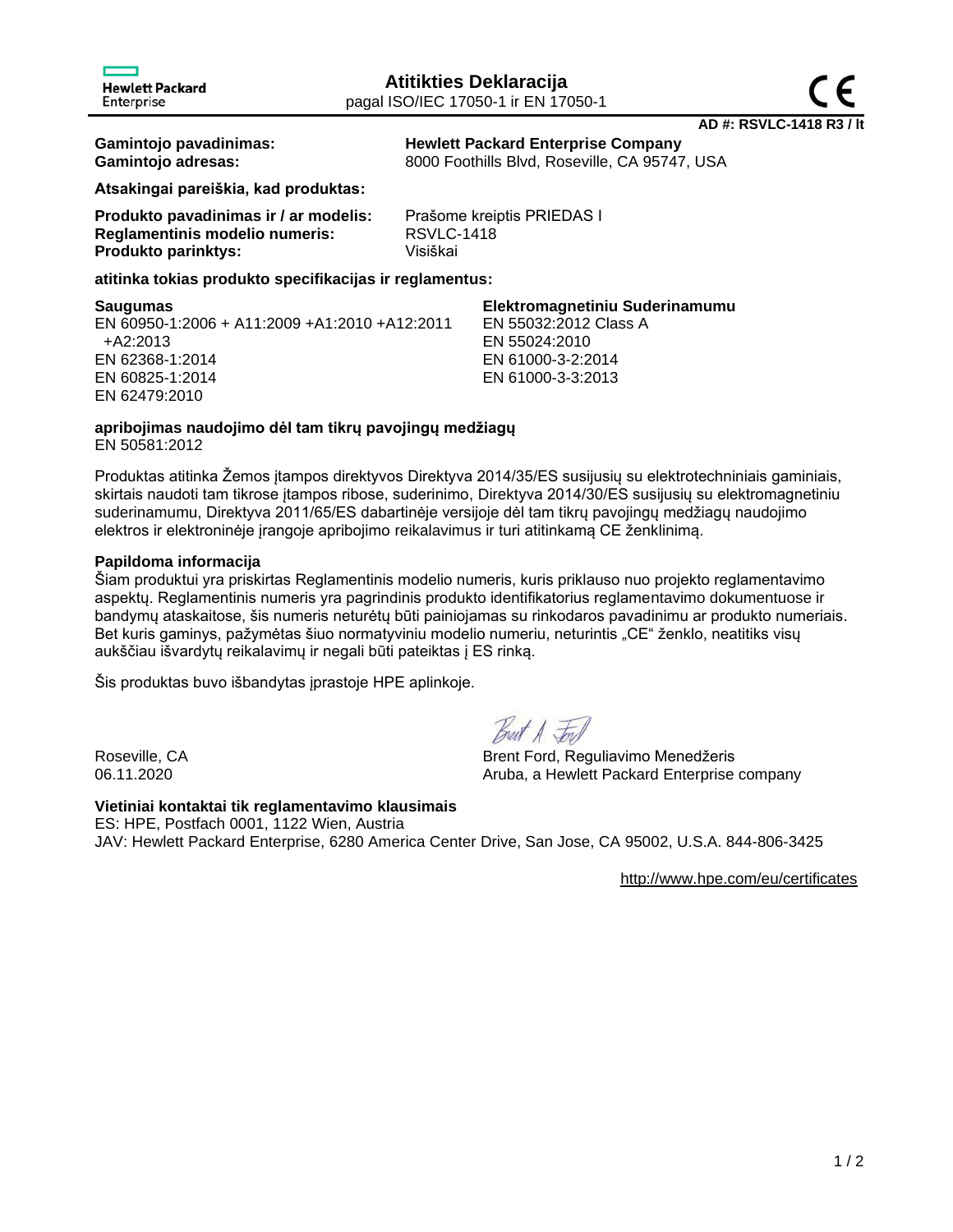



# **PRIEDAS I Reglamentinis modelio numeris: RSVLC-1418**

## **Produkto pavadinimas ir / ar modelis**

Aruba 2930F 24G 4SFP+ Switch (JL253A)

Aruba 2930F 48G 4SFP+ Switch (JL254A)

Aruba 2930F 24G 4SFP Switch (JL259A)

Aruba 2930F 48G 4SFP Switch (JL260A)

Aruba 2540 24G 4SFP+ Switch (JL354A)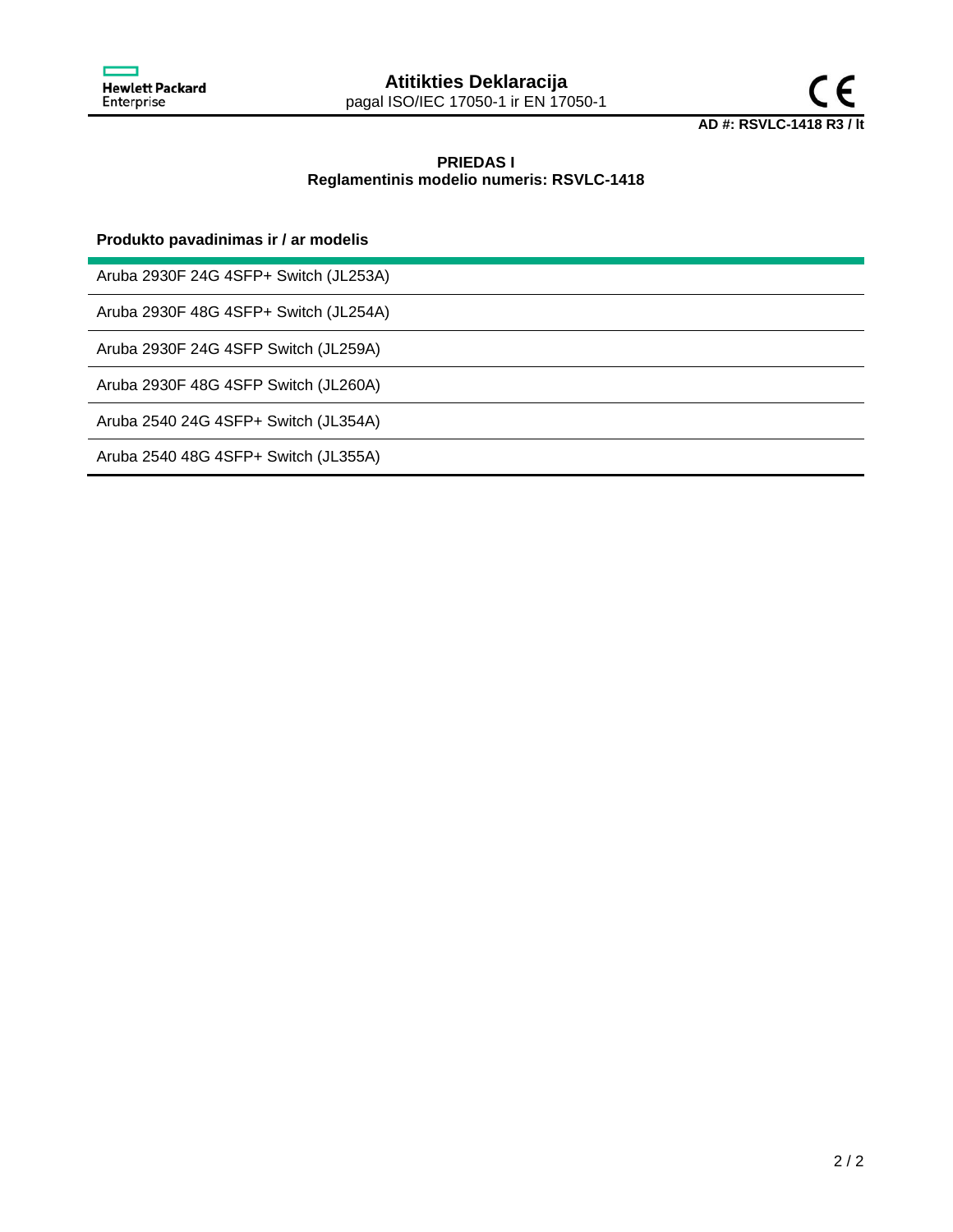**Ražotāja nosaukums: Hewlett Packard Enterprise Company**

**Ražotāja adrese:** 8000 Foothills Blvd, Roseville, CA 95747, USA

# **kā vienīgais atbildīgais par produkta kvalitāti paziņo, ka produkts:**

| Produkta nosaukums un/vai modelis: | Lūdzu, skatiet PIELIKUMS I |
|------------------------------------|----------------------------|
| Tehniskais modeļa numurs:          | <b>RSVLC-1418</b>          |
| Produkta komplektācija:            | Viss                       |

# **atbilst šādām produkta specifikācijām un noteikumiem:**

| Drošība                                       | Elektromagnētisko Savietojamību |
|-----------------------------------------------|---------------------------------|
| EN 60950-1:2006 + A11:2009 +A1:2010 +A12:2011 | EN 55032:2012 Class A           |
| +A2:2013                                      | EN 55024:2010                   |
| EN 62368-1:2014                               | EN 61000-3-2:2014               |
| EN 60825-1:2014                               | EN 61000-3-3:2013               |
| EN 62479:2010                                 |                                 |

# **Izmantošanas ierobežošanu par dažu bīstamu vielu**

EN 50581:2012

Šis produkts atbilst šādu tiesību aktu prasībām: Direktīva 2014/35/ES saskaņošanu attiecībā uz elektroiekārtām, kas paredzētas lietošanai noteiktās sprieguma robežās, Direktīva 2014/30/ES kas attiecas uz elektromagnētisko savietojamību, Direktīva 2011/65/ES pašreizējā versijā par dažu bīstamu vielu izmantošanas ierobežošanu elektriskās un elektroniskās iekārtās un tam ir atbilstošs CE marķējums.

## **Papildinformācija**

Šim produktam ir piešķirts tehniskais modeļa numurs, kas norāda uz produkta dizaina normatīvajiem aspektiem. Tehniskais modeļa numurs ir galvenais produkta identifikators normatīvajos dokumentos un testēšanas ziņojumos. Šo numuru nedrīkst sajaukt ar produkta tirdzniecības nosaukumu vai numuru. Jebkurš ražojums ar šo normatīvā modeļa numuru, kam nav CE marķējuma, neatbilst visām iepriekš uzskaitītajām prasībām, un to nedrīkst laist ES tirgū.

Šis produkts tika testēts standarta HPE vidē.

Roseville, CA Brent Ford, Reglamentējošais vadītājs 06.11.2020 Aruba, a Hewlett Packard Enterprise company

# **Vietējo pārstāvniecību kontaktinformācija tikai jautājumiem par normatīvajiem produkta aspektiem** ES: HPE, Postfach 0001, 1122 Wien, Austria

ASV: Hewlett Packard Enterprise, 6280 America Center Drive, San Jose, CA 95002, U.S.A. 844-806-3425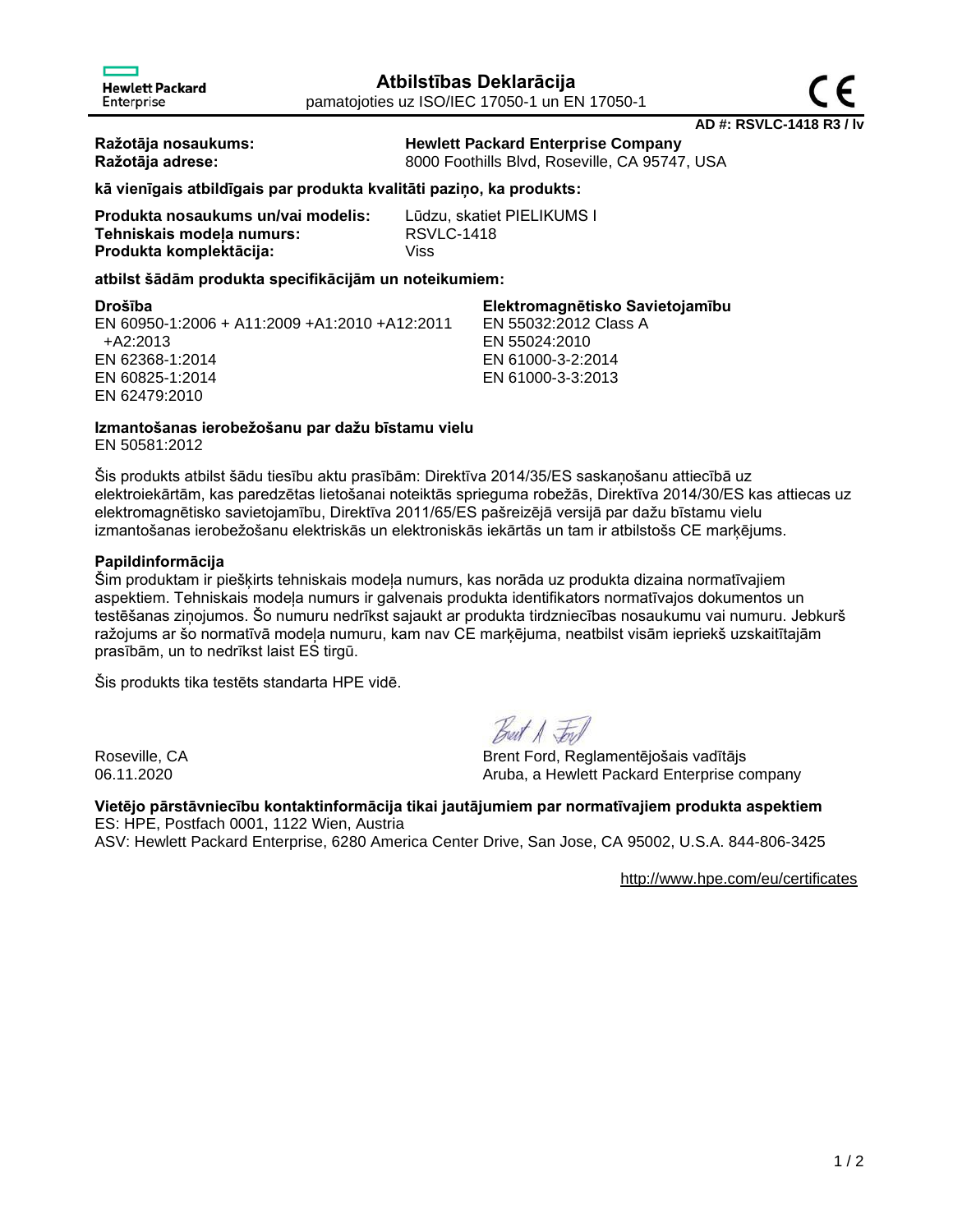

# **PIELIKUMS I Tehniskais modeļa numurs: RSVLC-1418**

## **Produkta nosaukums un/vai modelis**

Aruba 2930F 24G 4SFP+ Switch (JL253A)

Aruba 2930F 48G 4SFP+ Switch (JL254A)

Aruba 2930F 24G 4SFP Switch (JL259A)

Aruba 2930F 48G 4SFP Switch (JL260A)

Aruba 2540 24G 4SFP+ Switch (JL354A)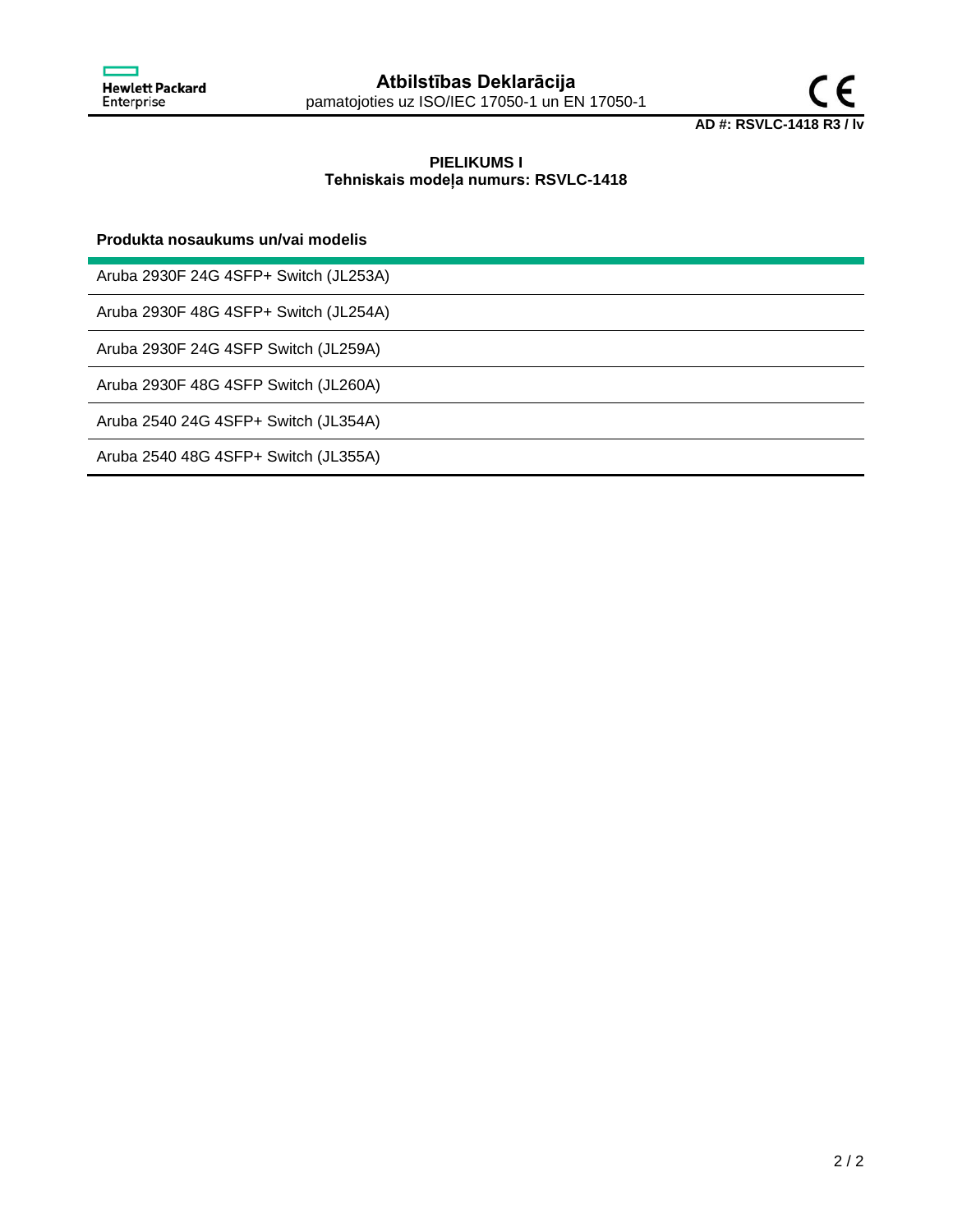**Dt'K #: RSVLC-1418 R3 / mt Isem il-manifattur: Hewlett Packard Enterprise Company**

**Indirizz tal-manifattur:** 8000 Foothills Blvd, Roseville, CA 95747, USA

EN 55032:2012 Class A

EN 55024:2010 EN 61000-3-2:2014 EN 61000-3-3:2013

# **jiddikjaraw, taħt ir-responsabbiltà unika tagħhom li l-prodott:**

| Isem il-prodott u/jew mudell: | Jek             |
|-------------------------------|-----------------|
| Numru tal-Mudell Regolatorju: | RS <sub>\</sub> |
| <b>Ghazliet tal-prodott:</b>  | Kull            |

Jekk jogħġbok irreferi ANNESS I **Numru tal-Mudell Regolatorju:** RSVLC-1418

## **jikkonforma mal-ispeċifikazzjonijiet u r-regolamenti li ġejjin:**

## **Sigurtà Kompatibilità Elettromanjetika**

EN 60950-1:2006 + A11:2009 +A1:2010 +A12:2011 +A2:2013 EN 62368-1:2014 EN 60825-1:2014 EN 62479:2010

**Restrizzjoni tal-użu ta' ċerti sustanzi perikolużi**

EN 50581:2012

Dan il-prodott jikkonforma mar-rekwiżiti tad- Direttiva 2014/35/UE dwar mat-tagħmir elettriku ddisinjat għall-użu fi ħdan ċerti limiti tal-voltaġġ, Direttiva 2014/30/UE x'jaqsmu mal-kompatibilità elettromanjetika, Direttiva 2011/65/UE fil-verżjoni kurrenti dwar ir-restrizzjoni tal-użu ta' ċerti sustanzi perikolużi fit-tagħmir elettriku u elettroniku u jġorr il-marka korrispondenti CE.

## **Aktar informazzjoni**

Dan il-prodott għandu Numru tal-Mudell Regolatorju li jinżamm mal-aspetti regolatorji tad-disinn. In-Numru tal-Mudell Regolatorju huwa l-identifikatur prinċipali fid-dokumentazzjoni regolatorja u r-rapporti tat-testijiet. Dan in-numru m'għandux jiġi konfuż mal-isem kummerċjali jew in-numri tal-prodott. Kull prodott li jkollu dan in-Numru tal-Mudell Regolatorju li ma jġorrx il-marka CE mhux se jikkonforma mar-rekwiżiti kollha elenkati hawn fuq u ma jistax jitqiegħed fis-suq tal-UE.

Dan il-prodott ġie ttestjat f'ambjent tipiku ta' HPE.

# **Kuntatt lokali għal suġġetti regolatorji biss**

Breat A For

Roseville, CA Brent Ford, Maniger Regolatorju 06.11.2020 **Aruba, a Hewlett Packard Enterprise company** 

EU: HPE, Postfach 0001, 1122 Wien, Austria US: Hewlett Packard Enterprise, 6280 America Center Drive, San Jose, CA 95002, U.S.A. 844-806-3425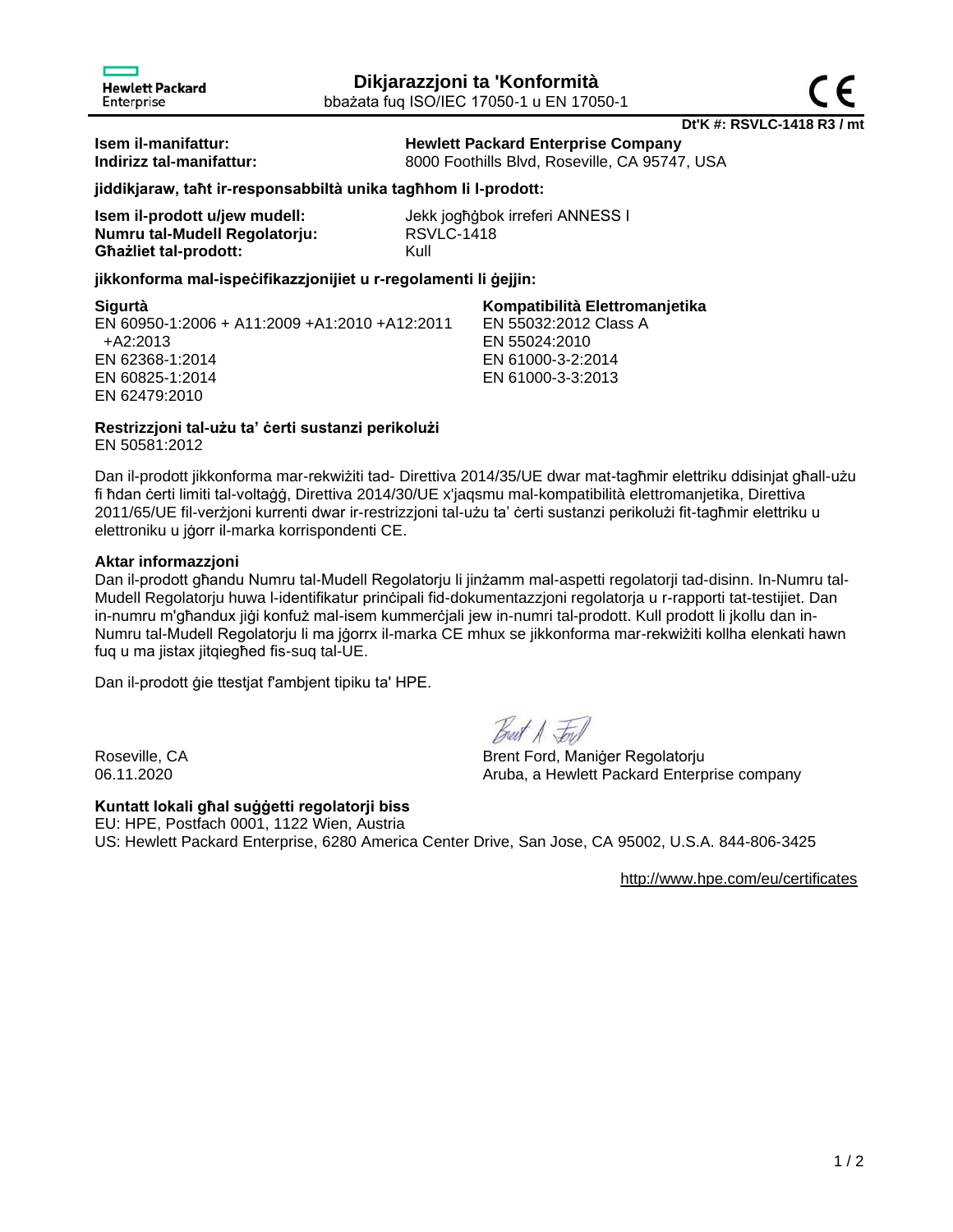

# **ANNESS I Numru tal-Mudell Regolatorju: RSVLC-1418**

**Isem il-prodott u/jew mudell**

Aruba 2930F 24G 4SFP+ Switch (JL253A)

Aruba 2930F 48G 4SFP+ Switch (JL254A)

Aruba 2930F 24G 4SFP Switch (JL259A)

Aruba 2930F 48G 4SFP Switch (JL260A)

Aruba 2540 24G 4SFP+ Switch (JL354A)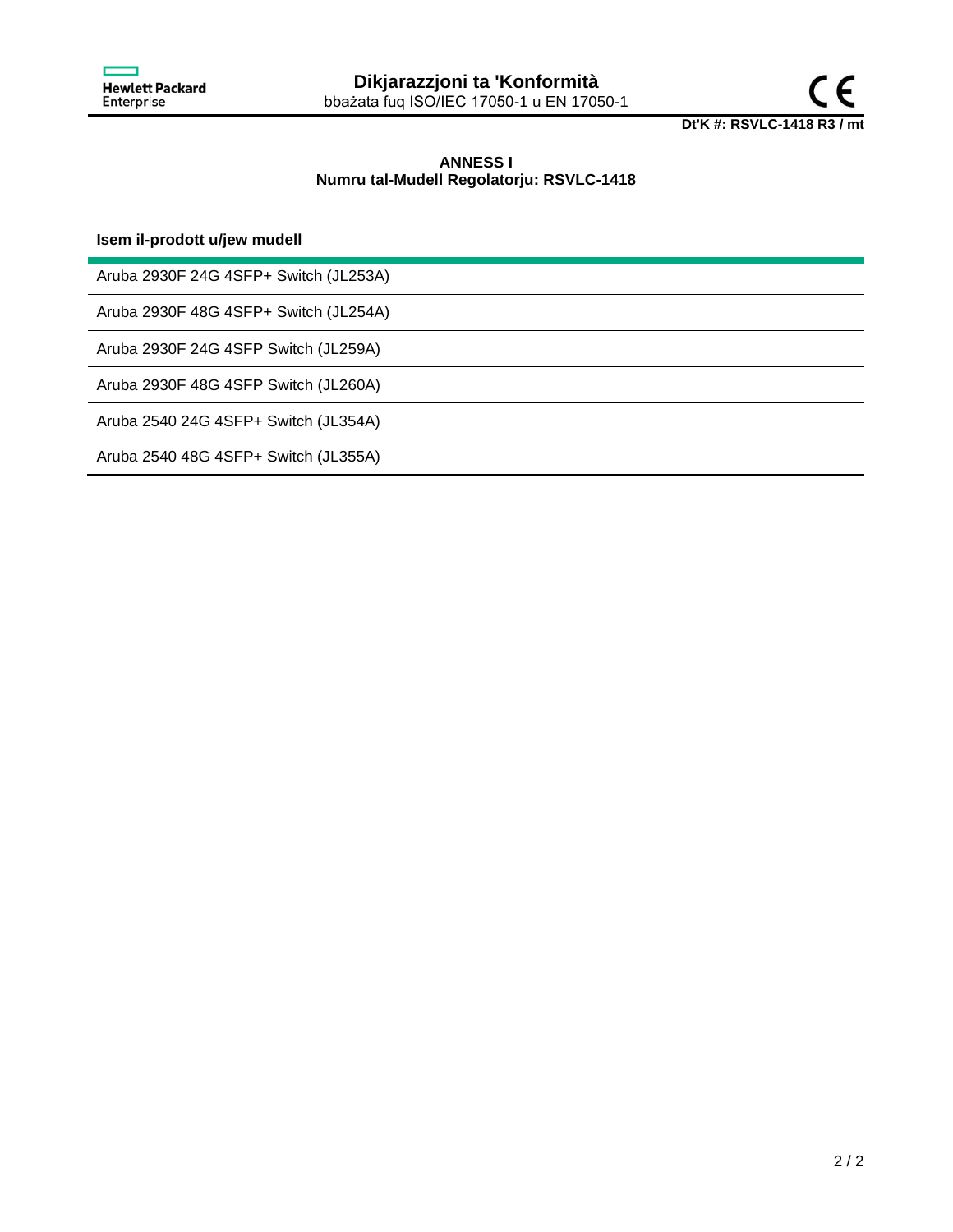**Naam producent: Hewlett Packard Enterprise Company**

**Adres producent:** 8000 Foothills Blvd, Roseville, CA 95747, USA

## **verklaart, onder haar eigen verantwoordelijkheid, dat het product:**

| Productnaam en/of model: | Raadpleeg BIJLAGE I |
|--------------------------|---------------------|
| Wettelijk modelnummer:   | <b>RSVLC-1418</b>   |
| <b>Productopties:</b>    | Alle                |

## **voldoet aan de volgende productspecificaties en reguleringen:**

**Veiligheid Elektromagnetische Compatibiliteit** EN 60950-1:2006 + A11:2009 +A1:2010 +A12:2011 +A2:2013 EN 62368-1:2014 EN 60825-1:2014 EN 62479:2010 EN 55032:2012 Class A EN 55024:2010 EN 61000-3-2:2014 EN 61000-3-3:2013

## **Beperking van het gebruik van bepaalde gevaarlijke stoffen**

EN 50581:2012

Het product voldoet hierbij aan de vereisten van Richtlijn 2014/35/EU inzake elektrisch materiaal bestemd voor gebruik binnen bepaalde spanningsgrenzen, Richtlijn 2014/30/EU inzake elektromagnetische compatibiliteit, Richtlijn 2011/65/EU in de huidige versie betreffende beperking van het gebruik van bepaalde gevaarlijke stoffen in elektrische en elektronische apparatuur en is voorzien van het bijbehorende keurmerk.

## **Aanvullende informatie**

Aan dit product is een wettelijk modelnummer toegekend dat de wettelijke aspecten van het ontwerp betreft. Het wettelijk modelnummer is de belangrijkste identificatie van het product in de wettelijke documentatie en testberichten. Dit nummer mag niet worden verwisseld met de marketingnaam of de productnummers. Elk product met dit wettelijk modelnummer dat niet is voorzien van de CE-markering, voldoet niet aan alle hierboven genoemde vereisten en mag niet op de EU-markt worden gebracht.

Dit product is getested in een specifieke HPE-omgeving.

Roseville, CA Brent Ford, Regulerende Manager 06.11.2020 **Aruba, a Hewlett Packard Enterprise company** 

## **Lokaal contact, uitsluitend voor wettelijke kwesties**

EU: HPE, Postfach 0001, 1122 Wien, Austria US: Hewlett Packard Enterprise, 6280 America Center Drive, San Jose, CA 95002, U.S.A. 844-806-3425

<http://www.hpe.com/eu/certificates>

**CV #: RSVLC-1418 R3 / nl**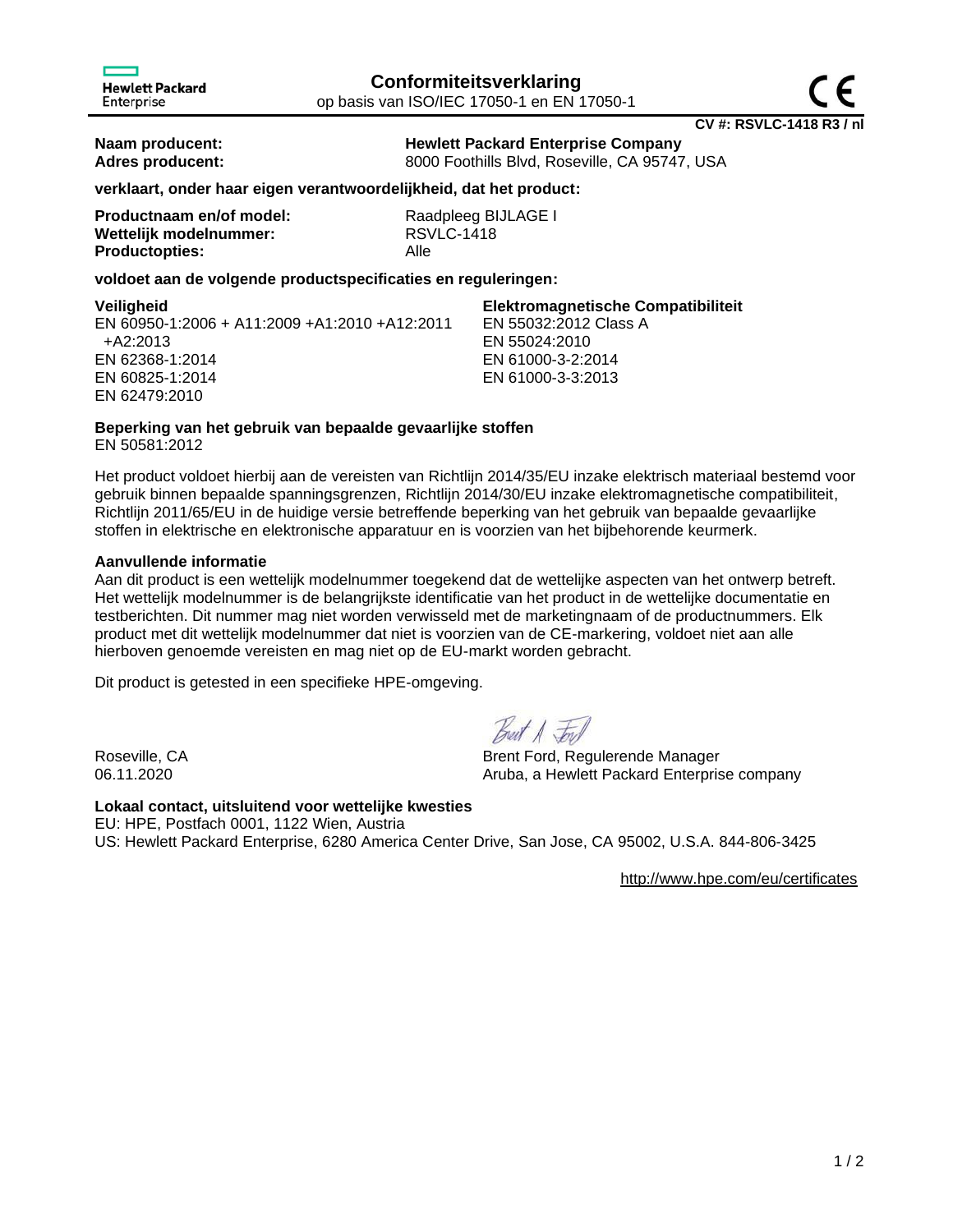

## **BIJLAGE I Wettelijk modelnummer: RSVLC-1418**

## **Productnaam en/of model**

Aruba 2930F 24G 4SFP+ Switch (JL253A)

Aruba 2930F 48G 4SFP+ Switch (JL254A)

Aruba 2930F 24G 4SFP Switch (JL259A)

Aruba 2930F 48G 4SFP Switch (JL260A)

Aruba 2540 24G 4SFP+ Switch (JL354A)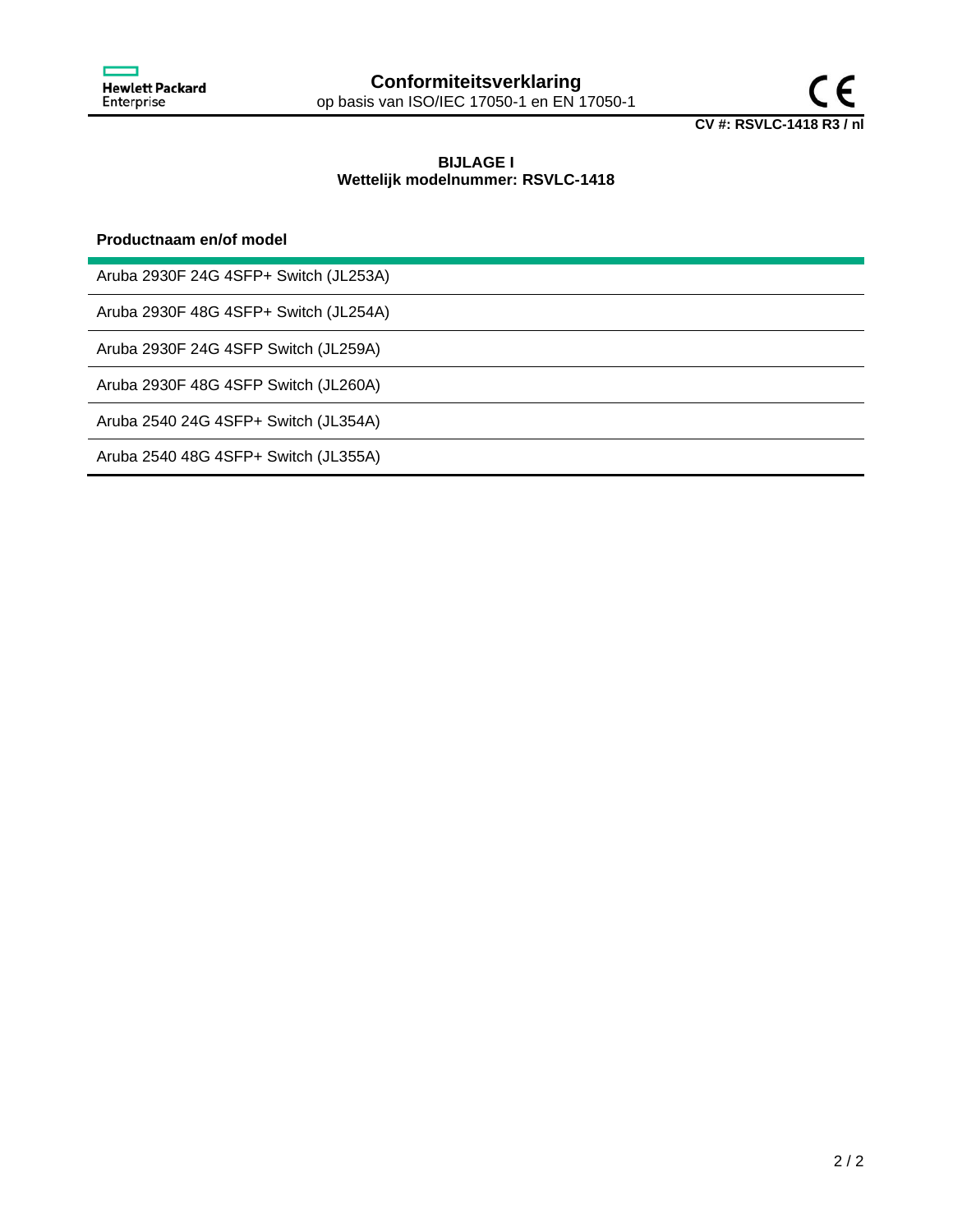**Nazwa producenta: Hewlett Packard Enterprise Company Adres producenta:** 8000 Foothills Blvd, Roseville, CA 95747, USA

**deklaruje z pełną odpowiedzialnością, że produkt:**

| Nazwa produktu i/lub model: |
|-----------------------------|
| Numer modelu regulacyjnego: |
| Opcje produktu:             |

Proszę odnieś się ZAŁĄCZNIK I **Numer modelu regulacyjnego:** RSVLC-1418 **Opcje produktu:** Wszyscy

**jest dostosowany do następujących specyfikacji produktu i regulacji:**

EN 60950-1:2006 + A11:2009 +A1:2010 +A12:2011 +A2:2013 EN 62368-1:2014 EN 60825-1:2014 EN 62479:2010

## **Bezpieczeństwo Kompatybilności Elektromagnetycznej** EN 55032:2012 Class A EN 55024:2010 EN 61000-3-2:2014 EN 61000-3-3:2013

# **Ograniczenia stosowania niektórych niebezpiecznych substancji**

EN 50581:2012

Niniejszy produkt jest zgodny z wymaganiami dyrektywy Dyrektywa 2014/35/WE odnoszących się do sprzętu elektrycznego przewidzianego do stosowania w określonych granicach napięcia, Dyrektywa 2014/30/WE odnoszących się do kompatybilności elektromagnetycznej, Dyrektywa 2011/65/WE w aktualnej wersji w sprawie ograniczenia stosowania niektórych niebezpiecznych substancji w sprzęcie elektrycznym i elektronicznym posiada odpowiednie oznaczenie CE.

# **Dodatkowe informacje**

Produkt ma przypisany numer modelu regulacyjnego, który wiąże się z aspektami regulacyjnymi jego wzornictwa. Numer modelu regulacyjnego jest głównym identyfikatorem produktu w dokumentacji regulacyjnej i raportach z testów, nie wolno mylić tego numeru z nazwą marketingową lub numerami produktu. Każdy produkt posiadający niniejszy numer modelu regulacyjnego, który nie posiada oznakowania CE, nie spełnia wszystkich wymogów wymienionych powyżej i nie może zostać wprowadzony do obrotu w UE.

Produkt został przetestowany w typowym środowisku Firmy Hewlett Packard Enterprise (HPE).

Breat A Ford

Roseville, CA Brent Ford, Menedżer regulacyjny 06.11.2020 Aruba, a Hewlett Packard Enterprise company

## **Lokalny adres kontaktowy – tylko w sprawach regulacyjnych** UE: HPE, Postfach 0001, 1122 Wien, Austria USA: Hewlett Packard Enterprise, 6280 America Center Drive, San Jose, CA 95002, U.S.A. 844-806-3425

<http://www.hpe.com/eu/certificates>

**DZ #: RSVLC-1418 R3 / pl**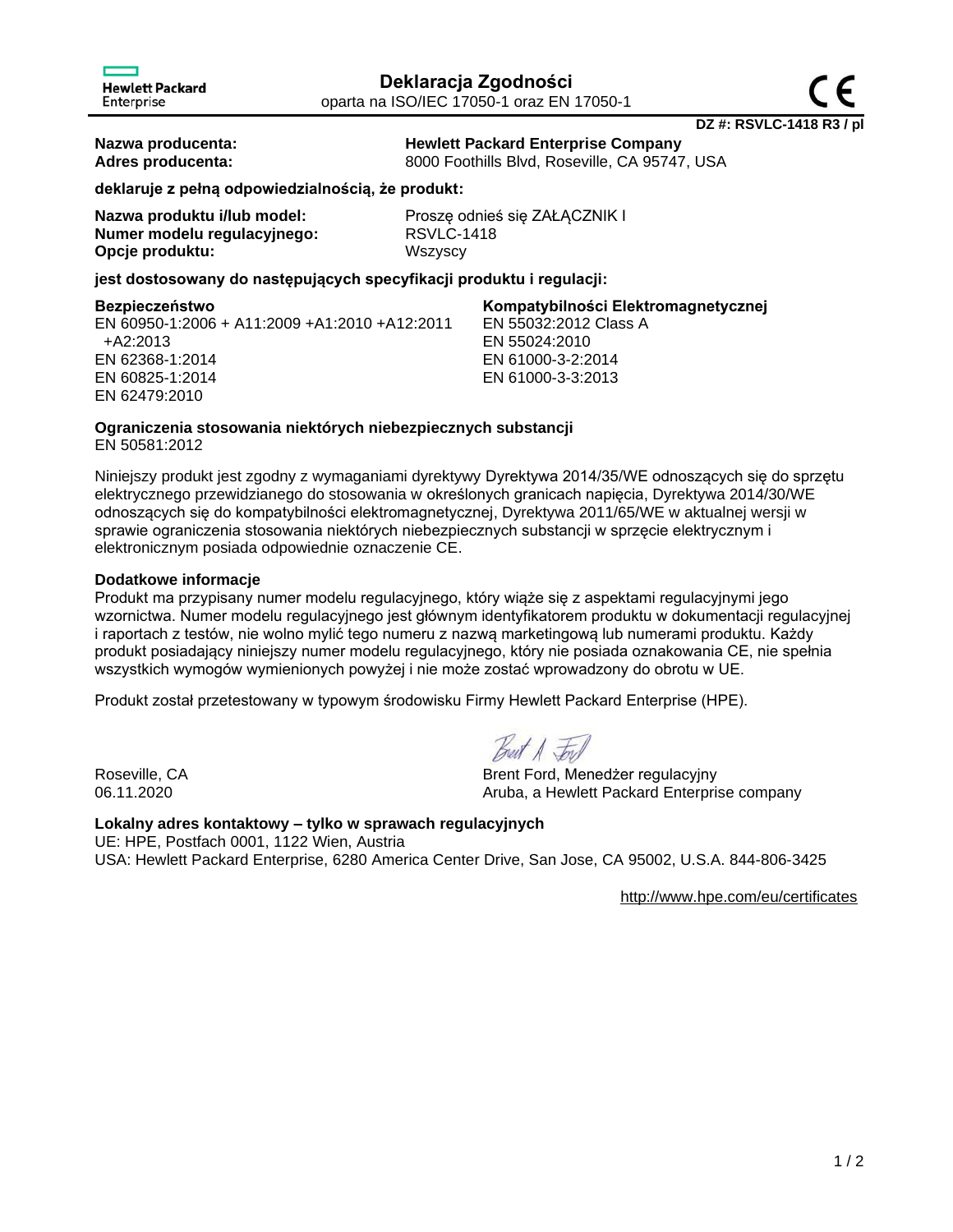

# **ZAŁĄCZNIK I Numer modelu regulacyjnego: RSVLC-1418**

## **Nazwa produktu i/lub model**

Aruba 2930F 24G 4SFP+ Switch (JL253A)

Aruba 2930F 48G 4SFP+ Switch (JL254A)

Aruba 2930F 24G 4SFP Switch (JL259A)

Aruba 2930F 48G 4SFP Switch (JL260A)

Aruba 2540 24G 4SFP+ Switch (JL354A)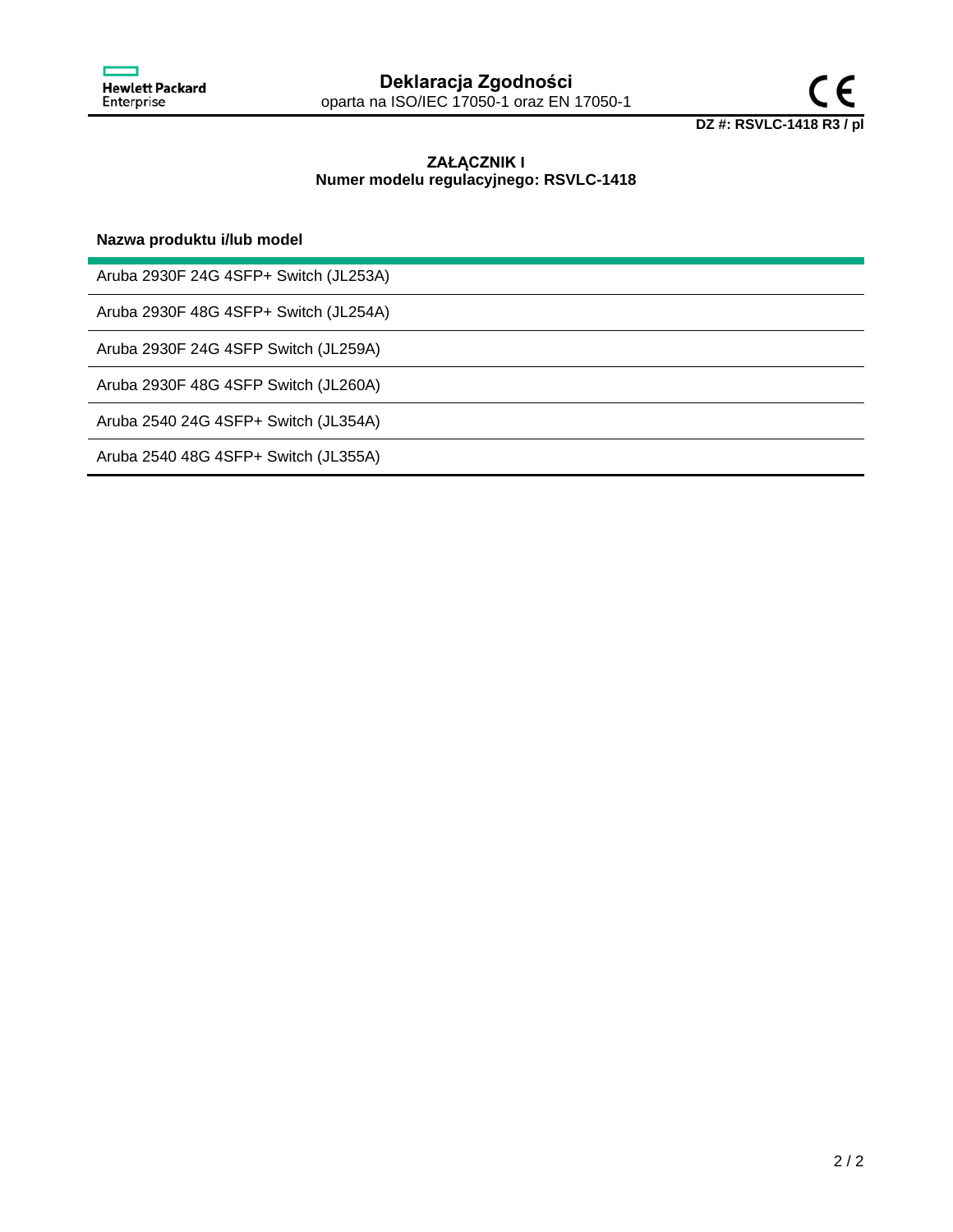**DdC #: RSVLC-1418 R3 / pt**

**Nome do fabricante: Hewlett Packard Enterprise Company Endereço do fabricante:** 8000 Foothills Blvd, Roseville, CA 95747, USA

**declara, sob sua exclusiva responsabilidade, que o produto:**

**Nome e/ou Modelo do Produto:** Por favor, consulte ANEXO I **Número de Modelo Regulamentar:** RSVLC-1418 **Opções de produto:** Todo

**Em conformidade com as seguintes especificações de produto e diretivas:**

EN 60950-1:2006 + A11:2009 +A1:2010 +A12:2011 +A2:2013 EN 62368-1:2014 EN 60825-1:2014 EN 62479:2010

**Segurança Compatibilidade Electromagnética** EN 55032:2012 Class A EN 55024:2010 EN 61000-3-2:2014 EN 61000-3-3:2013

# **Restrição do uso de determinadas substâncias perigosas**

EN 50581:2012

O produto está em conformidade com os requisitos da Directiva 2014/35/UE no domínio do material eléctrico destinado a ser utilizado dentro de certos limites de tensão, Directiva 2014/30/UE respeitantes à compatibilidade electromagnética, Directiva 2011/65/UE na versão atual relativa à restrição do uso de determinadas substâncias perigosas em equipamentos eléctricos e electrónicos , bem como detém a respetiva marcação CE.

# **Informação adicional**

O presente produto detém um Número de Modelo Regulamentar, correspondente aos aspetos regulamentares do design. O Número de Modelo regulamentar é o principal identificador do produto presente na documentação regulamentar e nos relatórios de teste; este número não deve ser confundido com o nome de marketing ou os números do produto. Qualquer produto que possua este Número de modelo regulamentar que não possua a marcação CE não cumprirá todos os requisitos listados acima e não poderá ser colocado no mercado da UE.

O presente produto foi testado num ambiente tipicamente HPE.

Best A For

Roseville, CA Brent Ford, Gerente de regulamentação 06.11.2020 **CONFERGATE:** Aruba, a Hewlett Packard Enterprise company

**Contato local apenas para assuntos regulamentares** UE: HPE, Postfach 0001, 1122 Wien, Austria EUA: Hewlett Packard Enterprise, 6280 America Center Drive, San Jose, CA 95002, U.S.A. 844-806-3425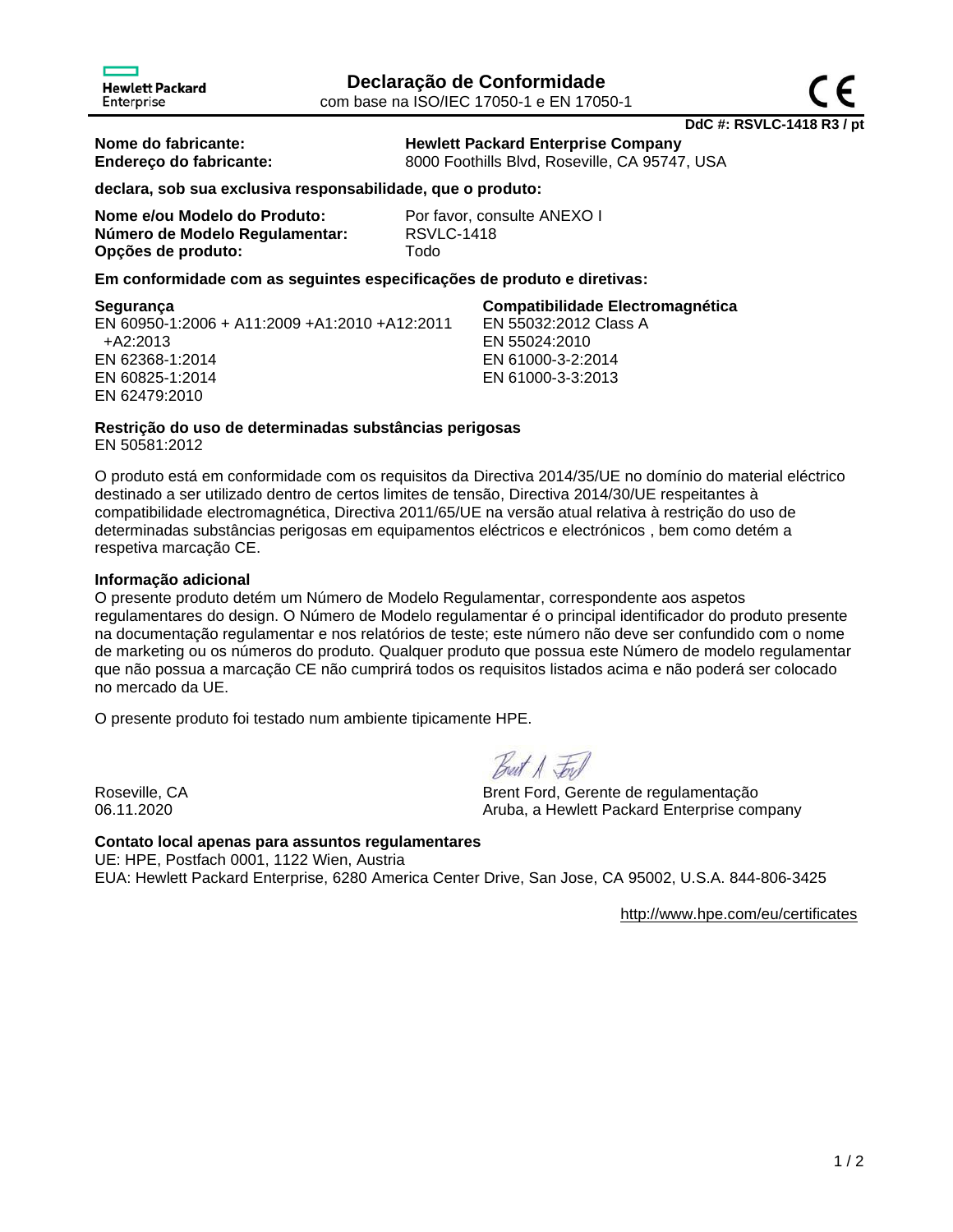



# **ANEXO I Número de Modelo Regulamentar: RSVLC-1418**

## **Nome e/ou Modelo do Produto**

Aruba 2930F 24G 4SFP+ Switch (JL253A)

Aruba 2930F 48G 4SFP+ Switch (JL254A)

Aruba 2930F 24G 4SFP Switch (JL259A)

Aruba 2930F 48G 4SFP Switch (JL260A)

Aruba 2540 24G 4SFP+ Switch (JL354A)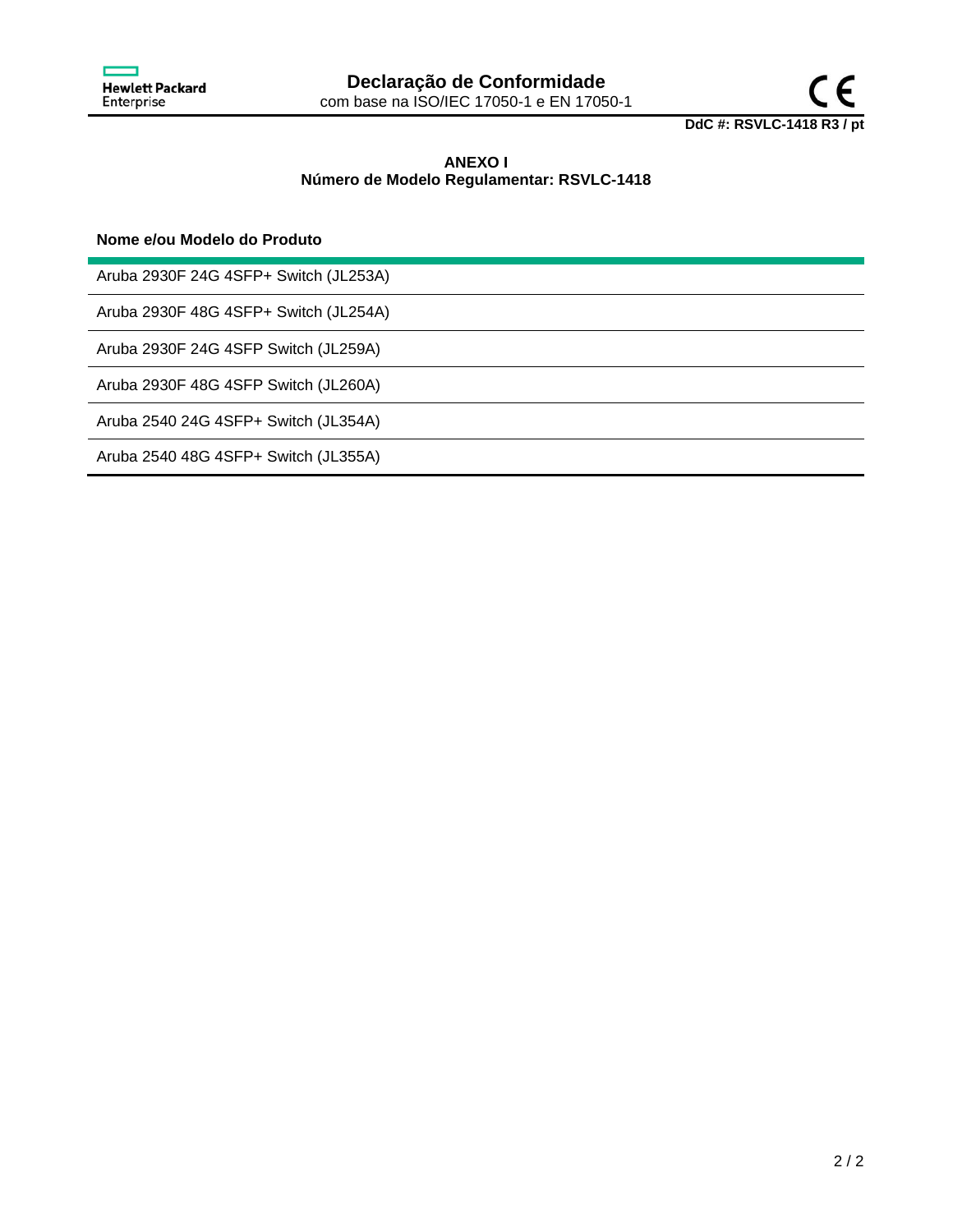**Numele producătorului: Hewlett Packard Enterprise Company Adresa producatorului:** 8000 Foothills Blvd, Roseville, CA 95747, USA

EN 55032:2012 Class A

EN 55024:2010 EN 61000-3-2:2014 EN 61000-3-3:2013

**declară, pe proprie răspundere că produsul:**

| Nume produs și/sau Model:  | Vă ru       |
|----------------------------|-------------|
| Cod de reglementare model: | <b>RSVL</b> |
| Optiuni produs:            | Toate       |

Vă rugăm să consultați ANEXA I **Cod de reglementare model:** RSVLC-1418

**este conform următoarelor specificații și reglementări ale produsului:**

### **Siguranță Compatibilitatea Electromagnetică**

EN 60950-1:2006 + A11:2009 +A1:2010 +A12:2011 +A2:2013 EN 62368-1:2014 EN 60825-1:2014 EN 62479:2010

## **Restricțiile de utilizare a anumitor substanțe periculoase în echipamentele** EN 50581:2012

Produsul se conformează cerințelor Directiva 2014/35/EU privind echipamentele electrice destinate utilizării în cadrul unor anumite limite de tensiune, Directiva 2014/30/EU cu privire la compatibilitatea electromagnetică, Directiva 2011/65/EU în versiunea curentă privind restricțiile de utilizare a anumitor substanțe periculoase în echipamentele electrice și electronice E și poartă în mod corespunzător marca.

## **Informații adiționale**

Acestui produs îi este atribuit un cod de reglementare al modelului care se referă la aspectele de reglementare ale designului. Codul de reglementare al produsului este principalul cod de identificare al produsului în documentele de reglementare și rapoartele de testare, acest cod nu trebuie confundat cu denumirea de marketing sau codurile produsului. Orice produs care poartă acest număr de model de reglementare care nu poartă marcajul CE nu va respecta toate cerințele enumerate mai sus și nu poate fi introdus pe piața UE.

Acest produs a fost testat într-un mediu standard HPE.

Breat A Ford

Roseville, CA Brent Ford, Manager de reglementare 06.11.2020 **Aruba, a Hewlett Packard Enterprise company** 

# **Date de contact locale privind numai probleme de reglementare**

EU: HPE, Postfach 0001, 1122 Wien, Austria US: Hewlett Packard Enterprise, 6280 America Center Drive, San Jose, CA 95002, U.S.A. 844-806-3425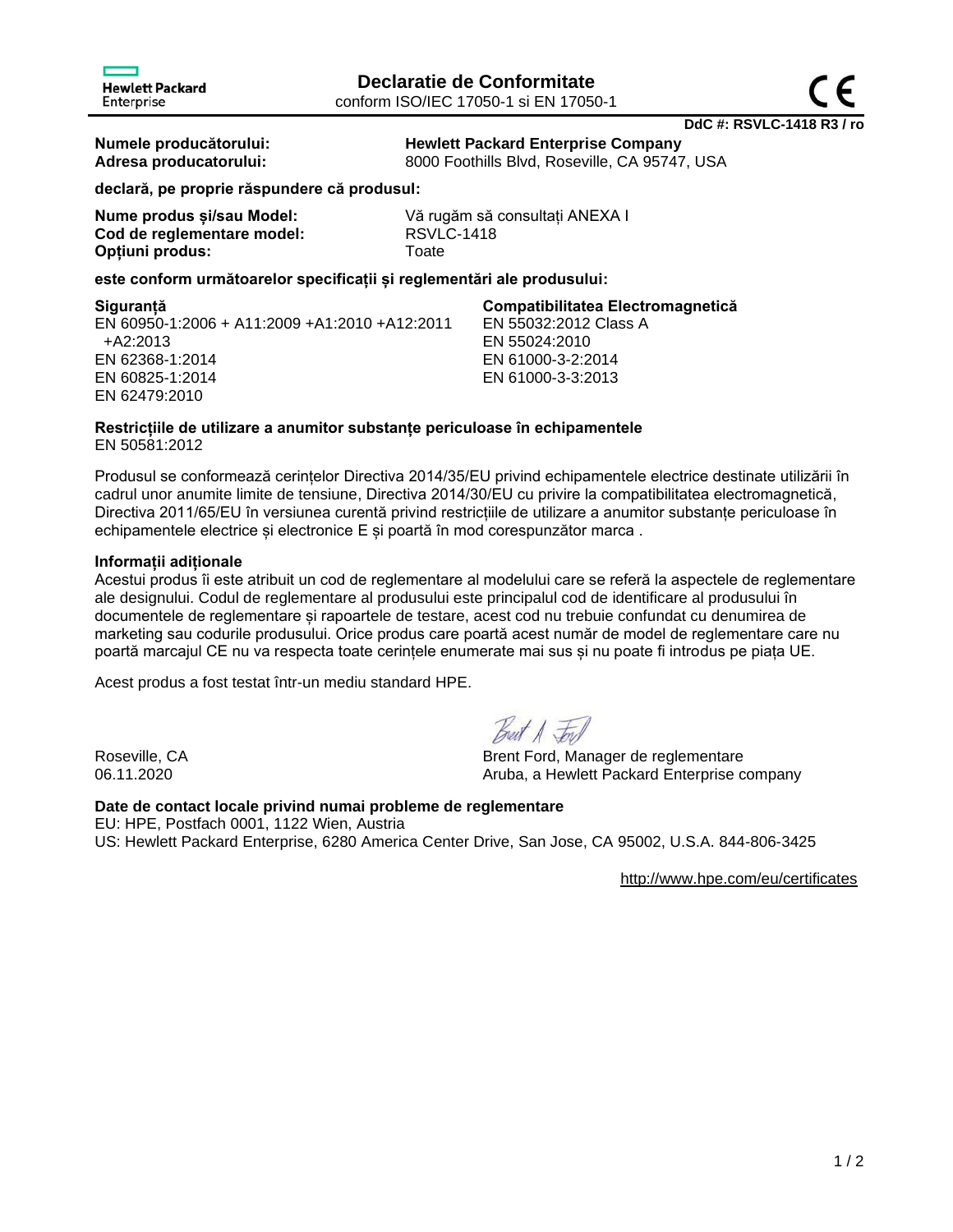

# **ANEXA I Cod de reglementare model: RSVLC-1418**

**Nume produs și/sau Model**

Aruba 2930F 24G 4SFP+ Switch (JL253A)

Aruba 2930F 48G 4SFP+ Switch (JL254A)

Aruba 2930F 24G 4SFP Switch (JL259A)

Aruba 2930F 48G 4SFP Switch (JL260A)

Aruba 2540 24G 4SFP+ Switch (JL354A)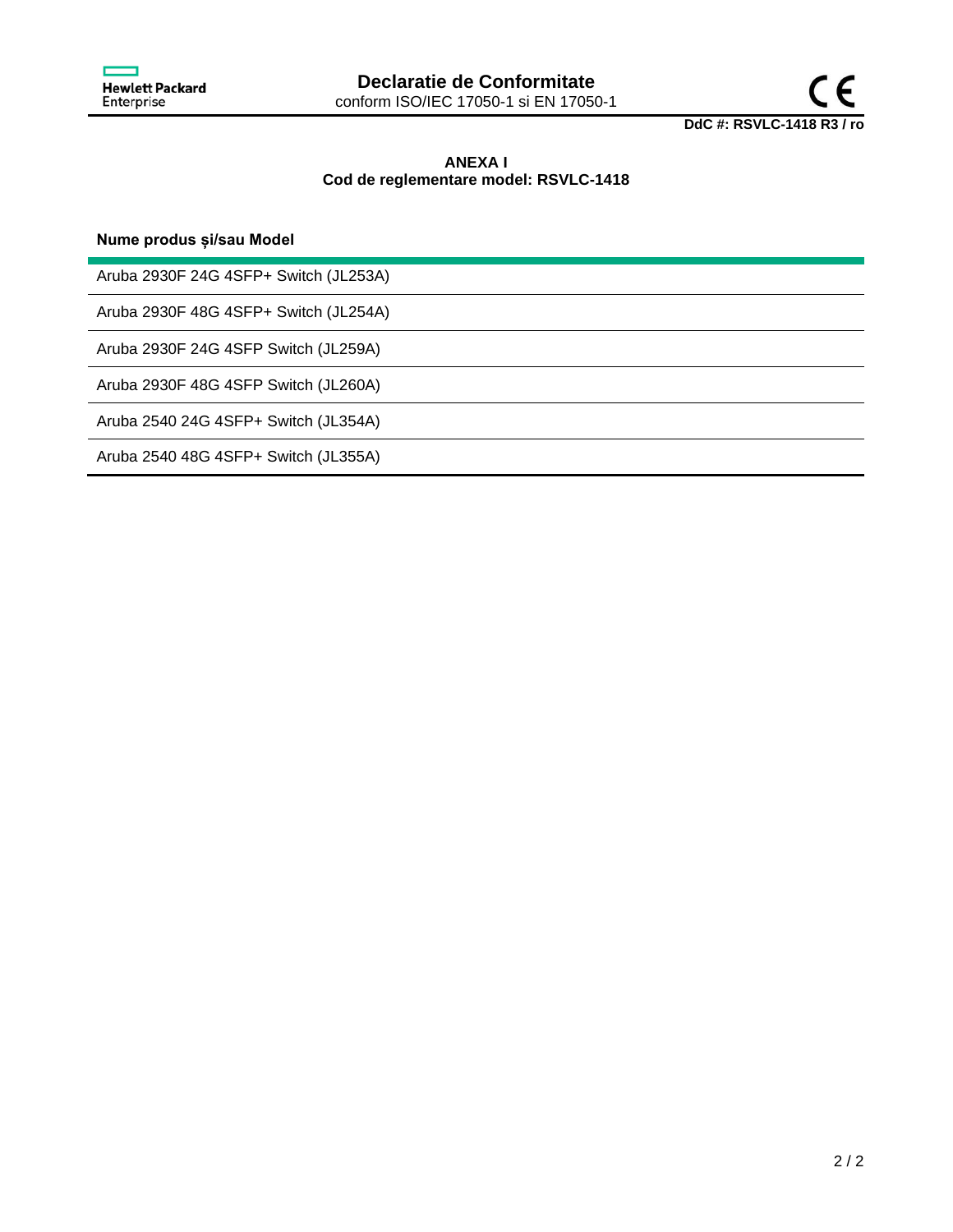**Názov výrobcu: Hewlett Packard Enterprise Company** Adresa výrobcu: **8000 Foothills Blvd, Roseville, CA 95747, USA** 

EN 55032:2012 Class A

EN 55024:2010 EN 61000-3-2:2014 EN 61000-3-3:2013

**na svoju výlučnú zodpovednosť prehlasuje, že výrobok:**

| Názov výrobku a/alebo model: | Pozr       |
|------------------------------|------------|
| Regulačné číslo modelu:      | <b>RSV</b> |
| Možnosti výrobku:            | Celý       |

Pozrite sa prosím DODATOK I **Regulačné číslo modelu:** RSVLC-1418

**je v súlade s nasledujúcou špecializáciou výrokov a nariadeniami:**

**Bezpečnosť Elektromagnetickú Kompatibilitu**

EN 60950-1:2006 + A11:2009 +A1:2010 +A12:2011 +A2:2013 EN 62368-1:2014 EN 60825-1:2014 EN 62479:2010

**Obmedzení používania určitých nebezpečných látok**

EN 50581:2012

Tento výrobok spĺňa požiadavky Smernica 2014/35/EÚ týkajúcich sa elektrického zariadenia určeného na používanie v rámci určitých limitov napätia, Smernica 2014/30/EÚ vzťahujúcich sa na elektromagnetickú kompatibilitu, Smernica 2011/65/EÚ v aktuálnej verzii o obmedzení používania určitých nebezpečných látok v elektrických a elektronických zariadeniach a je správne CE označený.

# **Ďalšie informácie**

Výrobok má pridelené regulačné číslo modelu, ktorý je v súlade s regulačnými aspektami dizajnu. Regulačné číslo modelu je hlavný identifikátor výrobku v regulačnej dokumentácii a v protokole o skúške a nemožno ho zamieňať s obchodným názvom alebo číslom výrobku. Akýkoľvek výrobok s týmto regulačným číslom modelu, ktorý nie je označený značkou CE, nebude spĺňať všetky vyššie uvedené požiadavky a nesmie sa uviesť na trh EÚ.

Tento výrobok bol testovaný v typickom HPE prostredí.

Breat A For

Roseville, CA Brent Ford, Regulačný manažér 06.11.2020 **Aruba, a Hewlett Packard Enterprise company** 

# **Miestny kontakt výhradne pre regulačné záležitosti**

EU: HPE, Postfach 0001, 1122 Wien, Austria USA: Hewlett Packard Enterprise, 6280 America Center Drive, San Jose, CA 95002, U.S.A. 844-806-3425

<http://www.hpe.com/eu/certificates>

**VoZ #: RSVLC-1418 R3 / sk**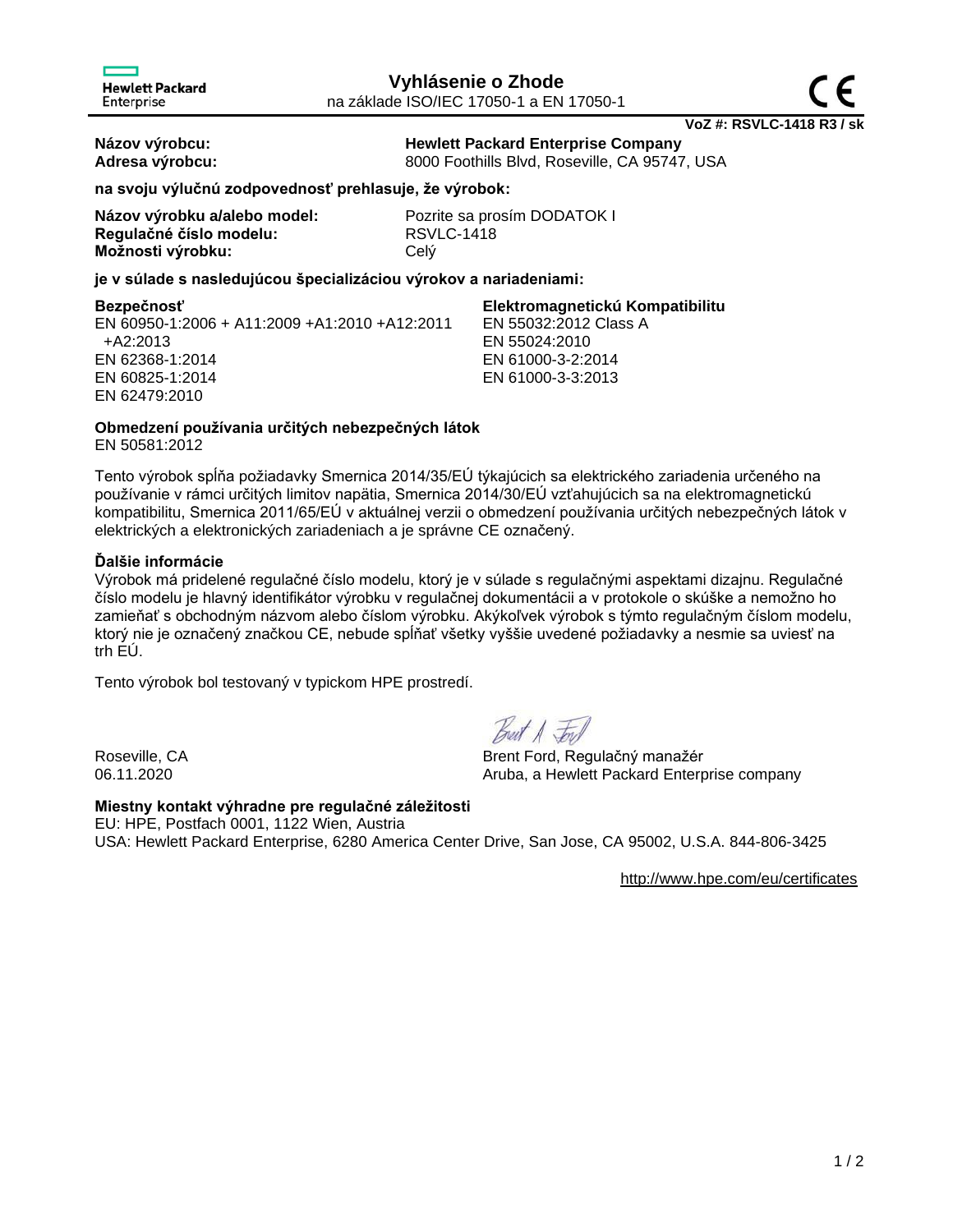

# **DODATOK I Regulačné číslo modelu: RSVLC-1418**

**Názov výrobku a/alebo model**

Aruba 2930F 24G 4SFP+ Switch (JL253A)

Aruba 2930F 48G 4SFP+ Switch (JL254A)

Aruba 2930F 24G 4SFP Switch (JL259A)

Aruba 2930F 48G 4SFP Switch (JL260A)

Aruba 2540 24G 4SFP+ Switch (JL354A)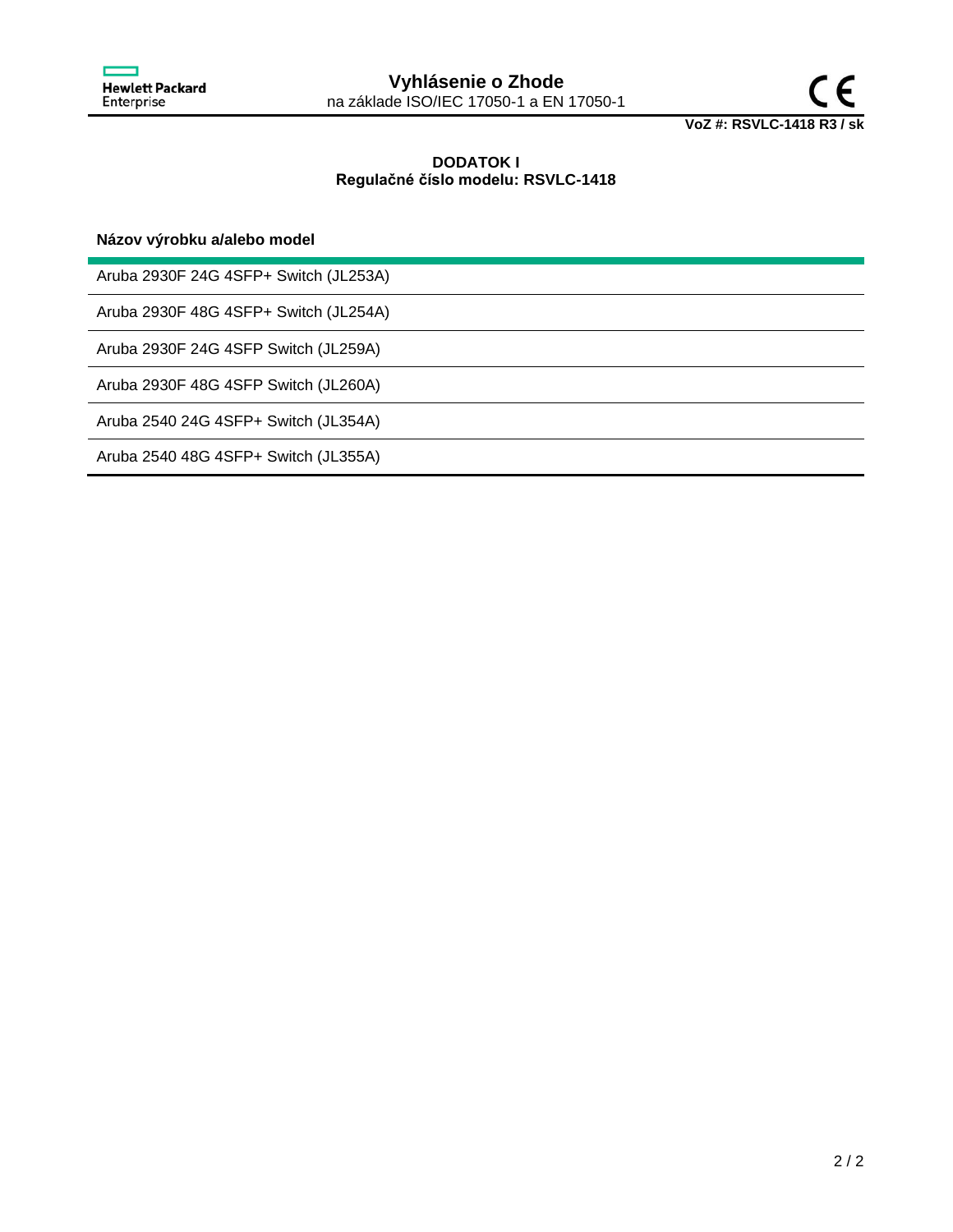**Ime proizvajalca: Hewlett Packard Enterprise Company Naslov proizvajalca:** 8000 Foothills Blvd, Roseville, CA 95747, USA

**Izjavlja z vso odgovornostjo, da je izdelek:**

| lme izdelka in/ali model:    | Za v |
|------------------------------|------|
| Odobritvena številka modela: | RS)  |
| Možnosti izdelka:            | Vse  |

Za več informacij glej ANEKS I **Odobritvena številka modela:** RSVLC-1418

## **ustreza sledečim specifikacijam izdelka ter predpisom:**

| Varnost                                       | Elektromagnetno Združljivostjo |
|-----------------------------------------------|--------------------------------|
| EN 60950-1:2006 + A11:2009 +A1:2010 +A12:2011 | EN 55032:2012 Class A          |
| +A2:2013                                      | EN 55024:2010                  |
| EN 62368-1:2014                               | EN 61000-3-2:2014              |
| EN 60825-1:2014                               | EN 61000-3-3:2013              |
| EN 62479:2010                                 |                                |

# **Omejevanje uporabe nekaterih nevarnih snovi**

EN 50581:2012

Proizvod je skladen z zahtevami Direktiva 2014/35/EU zvezi z električno opremo, konstruirano za uporabo znotraj določenih napetostnih mej, Direktiva 2014/30/EU v zvezi z elektromagnetno združljivostjo, Direktiva 2011/65/EU v trenutni različici o omejevanju uporabe nekaterih nevarnih snovi v električni in elektronski opremi in temu primerno nosi oznako CE.

# **Dodatne informacije**

Temu izdelku je dodeljena odobritvena številka modela, ki izhaja iz regulativnega stališča oblikovanja. Odobritvena številka modela je glavni identifikator izdelka v dokumentaciji predpisov in testnih poročilih, te številke ne gre zamešati z marketinškim imenom ali številkami izdelka. Vsak izdelek z to regulatnorno modelno številko, ki ne vsebuje CE oznako, verjetno ni v skladu z gor naštetimi zahtevami, ter kot tak morda ne bo dan na trg Evropske unije.

Ta izdelek je bil testiran v tipičnem HPE okolju.

Breat A For

Roseville, CA Brent Ford, Regulatorni vodia 06.11.2020 **CONFIDENTIAL CONTROLLER ARRIVALE ARRIVAL Aruba, a Hewlett Packard Enterprise company** 

# **Lokalni stik – izključno za zadeve glede predpisov** EU: HPE, Postfach 0001, 1122 Wien, Austria

US: Hewlett Packard Enterprise, 6280 America Center Drive, San Jose, CA 95002, U.S.A. 844-806-3425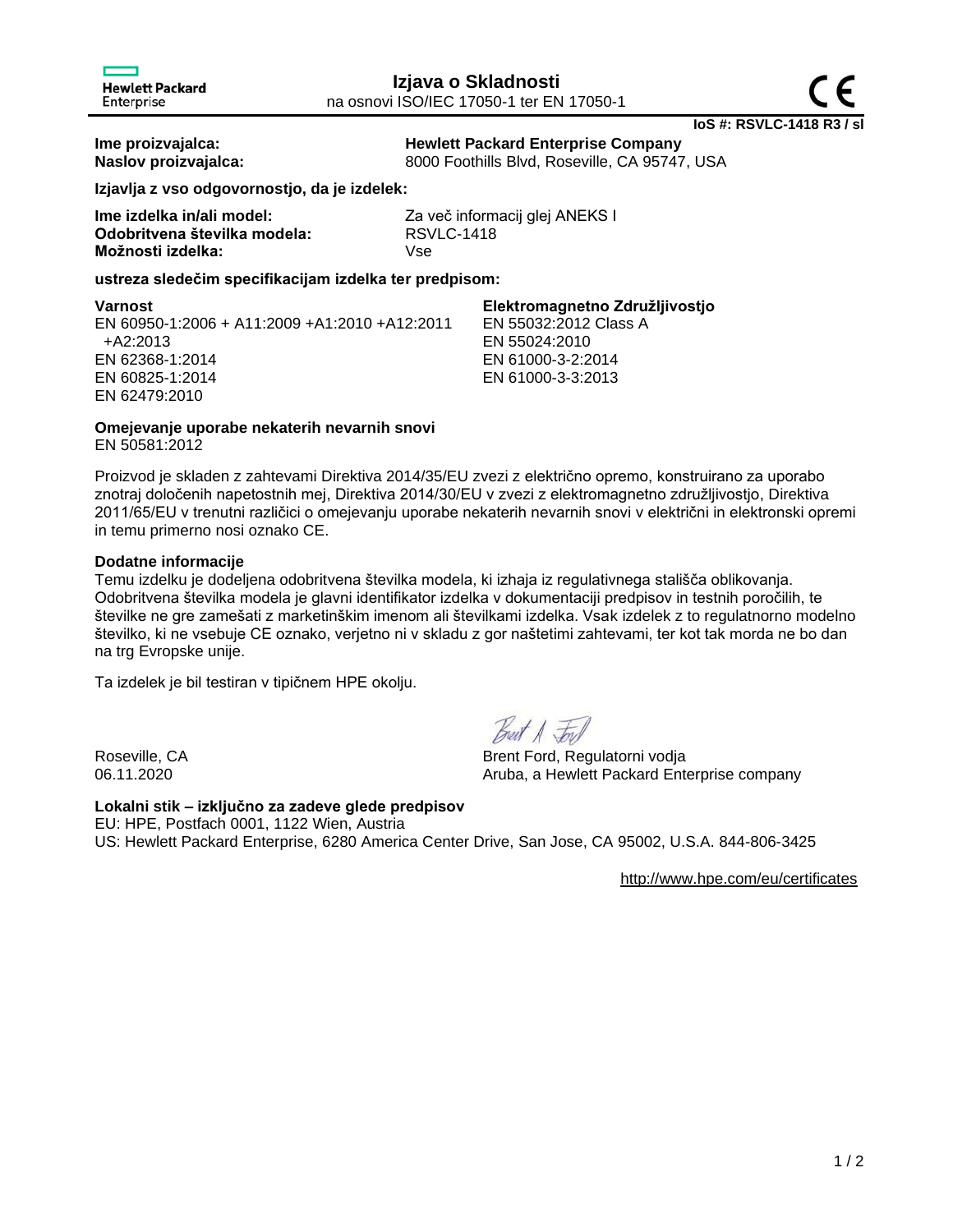

## **ANEKS I Odobritvena številka modela: RSVLC-1418**

**Ime izdelka in/ali model**

Aruba 2930F 24G 4SFP+ Switch (JL253A)

Aruba 2930F 48G 4SFP+ Switch (JL254A)

Aruba 2930F 24G 4SFP Switch (JL259A)

Aruba 2930F 48G 4SFP Switch (JL260A)

Aruba 2540 24G 4SFP+ Switch (JL354A)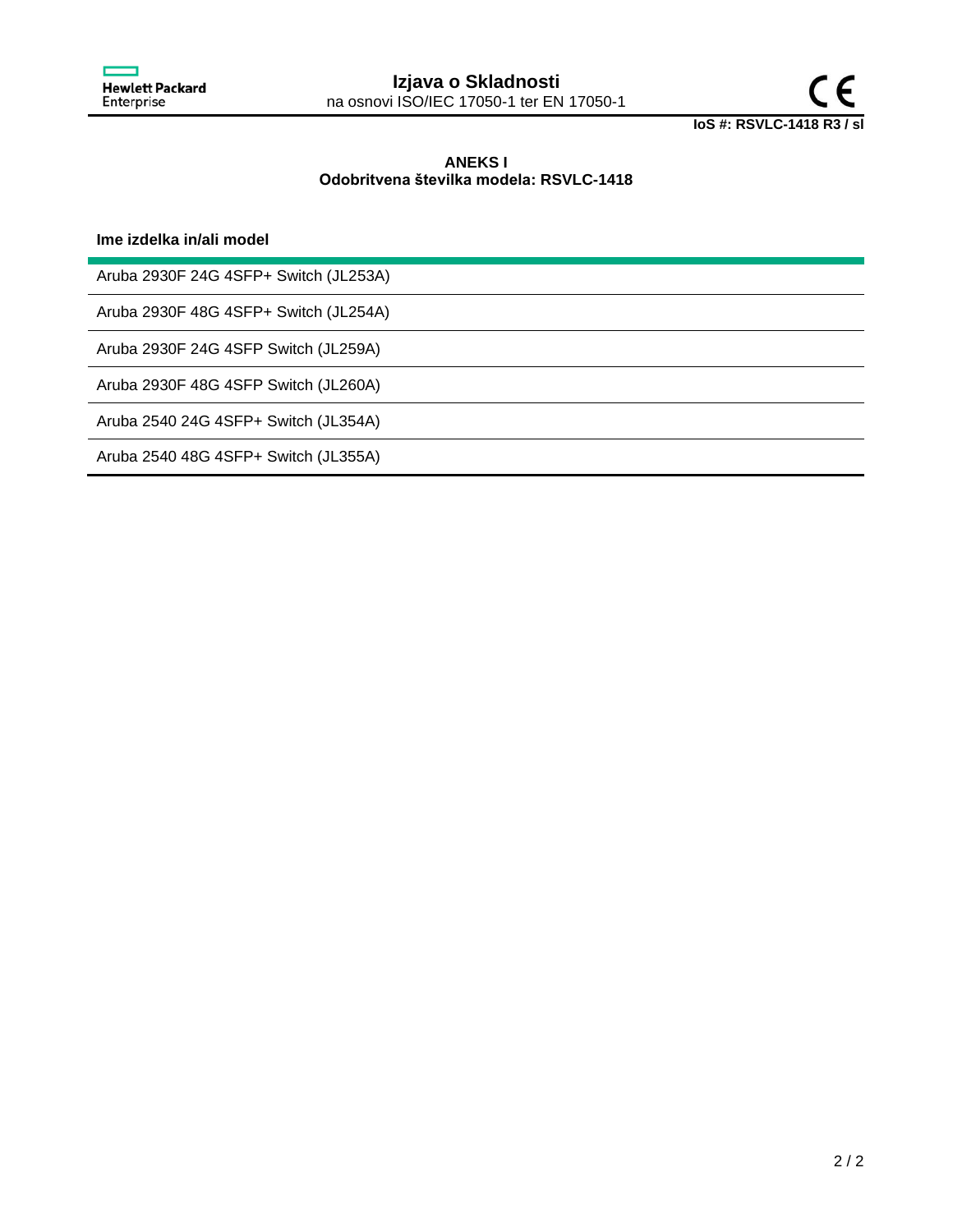**Tillverkarens namn: Hewlett Packard Enterprise Company** 8000 Foothills Blvd, Roseville, CA 95747, USA

EN 55032:2012 Class A

EN 55024:2010 EN 61000-3-2:2014 EN 61000-3-3:2013

**deklarerar under eget ansvar att produkten:**

| Produktnamn och/eller modell:  | Var             |
|--------------------------------|-----------------|
| Föreskriftenligt modellnummer: | RS <sub>\</sub> |
| <b>Produktalternativ:</b>      | Alla            |

Var god hänvisa BILAGA I **Föreskriftenligt modellnummer:** RSVLC-1418

## **överensstämmer med följande produktspecifikationer och föreskrifter:**

## **Säkerhet Elektromagnetisk Kompatibilitet**

EN 60950-1:2006 + A11:2009 +A1:2010 +A12:2011 +A2:2013 EN 62368-1:2014 EN 60825-1:2014 EN 62479:2010

# **Begränsning av användning av vissa farliga ämnen**

EN 50581:2012

Produkten överensstämmer med kraven i Direktiv 2014/35/EU lagstiftning om elektrisk utrustning avsedd för användning inom vissa spänningsgränser, Direktiv 2014/30/EU lagstiftning om elektromagnetisk kompatibilitet, Direktiv 2011/65/EU i den nuvarande versionen om begränsning av användning av vissa farliga ämnen i elektrisk och elektronisk utrustning och bär CE markeringen i enlighet därmed.

# **Tilläggsinformation**

Den här produkten har tilldelats ett föreskriftsenligt modellnummer som följer de föreskriftsenliga aspekterna av konstruktionen. Det föreskriftsenliga modellnumret är en identifikator för huvudprodukten i föreskriftsenlig dokumentation och testrapporter, detta nummer skall inte blandas samman med marknadsföringsnamnet eller produktnumret. Alla produkter som har detta regleringsmodellnummer som inte har CE-märkning kommer inte att uppfylla alla krav som anges ovan och får inte släppas ut på EU-marknaden.

Den här produkten har testats i en typisk HPE miljö.

Breat A For

Roseville, CA Brent Ford, Reglerande chef 06.11.2020 **Aruba, a Hewlett Packard Enterprise company** 

# **Lokal kontakt, endast för föreskiftsenliga ärenden**

EU: HPE, Postfach 0001, 1122 Wien, Austria US: Hewlett Packard Enterprise, 6280 America Center Drive, San Jose, CA 95002, U.S.A. 844-806-3425